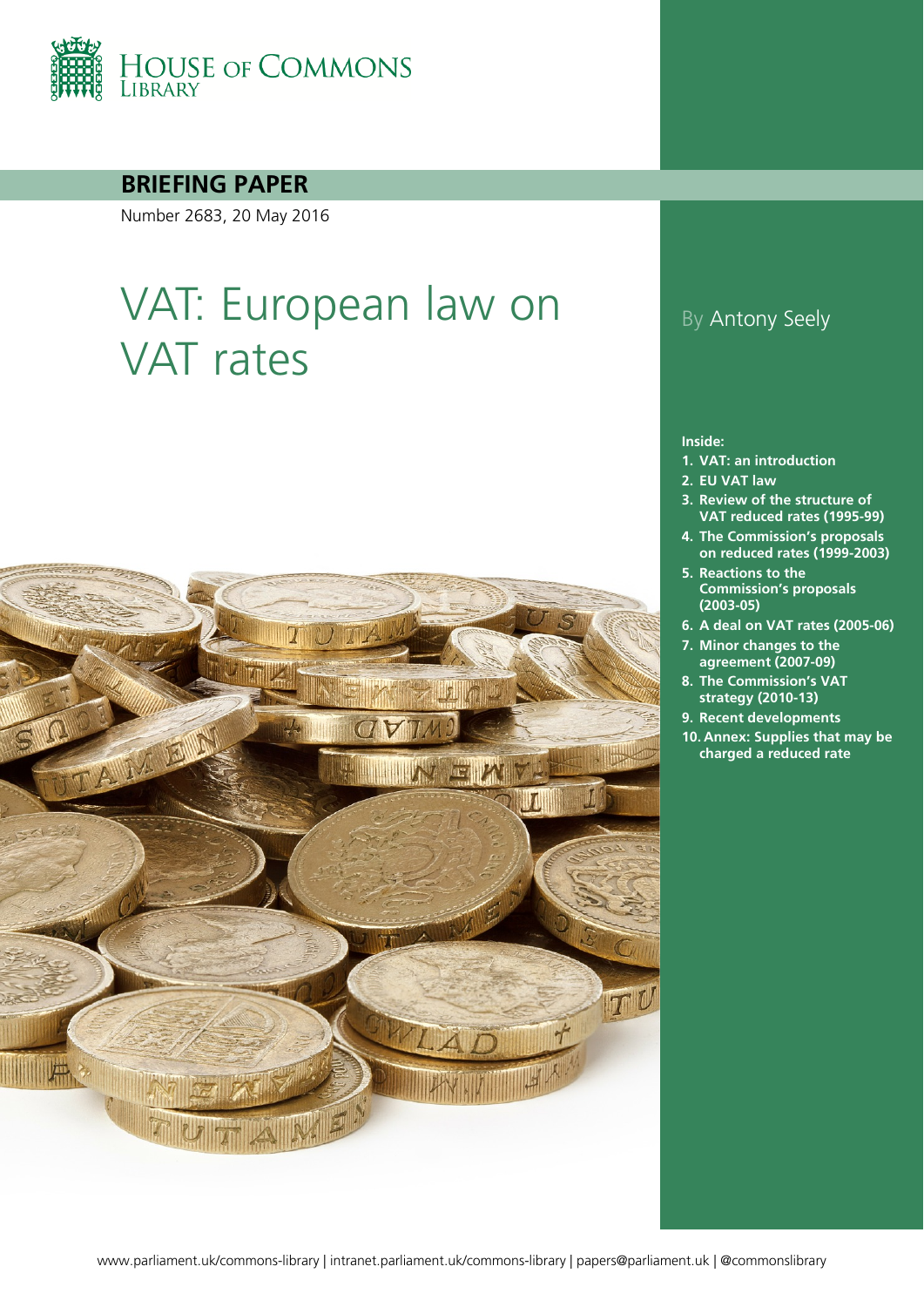### **Contents**

| <b>Summary</b> |                                                         | 3  |
|----------------|---------------------------------------------------------|----|
| 1.             | <b>VAT: an introduction</b>                             | 4  |
| 2.             | <b>EU VAT law</b>                                       | 6  |
| 3.             | Review of the structure of VAT reduced rates (1995-99)  | 8  |
| 4.             | The Commission's proposals on reduced rates (1999-2003) | 10 |
| 5.             | Reactions to the Commission's proposals (2003-05)       | 13 |
| 6.             | A deal on VAT rates (2005-06)                           | 15 |
| 7.             | Minor changes to the agreement (2007-09)                | 19 |
| 8.             | The Commission's VAT strategy (2010-13)                 | 25 |
| 9.             | <b>Recent developments</b>                              | 33 |
| 10.            | Annex: Supplies that may be charged a reduced rate      | 38 |
|                |                                                         |    |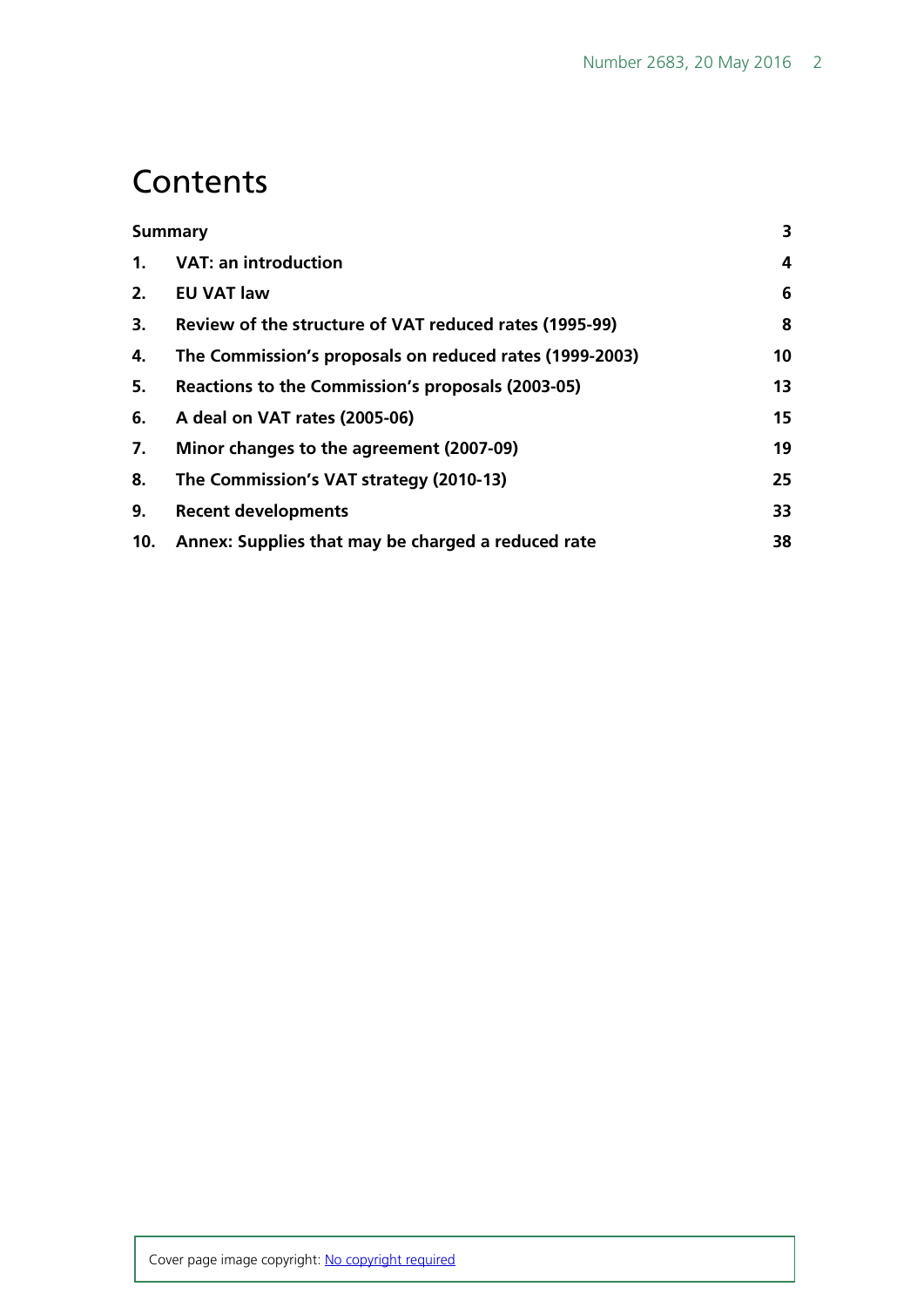# <span id="page-2-0"></span>Summary

The harmonisation of VAT systems across Member States has been seen as an important part of achieving a Single European Market for many years. In October 1992 the European Council agreed Directive 92/77/EEC which established new rules limiting the discretion of all States to set VAT rates. Member States must apply a standard VAT rate of 15% or more, and have the option of applying one or two reduced rates, no lower than 5% to certain specified goods (this list is now consolidated in Annex III to VAT Directive 2006/112/EC). Member States may continue to charge any lower rates, including zero rates, that were in place on 1 January 1991, though they cannot introduce any new rate under 5%. In October 1999 the Council agreed an amendment to these rules giving States the option to apply a reduced VAT rate to certain 'labour-intensive' services. Any amendment to these rules – as with any VAT directive – must be agreed *unanimously*.

In July 2003 the European Commission published proposals for simplifying the EU rules on reduced VAT rates.<sup>[1](#page-2-1)</sup> From the UK's perspective the proposals were controversial as they would not have allowed for certain zero rates to be maintained, including the zero rate on children's clothing. Other Member States also had strong objections, and a final agreement was only reached in February 2006: a minimalist package that allowed for existing reduced and zero rates to continue.<sup>2</sup> In July 2008 the Commission suggested some additions to the list of goods and services eligible for reduced rates,<sup>[3](#page-2-3)</sup> but the next year European Finance Ministers agreed to make just two minor changes. [4](#page-2-4)

In December 2011 the Commission published details of a new VAT strategy.<sup>[5](#page-2-5)</sup> It argued that the administration of VAT should be simpler for businesses, that the tax should raise money for national governments more efficiently – through broadening the tax base and limiting the use of reduced VAT rates, and that the scale of VAT fraud should be tackled. The UK Government was generally supportive, as, in its view, the Commission's strategy was "predominantly focused on making the current system work better, which would minimise disruption, but still enable key problems and irritants to be addressed — all of which is likely to be welcomed by most UK businesses." That said, it stated it would oppose any initiatives that "might lead to an erosion of UK national sovereignty or result in tax matters being dealt with otherwise than in Council under a unanimity basis."[6](#page-2-6)

In October 2015 the Commission announced that it would present an initiative on VAT rates sometime in 2016.<sup>[7](#page-2-7)</sup> The Commission's 'Action Plan on VAT' was published in April 2016.<sup>[8](#page-2-8)</sup> The Commission is to publish a series of proposals over the next two years including, in 2017, a proposal for the definitive VAT system for EU cross-border trade together with a reform of the VAT rates. In the latter case it anticipates two options: allowing all States the same rights to apply zero and reduced VAT rates, while regularly reviewing the list of goods and services; or, allowing States to set reduced rates as they wished, provided any changes did not generate tax distortions.

This note discusses the development of EU VAT law, and the implications for the UK in setting its own VAT rates.

 <sup>1</sup> COM (2003) 397 final, 23 July 2003

<span id="page-2-3"></span><span id="page-2-2"></span><span id="page-2-1"></span><sup>&</sup>lt;sup>2</sup> Directive 2006/18/EC of 14 February 2006

<sup>3</sup> COM(2008) 428/3, 7 July 2008

<span id="page-2-4"></span><sup>4</sup> Directive 2009/47/EC of 5 May 2009

<span id="page-2-5"></span>[Communication: On the Future of VAT](http://ec.europa.eu/taxation_customs/resources/documents/taxation/vat/key_documents/communications/com_2011_851_en.pdf), COM(2011) 851 final, 6 December 2011

<span id="page-2-6"></span><sup>&</sup>lt;sup>6</sup> European Scrutiny Committee, Fifth-third report, 6 February 2012 HC 428-xlviii 2010-12 p15

<span id="page-2-7"></span><sup>&</sup>lt;sup>7</sup> European Commission, *[Commission Work Programme 2016](http://ec.europa.eu/atwork/pdf/cwp_2016_en.pdf)*, COM(2015) 610 final, 27 October 2015 p8

<span id="page-2-8"></span><sup>8</sup> Details are online at: *[Action Plan on VAT](http://ec.europa.eu/taxation_customs/taxation/vat/action_plan/index_en.htm)*. see in particular, *[Action Plan on VAT: Q](http://europa.eu/rapid/press-release_MEMO-16-1024_en.htm) & A*, 7 April 2016.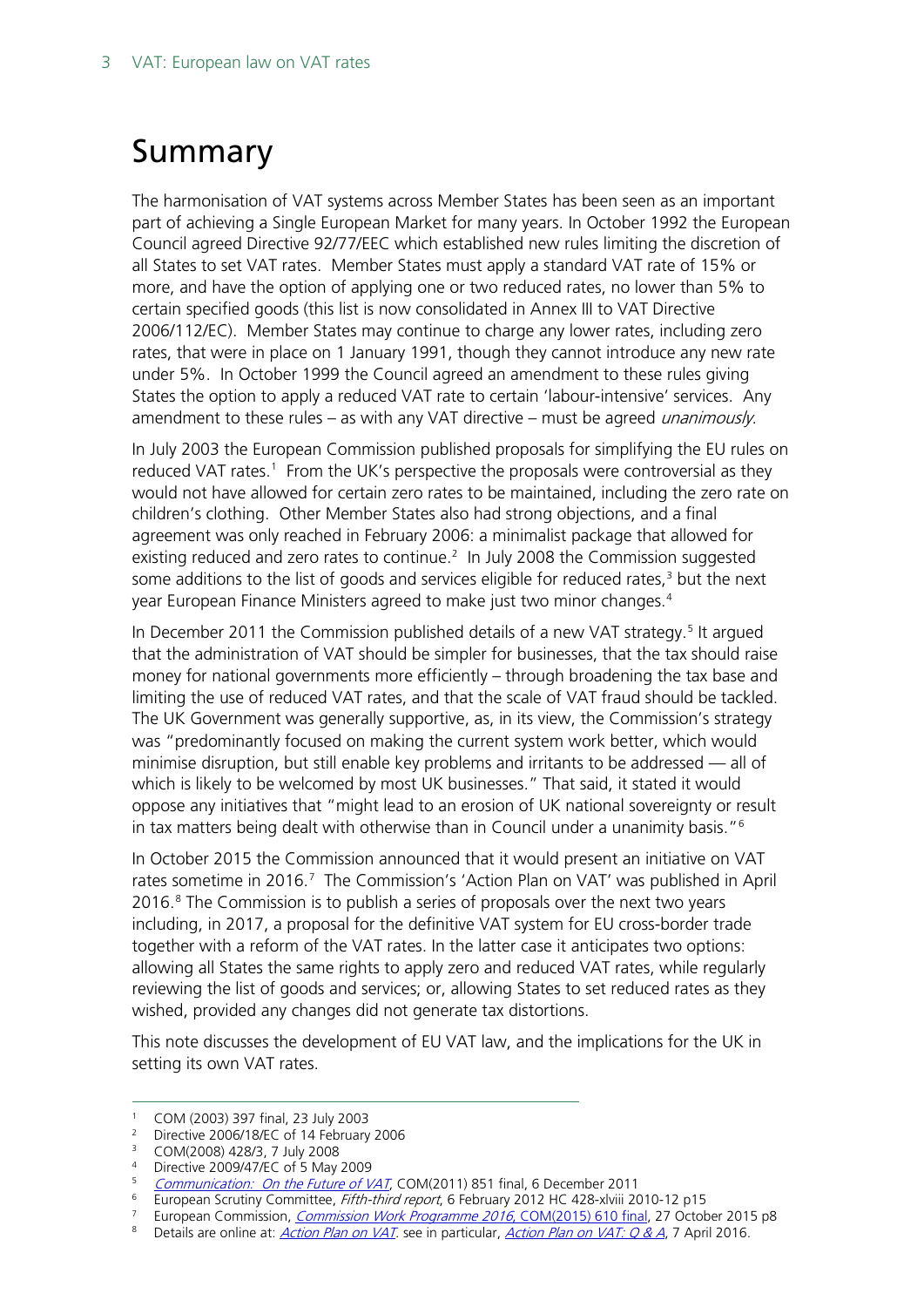# <span id="page-3-0"></span>1. VAT: an introduction

VAT is charged on the supply of all goods and services made in the course of a business by a taxable person, unless they are specifically exempt. All businesses must register for VAT if their turnover of taxable goods and/or services is above a given threshold, which is currently £83,000.[9](#page-3-1) VAT is charged on the additional value of each transaction, and is collected at each stage of production and distribution. A business pays VAT on its purchases - known as input tax, and charges VAT on its sales - known as output tax. It will settle up with HM Revenue & Customs for the difference between the two. In the end the cost of the tax is borne by the final consumer.

In the UK VAT is charged either at the basic rate – currently 20% – or the zero rate, though there is limited use of a reduced rate of 5%.<sup>10</sup> Zero-rated supplies include: food; construction of new dwellings; domestic and international passenger transport; books, newspapers and magazines; children's clothing and footwear; water and sewerage services; drugs and medicines on prescription; and certain supplies to charities.

The exemption of goods and services from VAT should be distinguished from their being charged a zero rate. In the latter case these supplies are technically taxable, and though no actual tax is paid on them, they still count as part of a business' taxable turnover. VAT charged on inputs relating to zero-rated activities can be reclaimed, unlike the VAT incurred by a business in the course of an exempt activity.

VAT was introduced in the UK on 1 April 1973 at two rates: a standard rate of 10%, and a zero rate on selected goods and services (such as food, books, children's clothing, and certain supplies for charities). The main changes to the VAT structure since the introduction of the tax are:

- The standard rate was cut to 8% on 29 July 1974.
- A higher rate on selected goods and services was introduced on 18 November 1974, set at 25%. Initially this was applied to petrol only; it was extended to a list of other supplies from 1 May 1975. The higher rate was cut to 12.5% from 12 April 1976.
- The standard rate was increased to 15% on 18 June 1979; at this time, the higher rate of VAT was abolished.
- The standard rate was increased to 17.5% from 1 April 1991.
- Domestic supplies of fuel and power were charged VAT at a reduced rate of 8% from 1 December 1993. This was cut to 5% from 1 September 1997.
- The standard rate was cut to 15% between 1 December 2008 and 31 December 2009.
- The standard rate was increased from 17.5% to 20% from 4 January 2011.

<span id="page-3-2"></span><span id="page-3-1"></span>With effect from 1 April 2016 (under [SI 2016/365\).](http://www.legislation.gov.uk/uksi/2016/365/contents/made)

<sup>&</sup>lt;sup>10</sup> principally, the supply of domestic fuel and power, the installation of energy saving materials, women's sanitary products, children's car seats and certain types of construction work. HMRC publish guidance on VAT rates on different goods and services [on Gov.uk.](https://www.gov.uk/guidance/rates-of-vat-on-different-goods-and-services)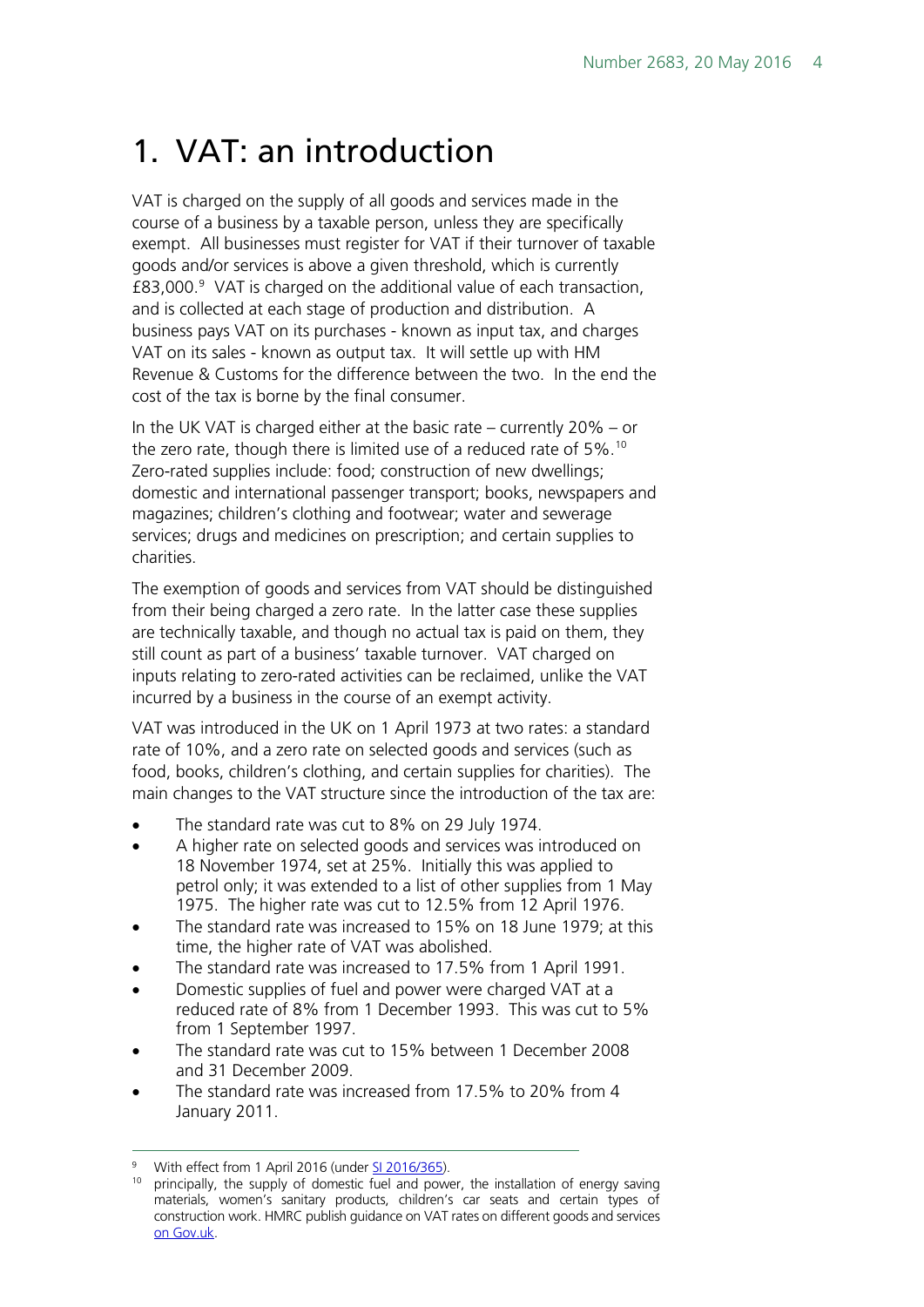#### 5 VAT: European law on VAT rates

Over the last 25 years there have been a number of changes to the coverage of the zero rate, affecting individual supplies. In addition, since its introduction in September 1997, the coverage of the 5% reduced rate has been extended to a small number of other supplies, including the installation of energy saving materials. Statistics on VAT are provided in HM Revenue & Customs *Value Added Tax Factsheet*.<sup>[11](#page-4-0)</sup>

<span id="page-4-0"></span><sup>11</sup> This is on HMRC's [UK Trade Info site.](https://www.uktradeinfo.com/Statistics/Pages/TaxAndDutybulletins.aspx) The most recent edition was [March](https://www.uktradeinfo.com/Statistics/Tax%20and%20Duty%20Bulletins/VAT0316.xls) 2016.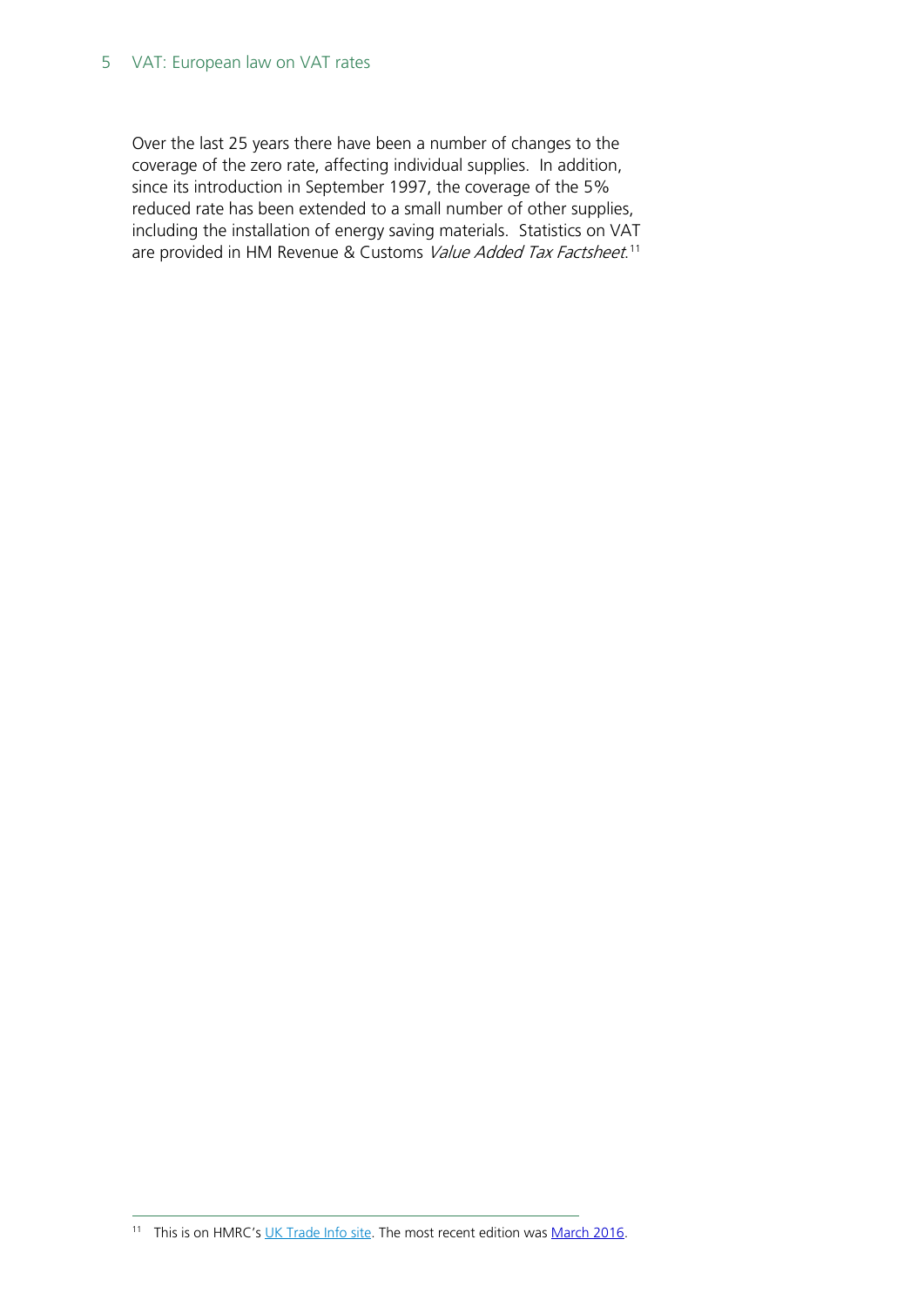# <span id="page-5-0"></span>2. EU VAT law

The first steps toward harmonising the VAT systems of Member States were taken in the late 1960s. However, it was the sixth VAT directive (77/388/EEC), adopted on 17 May 1977, which marked a turning point in the development of EU VAT law – as governments agreed on common criteria for the VAT base in all Member States (ie, specifying those goods and services which could be exempted from tax).<sup>12</sup>

Initially the sixth directive focused on the VAT base rather than VAT rates, though it did have implications for the UK's zero rates.<sup>13</sup> Article 28(2) allowed Member States to maintain "reduced rates and exemptions... which are in force on 31 December 1975 and which satisfy the conditions stated in the last indent of Article 17 of the second council directive of 11 April 1967." Article 17 refers only to exemptions maintained for "clearly defined social reasons and for the benefit of the final consumer." As a result the UK was allowed to maintain its zero rates, provided they satisfied these criteria.<sup>[14](#page-5-3)</sup> Of course, all Member States are governed by these directives on decisions they take on the coverage of VAT, and - under the terms of later amendments to the sixth directive - on decisions taken about their VAT rates. Though the UK and Ireland are the only countries to use zero rates very much, there is considerable variety in VAT rates on certain goods and services across the EU. [15](#page-5-4)

Agreement on harmonising the rates of VAT took much longer, but was reached in June 1991, and encompassed by directive 92/77/EEC of 19 October 1992.

In brief, all Member States:

- must apply a standard VAT rate of 15% or more from 1 January 1993.
- have the option of applying one or two reduced rates, no lower than 5% to certain specified goods, as listed in Annex H of the directive.<sup>[16](#page-5-5)</sup>
- are able to continue charging any lower rates, including zero rates, that had been in place on 1 January 1991 for the duration of the "transitional period", assuming these rates were in accordance with Community law.[17](#page-5-6)

In November 2006 the European Council of Finance Ministers adopted a new principal EC VAT directive (2006/112/EC), which revised or recast

<span id="page-5-2"></span><span id="page-5-1"></span><sup>&</sup>lt;sup>12</sup> The main provisions are transposed into UK law by the *VAT Act (VATA) 1994*.<br><sup>13</sup> Zero-rated supplies are set out in schedule 8 of *VATA 1994*.

<span id="page-5-3"></span> $14$  In June 1988 the European Court of Justice found that certain zero-rated supplies – including supplies of fuel and power to industry – did not meet these criteria. As a result the UK was required to standard-rate these supplies, which it did on 1 July 1990.

<span id="page-5-4"></span><sup>&</sup>lt;sup>15</sup> For details see European Commission, *VAT rates applied in the Member States of the* **[European Community](http://ec.europa.eu/taxation_customs/resources/documents/taxation/vat/how_vat_works/rates/vat_rates_en.pdf)**, January 2016.

<span id="page-5-5"></span><sup>16</sup> The UK made use of this provision – in particular, item 4 in Annex H – by introducing a 5% VAT rate on children's car seats from 12 May 2001, under section 96 of the Finance Act 2001.

<span id="page-5-6"></span><sup>&</sup>lt;sup>17</sup> The directive came into effect on 1 January 1993, and its provisions were incorporated in Article 12(3a) & Article 28(2) of the sixth directive.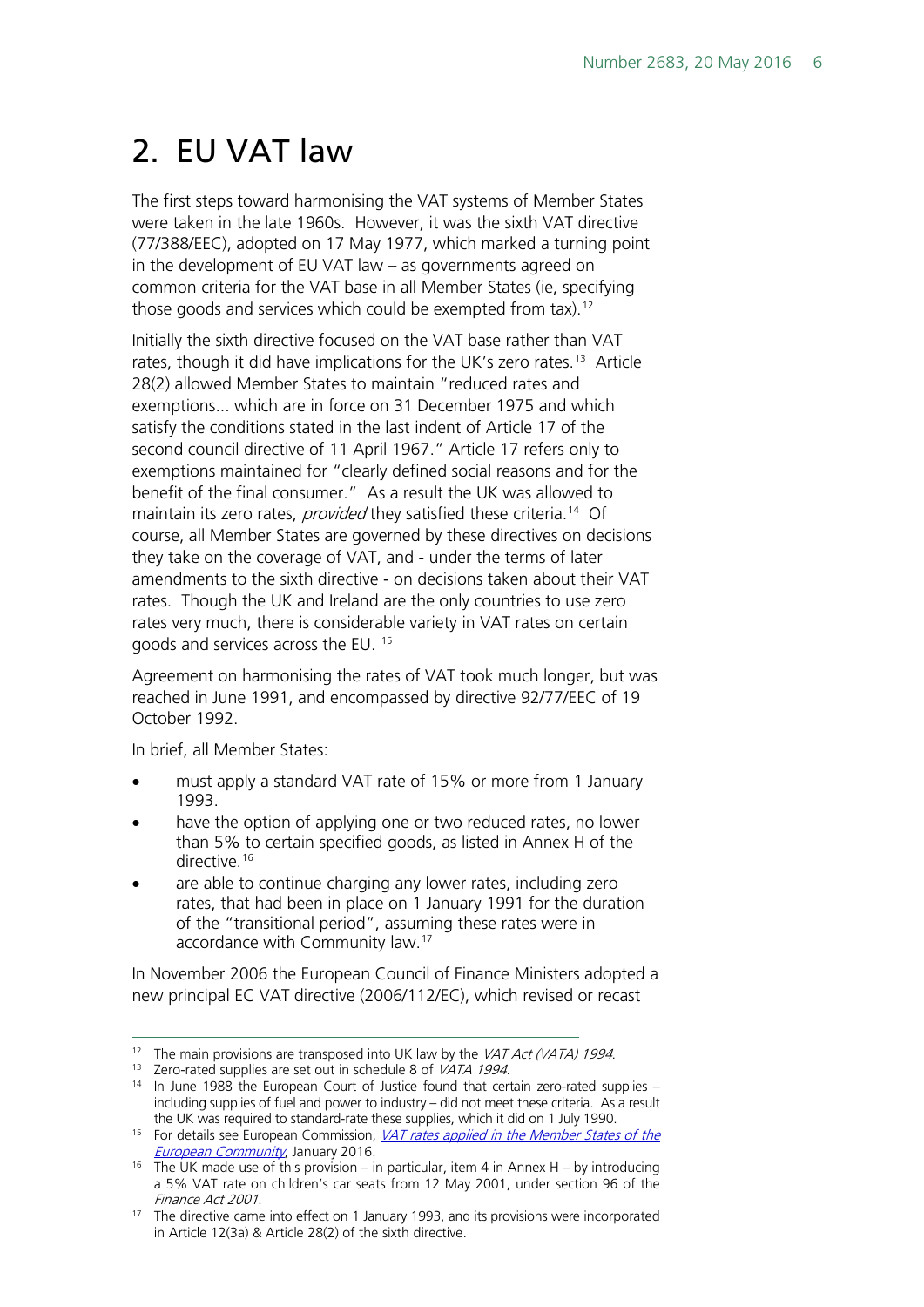both the first and the sixth EC VAT directives, to reorganise the provisions and set them out in a clearer way.<sup>18</sup> The new directive made no change to EC or UK VAT law. Annex H to the revoked sixth directive is now recast as Annex III to the new directive; this is reproduced in full at the end of this note.

Certain other aspects of directive 92/77/EEC should be highlighted. First, provision was made for States to apply a reduced rate to supplies of natural gas and electricity, should they so wish, "provided that no risk of distortion of competition exists."<sup>19</sup> In addition, for those Member States who had reduced rates in force on 1 January 1991 covering items which were not in Annex H, provision was made for the use of a "parking rate" - between 12% and their standard rate - rather than the immediate imposition of the standard rate. Clearly, this allows those countries who wish to reduce the scope of their reduced rates to move gradually towards standard-rating them.

The UK secured a special right to bring any of its zero rates into a reduced rate band, even if they were not in Annex H.<sup>20</sup> Children's clothing and footwear is not listed in Annex H, and without this provision the UK would have to standard-rate these supplies, if it ever decided to end zero-rating them. However, the UK would not be allowed to reintroduce a zero rate that had been in place on 1 January 1991 which it had then withdrawn.

Naturally most attention in this country is paid to the aspects of the directive which directly affect the UK. Even so, it is worth noting one aspect of this agreement: no Member State can, under any circumstances, introduce a new zero rate, though there is limited provision for those countries whose standard rate was below 13% at 1 January 1991 to charge a rate below 5% on certain supplies.<sup>[21](#page-6-3)</sup>

In the absence of any new agreement, these 'transitional' arrangements may continue indefinitely – and, in fact, this is what has happened. (Initially it was anticipated that the 'transitional period' would only last until 31 December 1996.) It should be noted that any amendment to these rules – as with any VAT directive – must be agreed *unanimously* between the Member States.<sup>[22](#page-6-4)</sup>

<span id="page-6-0"></span><sup>&</sup>lt;sup>18</sup> Council Directive 2006/112/EC of 28 November 2006 on the common system of value added tax (OJ L 347, 11 December 2006). Annex XII provides a correlation table that shows the destination of all the articles in the sixth VAT directive. HM Revenue & [Customs Business Brief BB22/06, 11 December 2006.](http://webarchive.nationalarchives.gov.uk/20091222074811/http:/customs.hmrc.gov.uk/channelsPortalWebApp/channelsPortalWebApp.portal?_nfpb=true&_pageLabel=pageLibrary_GuidesAndBusinessBriefs&propertyType=document&columns=1&id=HMCE_PROD1_026450)

<sup>19</sup> This is now contained in Article 102 of Directive 2006/112/EC

<span id="page-6-2"></span><span id="page-6-1"></span><sup>&</sup>lt;sup>20</sup> Under Article 113 of Directive 2006/112/EC. The UK is also entitled to exempt from VAT burials & cremations and building land under Article 371 of the directive (previously Article 28(3)(b) of the sixth directive: HL Deb 9 December 1998 cc 95-6WA).

<span id="page-6-3"></span><sup>&</sup>lt;sup>21</sup> At the time the UK's standard rate was 15%, introduced on 18 June 1979. The provision is now made under Article 114 of Directive 2006/112/EC.

<span id="page-6-4"></span><sup>&</sup>lt;sup>22</sup> The Treaty base for all proposals to harmonise excise duties and turnover taxes is Article 113, which requires unanimity.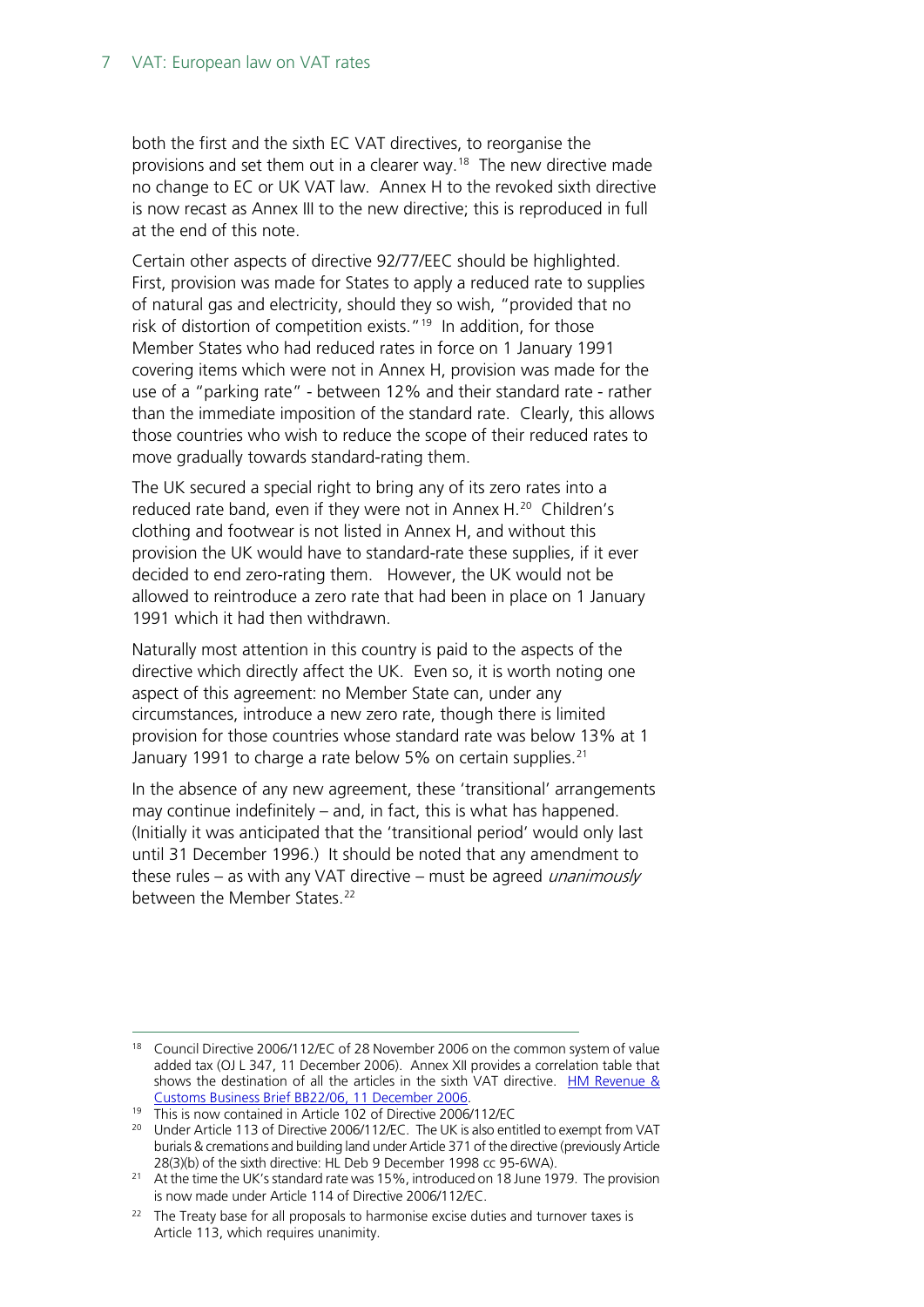### <span id="page-7-0"></span>3. Review of the structure of VAT reduced rates (1995-99)

The 1992 agreement on VAT rates anticipated that European Finance Ministers would review the scope of reduced VAT rates every two years, on the basis of a report from the Commission. In January 1995 the first such report was published; an explanatory memorandum by HM Customs & Excise summarised it as follows:

The Commission concludes that the position with regard to VAT rate approximation is generally satisfactory in that no significant distortions of competition or deflections of trade have resulted from differences in VAT rates between Member States. There is therefore no justification for introducing major changes to the scope of the reduced rate list, nor is there any reason to amend the provisional VAT rates which are due to be phased out at the end of the transitional period.

Although numerous representations have been received from trade and other interests to include their particular goods and services in the reduced rate list the Commission feels that such broader issues of rate coverage will be better addressed in the context of conclusions on the VAT definitive system.[23](#page-7-1)

A second report was published in November 1997.<sup>[24](#page-7-2)</sup> The delay was attributed to the fact that "in practice, because the Commission has committed its resources to other work and there is little pressure from Member States for changes, the Commission has not undertaken such a review."[25](#page-7-3) The Commission found that the disparity in VAT rates had not distorted competition significantly, and made no formal proposals for revising Annex H, though it made a number of comments on the problems arising from reduced rates:

The report identifies two underlying problems with reduced VAT rates which are believed to cause distortion of competition. These are the fact that it is for Member States to decide whether or not to apply a reduced rate to the goods and services listed in Annex H; and the lack of any common definitions of the categories of goods and services listed in Annex H. The report encourages Member States to consider the possible difficulties caused by these identified problems.

The report puts forward the following guidelines for the use of reduced VAT rates in the Community:

- close approximation of rates is a technical necessity;
- the scope for the application of reduced rates should be determined by social considerations (to offset the sometimes regressive character of VAT);

<span id="page-7-1"></span><sup>&</sup>lt;sup>23</sup> HM Customs & Excise, Explanatory memorandum on ... CONS DOC 4079/95, 20 February 1995. The department was merged with the Inland Revenue to form HM Revenue & Customs in April 2005.

<span id="page-7-2"></span><sup>24</sup> EC CONS DOC 12315/97, 20 November 1997

<span id="page-7-3"></span><sup>25</sup> HL Deb 11 March 1997 c 18WA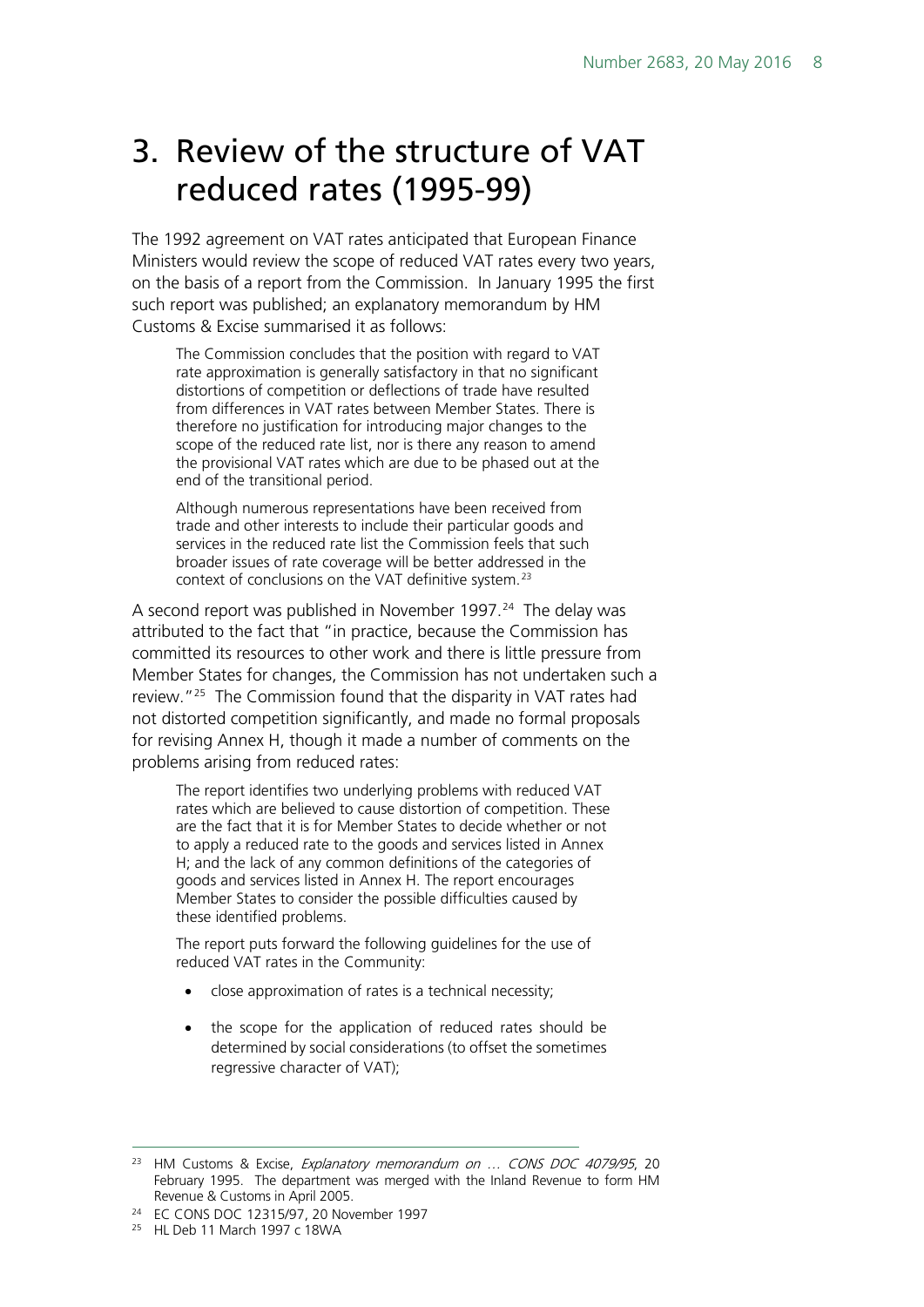- generally reduced VAT rates are a very imprecise tool for policy making and they should not be used as a substitute for direct subsidies;
- reduced VAT rates should not touch on the general neutrality of VAT.[26](#page-8-0)

In the explanatory memorandum on the report, Dawn Primarolo (then Financial Secretary) stated "in general, the UK believes that the widespread use of reduced VAT rates is likely to result in unnecessary complication of the tax, to the detriment of both business and the integrity of the tax itself. The UK does, however, accept that there are some circumstances where a reduced VAT rate may be a useful tool to address specific problems - the recent announcement on the VAT treatment on energy-saving materials is a case in point." $27$  (A 5% VAT rate was extended to energy-saving materials supplied under the Home Energy Efficiency Scheme and similar schemes from 1 July 1998. Subsequently the Labour Government extended the scope of this 5% rate over the next few years.<sup>28</sup>)

<span id="page-8-0"></span><sup>&</sup>lt;sup>26</sup> HM Customs & Excise explanatory memorandum, 17 December 1997. For a summary of the report's conclusions see[, HC Deb 25 February 1998 cc 233-234W.](http://www.publications.parliament.uk/pa/cm199798/cmhansrd/vo980225/text/80225w05.htm#80225w05.html_sbhd3)

<span id="page-8-1"></span><sup>&</sup>lt;sup>27</sup> HM Customs & Excise explanatory memorandum, 17 December 1997

<span id="page-8-2"></span><sup>&</sup>lt;sup>28</sup> For details see, HM Customs & Excise Budget Notice CE13, 16 March 2005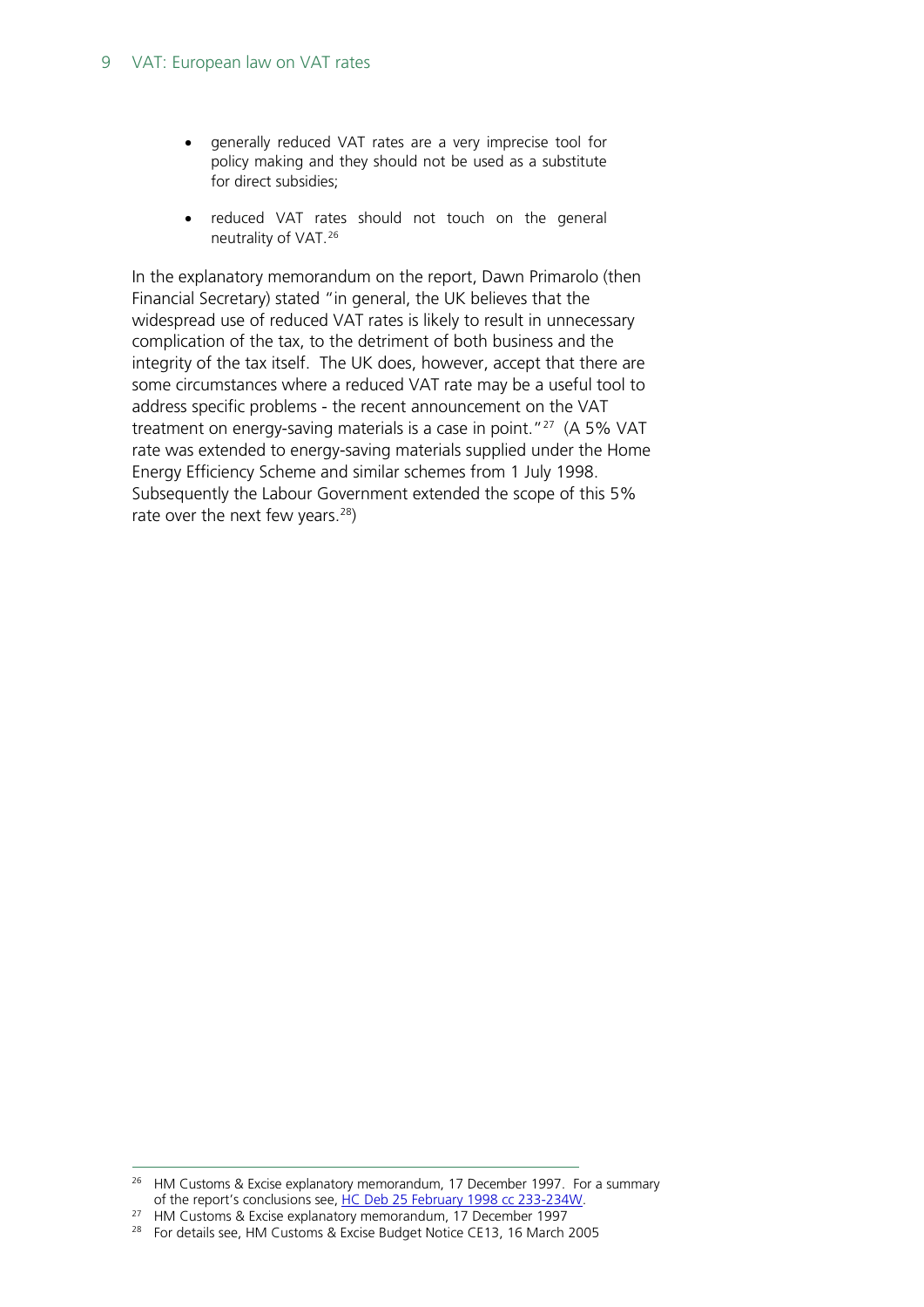### <span id="page-9-0"></span>4. The Commission's proposals on reduced rates (1999-2003)

In October 1999 the European Council agreed to an amendment to these rules, to give Member States the option, should they so wish, to apply a reduced VAT rate to certain 'labour-intensive services', as a means to reduce unemployment. Member States could choose up to three items from a list of supplies – set out in Annex K to the sixth EC VAT directive – to apply a VAT rate as low as 5%. Initially the scheme was to last three years until 31 December 2002, but was subsequently extended to the end of 2010.<sup>29</sup> The list of services was: small services of repairing; renovation and repairing of private dwellings; window cleaning and cleaning in private households; domestic care services; and, hairdressing. For its part the UK Government showed no interest in making use of this provision.<sup>[30](#page-9-2)</sup>

Member States who participated in the scheme were requested to submit a report on the operation of this measure to the Commission by 1 October 2002, to be used to evaluate the experiment and draw conclusions for future practice.<sup>31</sup> In October 2001 the Commission published its third report on reduced VAT rates,<sup>[32](#page-9-4)</sup> in which it acknowledged that "the current optional nature of the reduced rates and the lack of common definitions of the categories on which reduced rates are allowed could be obstructing the smooth working of the internal market and distorting competition."[33](#page-9-5)

The report did not make any suggestions for change. However in September 2002 the Commission proposed that the scheme should be extended by one year, to ensure 'certainty and continuity in the sectors concerned' while the Commission prepared a general review of reduced VAT rates, to be presented in 2003. $34$  A press notice gave details of this review:

The Commission intends in 2003 to present proposals to overhaul the structure of the reduced rates of VAT so as to improve the functioning of the Internal Market, while having regard to the use of reduced VAT rates in Community policies such as protecting the environment and promoting employment. Under the 6th Directive on the common system of value-added tax, Member States are normally required to apply to the supply of both goods and services a single standard rate of VAT of a minimum of 15%. However, Member States are allowed to apply one or two reduced rates which may not be lower than 5% to supplies of

- <span id="page-9-3"></span><span id="page-9-2"></span>
- <sup>31</sup> HM Customs & Excise explanatory memorandum, 25 January 2000
- <sup>32</sup> COM(01)599, October 2001

<span id="page-9-1"></span><sup>&</sup>lt;sup>29</sup> Directive 1999/85/EC. This was consolidated in Articles 106-8 & Annex IV of Directive 2006/112/EC. As noted below, the scheme was made permanent in June 2009. 30 HM Customs & Excise explanatory memorandum, 30 March 1999

<span id="page-9-6"></span><span id="page-9-5"></span><span id="page-9-4"></span><sup>&</sup>lt;sup>33</sup> European Scrutiny Committee, *Eleventh Report*, 17 January 2002 HC 152-xi 2001-02 <sup>34</sup> The Commission had first proposed a general review once the scheme for labourintensive services had run its course in June 2000 (A strategy to improve the operation of the VAT system within the context of the internal market COM(2000) 348 final, June 2000 para 2.10).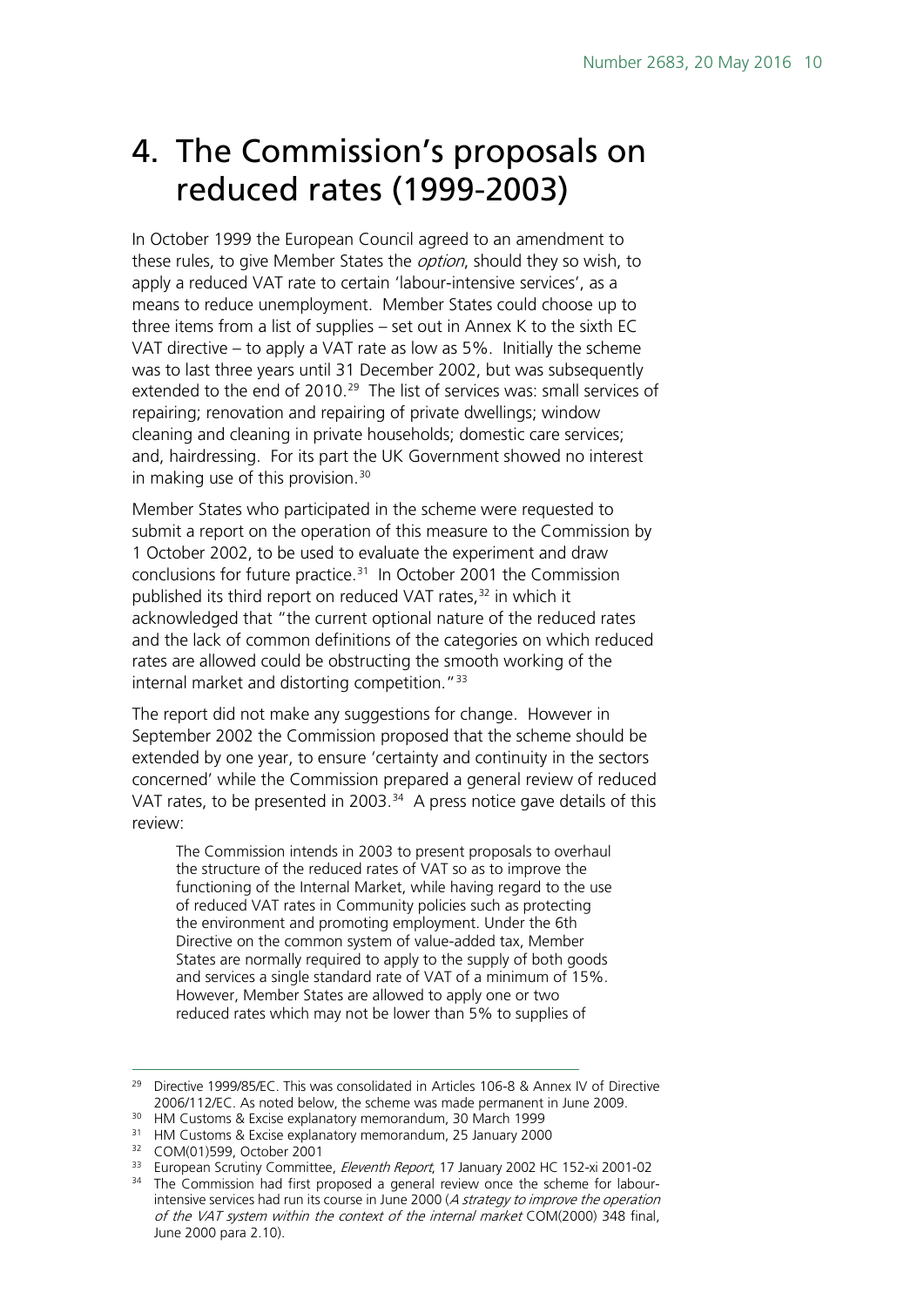categories of goods and services specified in Annex H to the 6th VAT Directive (77/388/EEC).

This list of goods and services, mainly of a social or cultural nature, was last revised in 1992. Many additional reductions and special provisions also apply to individual Member States. The optional nature of the arrangements for reduced rates and the discretion left to Member States can lead to situations that threaten the principle of neutrality, situations which traders perceive as a source of distortions of competition.<sup>35</sup>

In June 2002 the then Economic Secretary to the Treasury, John Healey, stated that the UK intended to "play a full and active part" in this review, and was "considering carefully the merits of changes to the existing list of products to which a reduced rate may be applied."<sup>[36](#page-10-1)</sup> During this period the Labour Government announced it would press for reduced rates on two supplies: repairs to listed places of worship;<sup>[37](#page-10-2)</sup> and, the purchase of energy saving materials for DIY installation.<sup>[38](#page-10-3)</sup>

In June 2003 the Commission published a report on the effectiveness of the scheme for reduced rates on 'labour-intensive' services, concluding that "it was not possible to find solid evidence of such reductions … boosting job creation.["39](#page-10-4) The next month it issued the conclusions to its general review of reduced rates, arguing the range of reduced rates should be harmonised, and that the automatic right of Member States to maintain their transitional derogations should be withdrawn, so as to improve the functioning of the internal market.<sup>40</sup>

The Commission proposed that Member States should only be entitled to charge a reduced rate on supplies listed in Annex H, though a number of items would be added to the list (cut flowers and plants, restaurants, housing, and the supply of gas and electricity). In addition, the wording of two existing items to Annex H would be amended: item 4 (equipment for the disabled) and item 17 (sewage and waste treatment). Finally Member States might maintain existing zero and 'super-reduced' VAT rates (those below 5%) provided these supplies were included in Annex H. The Commission anticipated that these provisions would be reviewed every five years.<sup>[41](#page-10-6)</sup>

From the UK's perspective, the main problem was that the new version of annex H did not include a number of the reliefs currently applied under the UK's transitional derogations, in particular for children's clothing and footwear, protective helmets (including motorcycle helmets), and a number of zero rates targeted at charities and disabled people.[42](#page-10-7) When the proposals were discussed by European Finance Ministers on 15 July 2003, the Government stated that the UK "would

<span id="page-10-0"></span> <sup>35</sup> European Commission press notice IP/02/1367, 25 September 2002

<span id="page-10-1"></span> $36$  HC Deb 20 June 2002 c461W<br> $37$  HC Deb 8 November 2000 c318

<span id="page-10-3"></span><span id="page-10-2"></span><sup>&</sup>lt;sup>38</sup> HC Deb 10 April 2001 c524W). see also, Explanatory memorandum on ... COM(2003) 397 final, 29 August 2003 para 18.

<sup>39</sup> COM (2003) 309 final, 2 June 2003 p25

<span id="page-10-5"></span><span id="page-10-4"></span><sup>40</sup> COM (2003) 397 final, 23 July 2003

<span id="page-10-6"></span><sup>41</sup> see, European Commission press notice IP/03/1024 & memorandum MEMO/03/149, 16 July 2003

<span id="page-10-7"></span><sup>&</sup>lt;sup>42</sup> At the time the motorcycle lobby was particularly concerned about helmets ceasing to be zero-rated.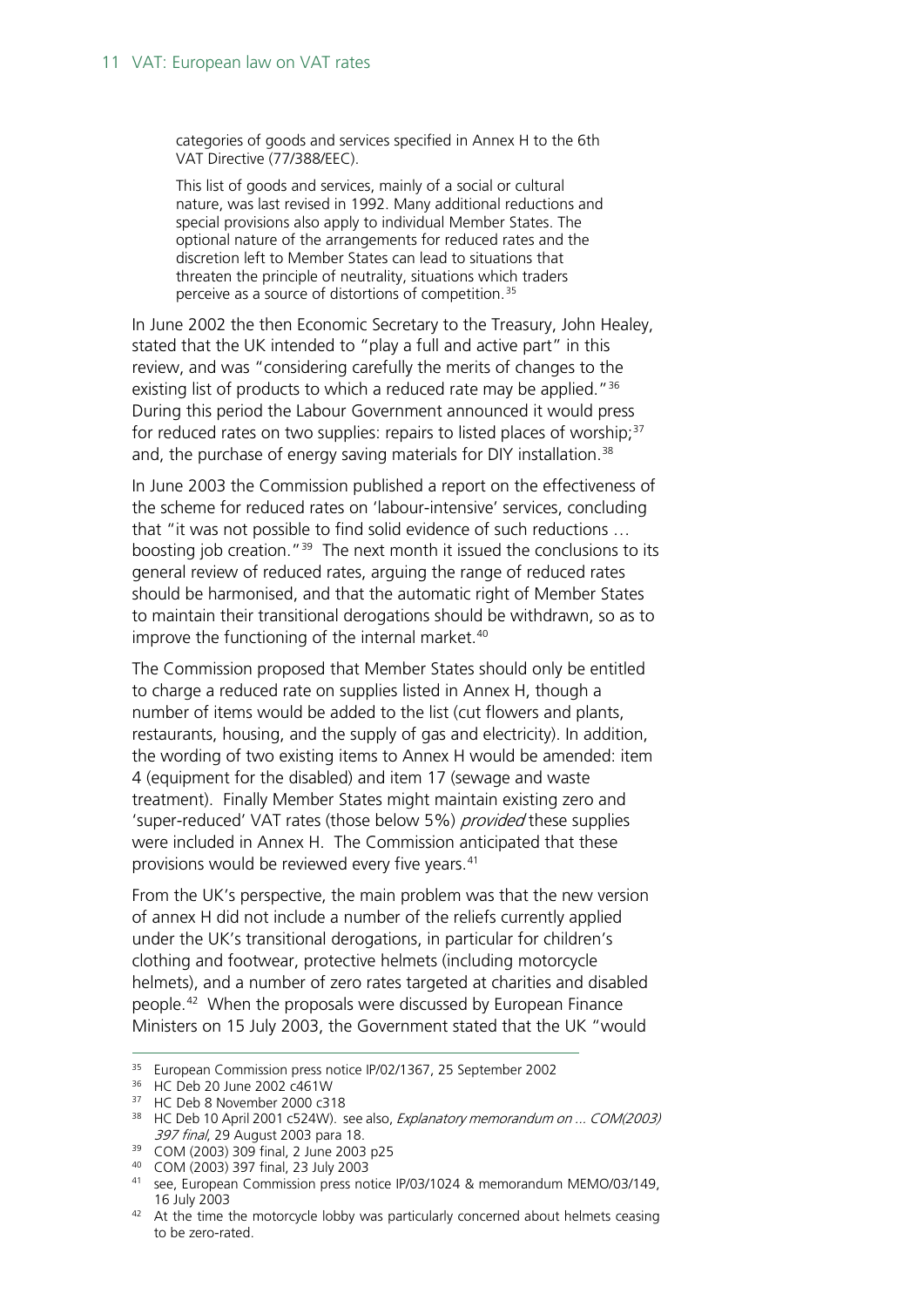not accept any proposal which would remove its zero rates on children's clothes and shoes."[43](#page-11-0)

The Commission addressed the specific question of removing VAT relief from children's clothes and footwear in a memorandum published with its proposals:

#### **Why is the Commission proposing to abolish the optional zero rate (or super-reduced rate) on children's clothing and footwear?**

Only two countries, the UK and Ireland, currently apply a zero rate on these goods, while Luxembourg applies a rate of 3%. Every other Member State applies the standard rate. In the interests of consistency and simplification of the system, the Commission believes it is time to put an end to reduced rates for non-Annex H categories of goods and services, for which only a minority of Member States have been granted a specific derogation, for the following reasons:

- a survey of prices in the Community shows that zero or super-reduced rates do not mean a better price to the consumer: for example, if the average price of children's shoes in the EU is 100 (taking purchasing power parity into account), in Luxembourg (rate: 3%) the same shoes are 126, 119 in Denmark (rate: 25%) and 116 in the UK (rate: 0%)!
- Given that only three Member States apply these derogations, to maintain them would go against the objective of simplification and rationalisation pursued by this proposal.
- They are also liable to cause distortions of competition as they allow businesses in the Member States concerned to undercut the prices of businesses in other Member States which apply the standard rate or they allow them to maintain higher profit margins because of the advantage they enjoy in terms of VAT rates.

Findings also show that children's clothing and footwear in the countries concerned are not significantly cheaper than adults' clothing and footwear despite the much lower rate of VAT. The same trend can be found in all the other Member States where the standard rate applies to all these goods.

There is no definition of "children's clothing and footwear" at Community level and so the concept is interpreted differently in each of the three Member States concerned. They cannot be tied to a specific tariff heading in the common customs tariff which also leads to complications.[44](#page-11-1)

<span id="page-11-0"></span>43 HC Deb 8 September 2003 cc 100-1W

<span id="page-11-1"></span><sup>&</sup>lt;sup>44</sup> European Commission, Reduced rates of VAT: frequently asked questions MEMO/03/149, 16 July 2003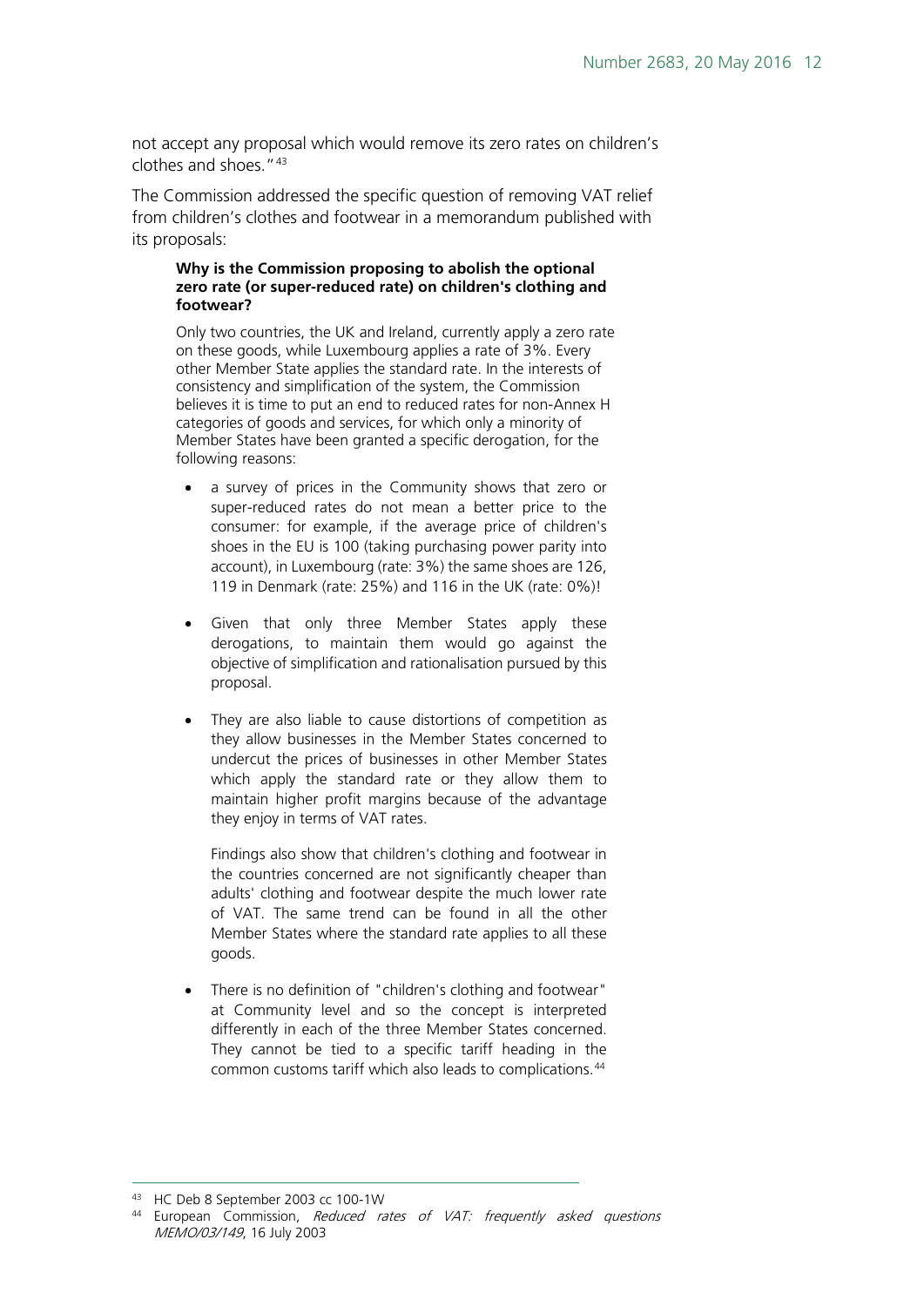### <span id="page-12-0"></span>5. Reactions to the Commission's proposals (2003-05)

The European Scrutiny Committee considered these proposals in September 2003, summarising the Commission's position as follows:

The Commission argues that the objective of the Community's VAT system has been a simple, harmonised regime with a minimum normal rate of 15% and a minimum reduced rate of 5% for a very select group of goods and services to be used optionally (but widely) by Member States. It holds that if all goods and services were taxed at broadly the same rates throughout the EU, this would simplify the VAT system for businesses and remove any question of VAT rates distorting competition within the Single Market. The Commission sees no intrinsic value in the application of reduced rates as policy instruments and proposes that the use of reduced rates be rationalised.[45](#page-12-1)

The Committee went on to quote the then Paymaster General, Dawn Primarolo, on the UK Government's position:

"Zero rates have been a fundamental part of the UK tax system since VAT was introduced in 1973, and many of them were translated directly from the old Purchase Tax, which preceded VAT. They save consumers in the UK around £20 billion each year, and they give the greatest benefit as a proportion of income to the lowest-income households. As they stand, the Commission's proposals make no provision or inadequate provision for the continued zero rating in the UK of children's clothing and footwear, of several reliefs targeted at charities and disabled people, and of a number of other specific items. In total, they would add more than £1 billion of VAT to annual expenditure in the UK, with the biggest impact falling on low-income families, charities and disabled people. As the proposal stands the Government believes that there could be a damaging and regressive social impact of withdrawing reliefs on essential goods.

The Government therefore considers the proposals as they relate to zero rates unacceptable in their current form ... However, as well as defending our zero rates, the Government will continue to press its long-standing proposals for reduced rates on repairs to listed places of worship and on the purchase of energy saving materials for DIY installation."[46](#page-12-2)

The Committee recommended that European Standing Committee B should debate the issue, which it did on 27 October 2003. On this occasion the then Paymaster General reiterated the UK's opposition to the proposals, and argued that the case for removing existing VAT reliefs – that they distorted the operation of the internal market – was unsupported by any hard evidence. An extract from the Minister's speech is given below:

Before the Commission interferes in member states' affairs, it is for it to demonstrate that such interference is necessary to ensure the proper functioning of the internal market. In fact, the Commission has provided no evidence that our zero rates cause

<span id="page-12-2"></span><span id="page-12-1"></span><sup>45</sup> Thirty-first report: Reduced rates of VAT, 24 September 2003 HC 63-xxxi 2002-03 para 1.4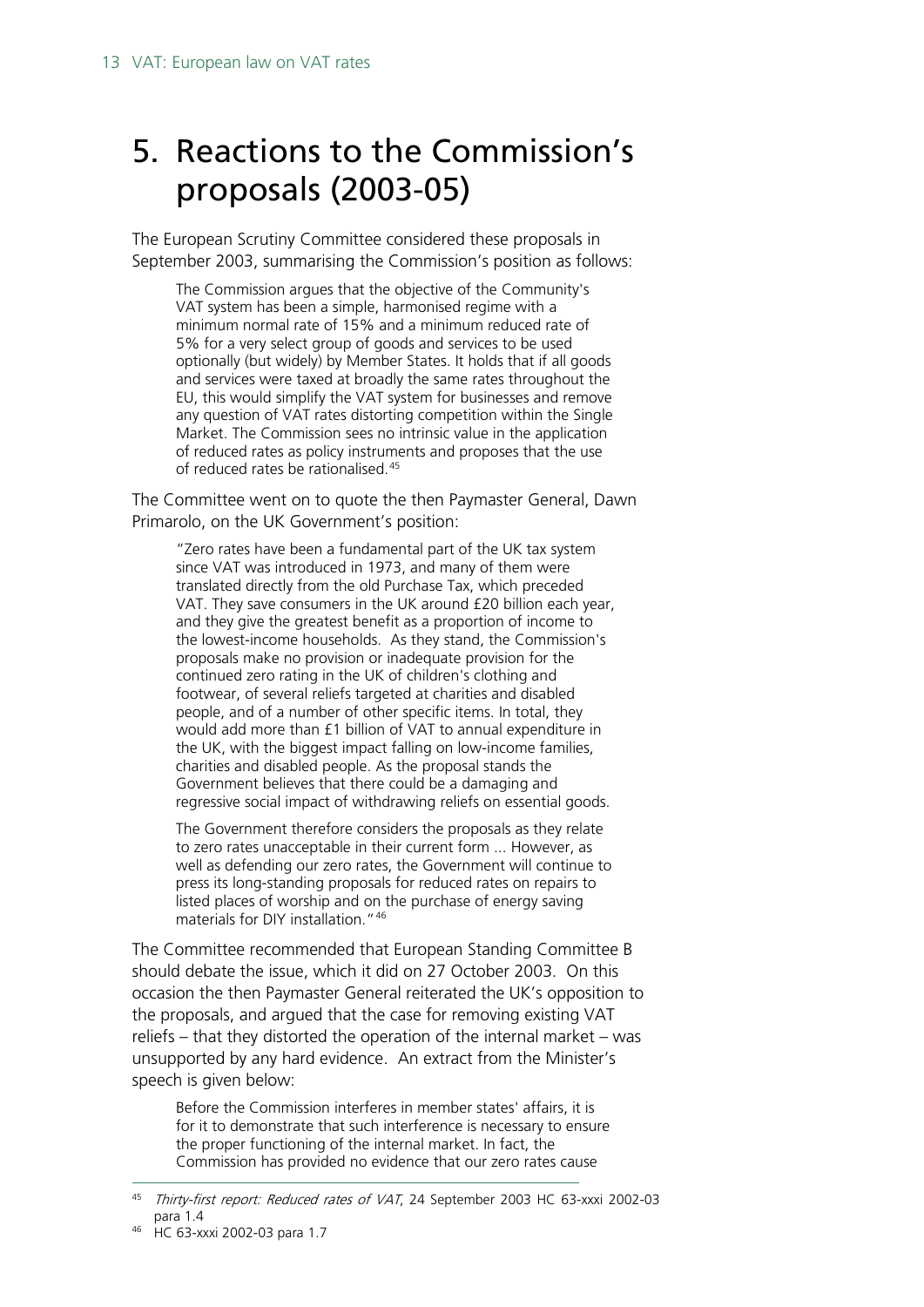distortion or that a reduced rate for restaurant services [or] cut flowers … would not create such distortion … The most recent data from EUROSTAT and the Office of National Statistics, which Customs and Excise collects, show [that] … prices for adult's clothing in the UK are about the average European level; prices for children's clothing are somewhat below the average European level …

The argument that there is a distortion in the single market as a result of zero rates has not been substantiated. Indeed, the Commission goes slightly further and its argument is internally inconsistent. On the one hand, it argues that the zero rates produce a distortion, and, on the other, it argues that that distortion is being passed on to the consumer anyway in the price.<sup>[47](#page-13-0)</sup>

European Finance Ministers discussed the proposals at an informal ECOFIN meeting on 13 September 2003 without reaching agreement, <sup>[48](#page-13-1)</sup> and then again on 7 October 2003. A press notice issued after this second meeting summarised the views of Member States:

The state of play may be described as follows:

- some delegations cannot accept any extension of Annex H;
- other delegations insist on maintaining their derogations and exceptions;
- most delegations also consider that these derogations are linked to domestic problems of considerable political significance and do not pose any problem for the functioning of the internal market.<sup>49</sup>

ECOFIN had a further discussion on the proposals on 25 November, though – as Ms Primarolo explained in a second letter to the Scrutiny Committee – "Member States maintained their now entrenched positions on this difficult and unacceptable Commission proposal. Finance Ministers unanimously agreed however to a compromise solution that called upon the Commission to bring forward a proposal to extend the Labour Intensive Services (LIS) experiment for a further two years."<sup>[50](#page-13-3)</sup>

In December 2013 the Commission brought forward proposals to extend the life of the LIS scheme to 31 December 2005, and legislation to effect this change was formally adopted in February 2004.<sup>[51](#page-13-4)</sup> The issue was discussed at a number of ECOFIN meetings during 2004, though not to any concrete end.<sup>[52](#page-13-5)</sup>

<span id="page-13-1"></span><span id="page-13-0"></span><sup>47</sup> European Standing Committee B, Reduced rates of VAT[, 27 October 2003](http://www.publications.parliament.uk/pa/cm200203/cmstand/eurob/st031027/31027s01.htm) cc9-10, c9 <sup>48</sup> EC memorandum MEMO/03/176, 15 September 2003. see also, Thirty-third report:

<span id="page-13-2"></span>Reduced rates of VAT, 30 October 2003 HC 63-xxxiii 2002-03 para 1.2 <sup>49</sup> European Council press notice 12677/03, 2530<sup>th</sup> Council meeting, 7 October 2003

<span id="page-13-3"></span><sup>&</sup>lt;sup>50</sup> Letter from the Paymaster General to the European Scrutiny Committee, European Commission proposal … 11817/03 COM (2003) final, 10 December 2003

<span id="page-13-4"></span><sup>51</sup> Directive 2004/15/EC of 10 February 2004

<span id="page-13-5"></span> $52$  ECFOIN considered the proposals in January, March and December 2004 (HC Deb 2 February 2004 c 638W; HC Deb 24 March 2004; European Council press notice 15150/04, 7 December 2004 p 15).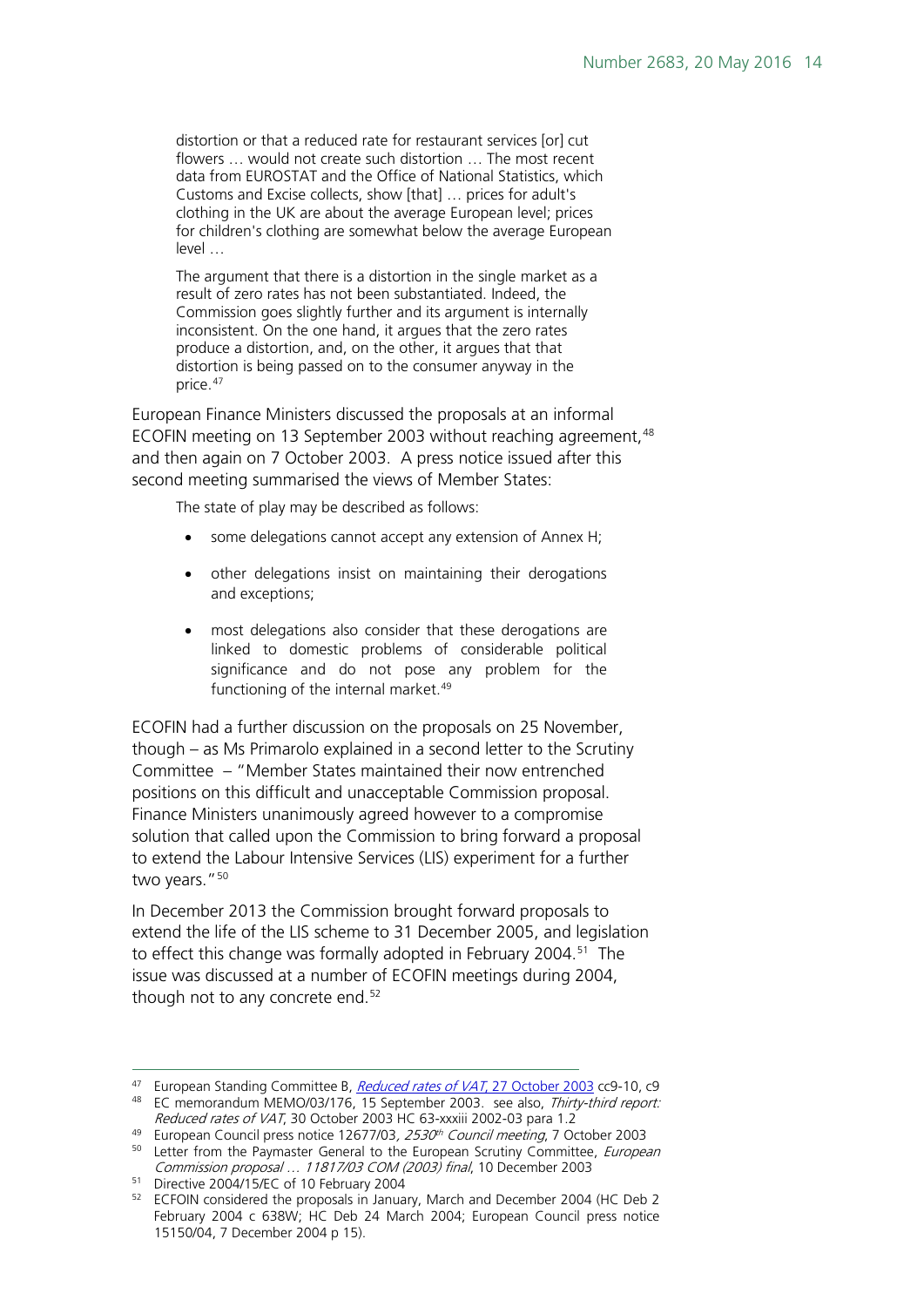### <span id="page-14-0"></span>6. A deal on VAT rates (2005-06)

In May 2005 the Luxembourg Presidency published a draft for a compromise agreement, which significantly amended the Commission's original proposals:

The compromise is significantly different from the original Commission proposal in the following respects:

- the maintenance of the transitional reduced, super-reduced and zero rate derogations contained in Article 28 of Directive 77/388/EEC;
- the extension until 31 December 2015 of the time-limited derogations provided for by the new Member States' accession treaties;
- a limited flexibility mechanism, by which Member States would be able to apply for Council authorisation to use reduced rates for the labour-intensive services listed in points 1, 3 and 5 of Annex K of Directive 77/388/EEC (small repair services, window cleaning and cleaning in private households, and hairdressing) and restaurant services; and
- extension of the minimum standard rate of 15% until 31 December 2015[53](#page-14-1) …

The compromise also proposes a limited extension of the list of permitted reduced rates in Annex H to cover the remaining Annex K categories (house repairs and domestic care services), supply of sewage and waste-recycling services, district heating, and apparatus and equipment (excluding means of transport) designed or specifically adapted for the disabled.

Annex H would also include supplies of gas and electricity and of plants and wood for use as firewood. These reliefs are currently provided for elsewhere in the Directive. As a result of many Member States' concerns about the possible impact on the internal market, the Presidency has not included any additional goods in the compromise.<sup>[54](#page-14-2)</sup>

The UK Government's view was set out in the Scrutiny Committee's report on the proposal:

The Paymaster General (Dawn Primarolo) tells us the Government broadly supports the Presidency's compromise, which, unlike the Commission's text, does not threaten the UK's zero rates. She says that Member States could apply for flexibility additional to that already contained in Annex H and that the Government thinks the limited list of services involved strikes a balance between the interests of those Member States which want more flexibility and those which want less. But she adds that it will argue for a review of the system after five years. The Minister also says that the Government will continue to seek support for

<span id="page-14-1"></span><sup>[</sup>This proposal was made separately – COM(2005) 136 final, 14 April 2005 – to which the UK Government had no objection: HC 34-I 2005-06 pp 206-8. In December 2005 Member States agreed to an extension up to 31 December 2010: Directive 2005/92/EC.]

<span id="page-14-2"></span><sup>54</sup> HM Treasury, Explanatory memorandum on ... Council Document 9125/05, 7 June 2005 pp 2-3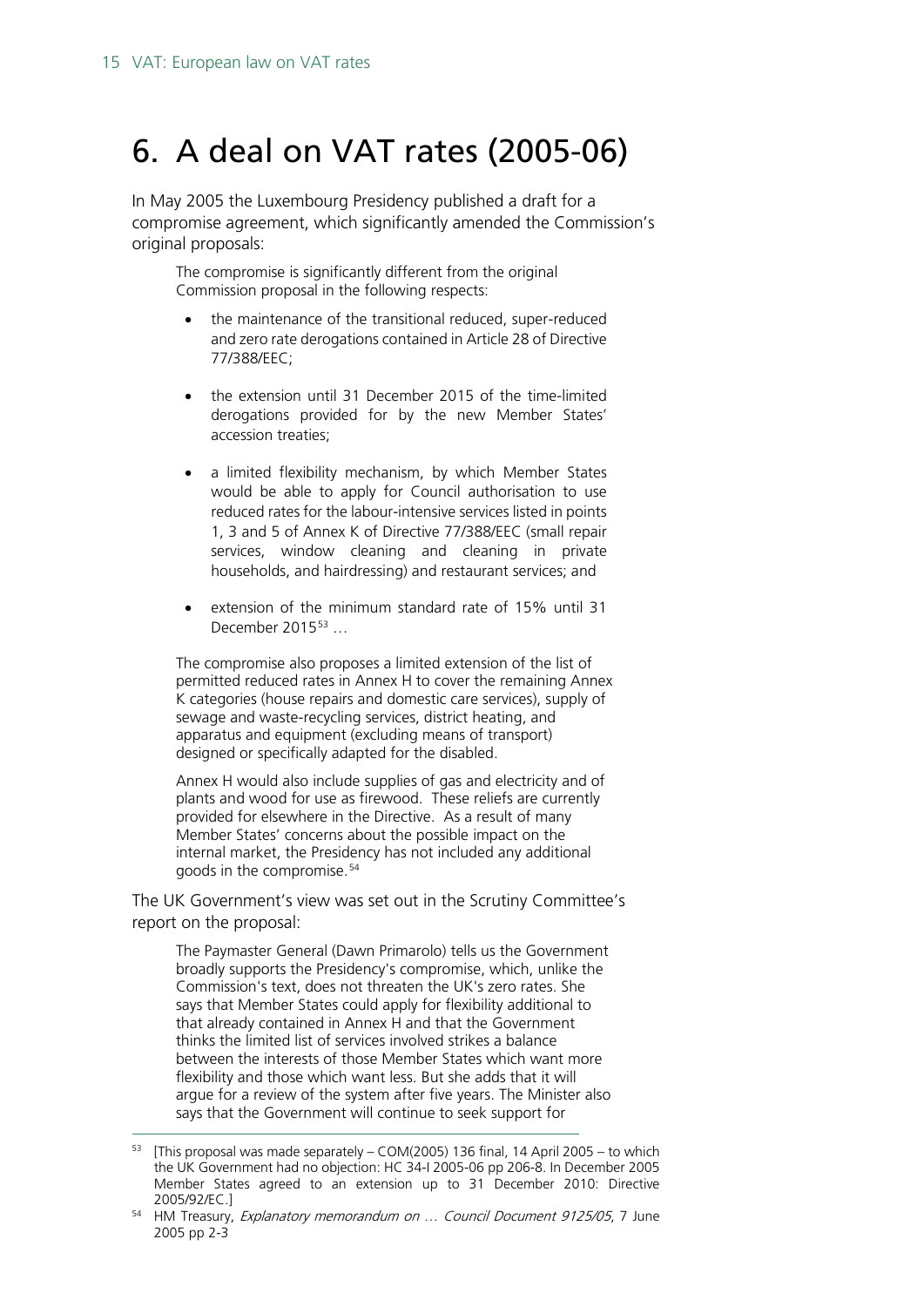reduced rates for repairs to listed places of worship, memorials, energy-saving materials for DIY installation and energy-efficient products.<sup>[55](#page-15-0)</sup>

In a letter to the Committee in September 2005 the Minister gave more detail of the views of other Member States on the proposals:

In her letter … the Minister tells us that while many Member States have supported the Luxembourg Presidency compromise, a small group have remained opposed. All that could be agreed during that Presidency was that the 15% minimum standard rate should be extended to 2010. The Minister says that it is clear that Member States have divergent views on the matter of reduced rates.

She summarises:

- a group of Member States, either for philosophical reasons or in response to domestic budgetary pressure, are both opposed to new reduced rates and would like to limit the existing arrangements;
- other Member States would prefer more flexibility in the system; and
- recent discussion has confirmed that the great majority of Member States are opposed to new reduced rates for goods, because of the theoretical possibility of distortion of crossborder competition and consequent harm to the functioning of the single market.

Therefore, the Minister continues, there is no prospect of agreement on the draft Directive if those few Member States who want new reduced rates for goods maintain that position. However, she adds that prospects for an agreement containing new reduced rates for locally delivered services, which might include, for example, repairs to listed places of worship and construction services related to memorials, are greater, albeit uncertain.<sup>[56](#page-15-1)</sup>

In its response the Committee expressed concern that "the Minister makes no specific mention of reduced rates for energy-saving materials for DIY installation and energy-efficient products, the need for which the Government has previously emphasised to us." In her letter the Minister also noted that, given the "political importance of this negotiation to a number of Member States" the UK might be asked to agree to a draft text at short notice, without time to consult the Committee.[57](#page-15-2) The 'scrutiny reserve' is a general undertaking by Government not to agree to proposals at Council level that have not been cleared by the Committee, without extenuating circumstances,<sup>[58](#page-15-3)</sup> and the Committee expressed concern about this:

It seems to us that, in the understandable desire, in the context of the UK Presidency, not to be seen to frustrate progress on this

<span id="page-15-0"></span><sup>&</sup>lt;sup>55</sup> European Scrutiny Committee, First report, 4 August 2005 HC 34-I 2005-06 pp115-6

<span id="page-15-1"></span><sup>&</sup>lt;sup>56</sup> European Scrutiny Committee, Sixth report, 3 November 2005 HC 34-vi 2005-06 para 12.11-13

<span id="page-15-2"></span><sup>57</sup> op.cit. para 12.14

<span id="page-15-3"></span><sup>&</sup>lt;sup>58</sup> For details see, European Scrutiny Committee, *The European Scrutiny System in the* [House of Commons](http://www.parliament.uk/documents/commons-committees/european-scrutiny/European-Scrutiny-Committee-Guide-May15.pdf), May 2015 pp17-18.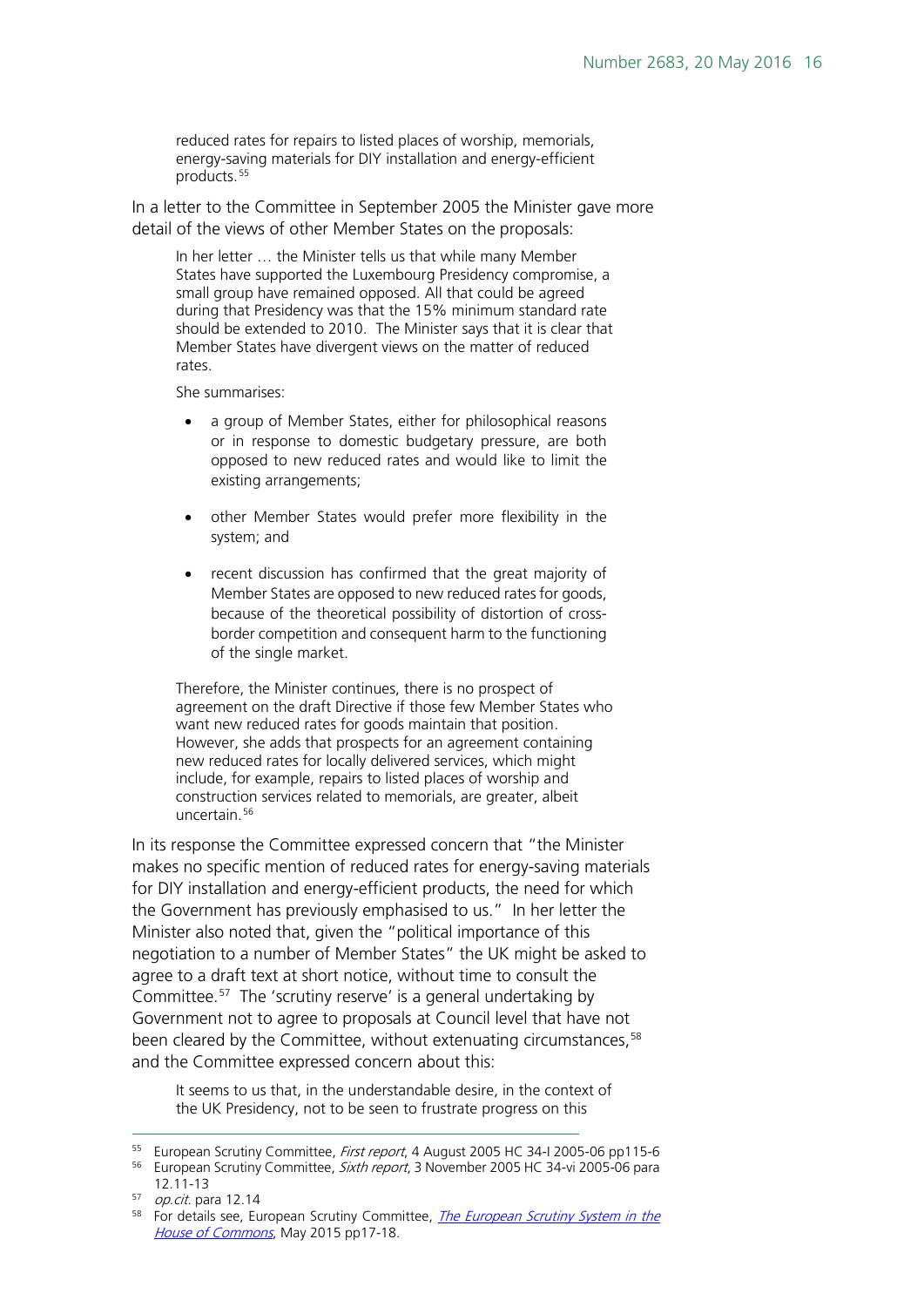draft Directive, the Government is inclined to override our scrutiny reserve, even though the reserve is based on UK interests which the Government itself has drawn to our attention and which remain unresolved. We invite the Government to reconsider this attitude and to keep us informed of developments on the draft Directive, particularly in relation to repairs to listed places of worship, construction services related to memorials, energy-saving materials for DIY installation and energy-efficient products.<sup>[59](#page-16-0)</sup>

The Committee subsequently cleared the proposal, accepting the Government's view that "the deal now in prospect is, in the circumstances, the best obtainable."<sup>60</sup> However, Member States found it difficult to agree even to this compromise. Negotiations continued into the new year, under the Austrian Presidency – even though the end date for the LIS scheme had passed (ie, 31 December 2005). At an ECOFIN meeting on 24 January 2006 three Member States – Poland, the Czech Republic and Cyprus – blocked a deal in the hope of extending the list of permitted reduced rates, even though the Commission pointed out it was now legally obliged to consider legal action against Member States who continued to use the LIS scheme.<sup>[61](#page-16-2)</sup>

In an editorial the *Financial Times* argued that "Poland is providing the European Union with a useful crisis … not because [their] demands have any merit but because Poland's refusal to fall in with the unanimity required on EU taxation would prevent many other countries extending their VAT loopholes … the surest way to stop such haggling is to abolish all VAT loopholes."<sup>[62](#page-16-3)</sup> Nevertheless a final agreement was reached on 14 February 2006, which made very few changes of substance; a press notice summarised it as follows:

- In order to prolong the experiment, launched in 1999, of reduced VAT rates for certain locally provided labourintensive services, the validity of annex K to directive 77/388/EEC is extended as from 1 January 2006 until 31 December 2010. All member states may opt for the application of annex K, on condition that they apply for authorisation to do so by 31 March 2006;
- Member states are authorised to apply a reduced rate to supplies of district heating, provided that this doesn't create a distortion of competition;
- The Council invites the Commission to present, by the end of June 2007, a report providing an assessment of the impact of reduced rates applied to locally supplied services, including restaurant services, in terms notably of job creation, economic growth and the internal market, on the basis of a study to be carried out by an independent economic think-tank.<sup>[63](#page-16-4)</sup>

In a letter to the Scrutiny Committee the Paymaster General commented that "this has been a dossier which has aroused strongly-held opinions

 <sup>59</sup> HC 34-vi 2005-06 paras 12.18-19

<span id="page-16-1"></span><span id="page-16-0"></span><sup>60</sup> HC 34-xii 2005-06 para 22.9

<span id="page-16-2"></span><sup>&</sup>lt;sup>61</sup> "EU dispute plunges sales tax system into chaos", Financial Times, 25 January 2005; HC Deb 31 January 2006 c 7WS.

<span id="page-16-3"></span><sup>&</sup>lt;sup>62</sup> "Europe's VAT regime is like a Swiss cheese", Financial Times, 1 February 2006

<span id="page-16-4"></span><sup>&</sup>lt;sup>63</sup> ECOFIN press notice 6052/06,  $2707<sup>th</sup>$  Council meeting, 14 February 2006 p 14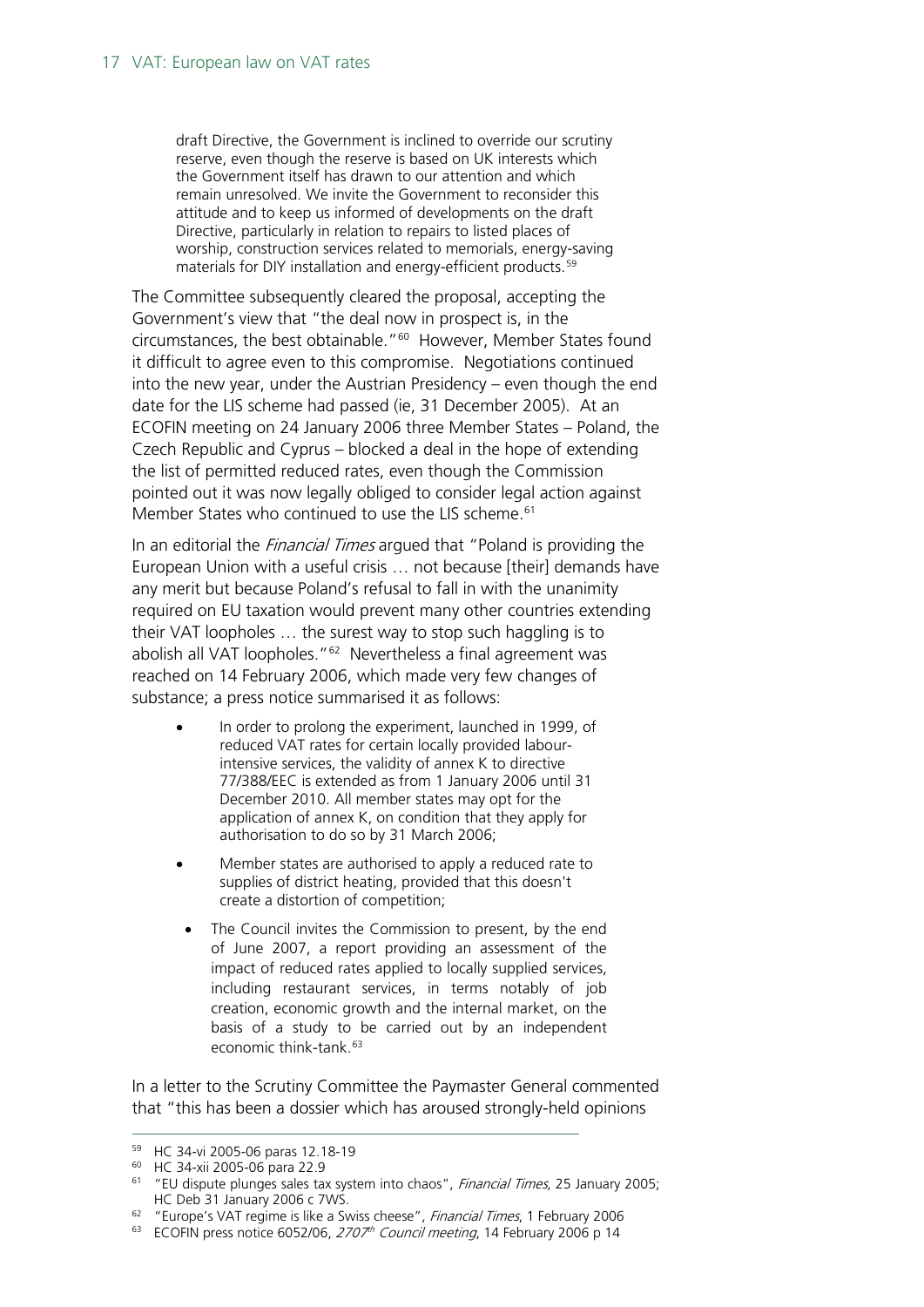on all sides of the debate … the Government's priority … has always been to preserve our much-valued zero rates. I am pleased to say that we have achieved this objective."<sup>[64](#page-17-0)</sup>

In November 2006 the Council approved applications from 17 countries to adopt, or continue to use, reduced VAT rates on labour intensive services.<sup>[65](#page-17-1)</sup> For its part the Labour Government did not take up the scheme on the grounds that its employment objectives were "better targeted through measures such as the welfare to work strategy and New Deal"<sup>[66](#page-17-2)</sup>; it continued to lobby for a reduced rate for all 'energyefficient products and energy-saving materials' – both to the Commission<sup>[67](#page-17-3)</sup> and other Member States<sup>[68](#page-17-4)</sup> - but without success.

<span id="page-17-0"></span><sup>&</sup>lt;sup>64</sup> Letter from the Paymaster General to the Chairman of the European Scrutiny Committee, 15 February 2006

<span id="page-17-1"></span><sup>&</sup>lt;sup>65</sup> Council Decision 2006/774/EC of 7 November 2006. Subsequently Romania was allowed to join the scheme (Council Decision 2007/50/CE of 30 January 2007). <sup>66</sup> HC Deb 30 March 2006 cc 157-8WA

<span id="page-17-3"></span><span id="page-17-2"></span><sup>&</sup>lt;sup>67</sup> HM Treasury, Correspondence between Gordon Brown MP and the European Commissioner for Taxation and Customs ..., Commons Deposited Paper 07/869, 21 March 2007.

<span id="page-17-4"></span><sup>&</sup>lt;sup>68</sup> "Brown calls for VAT cut on low-energy products", Financial Times, 14 March 2008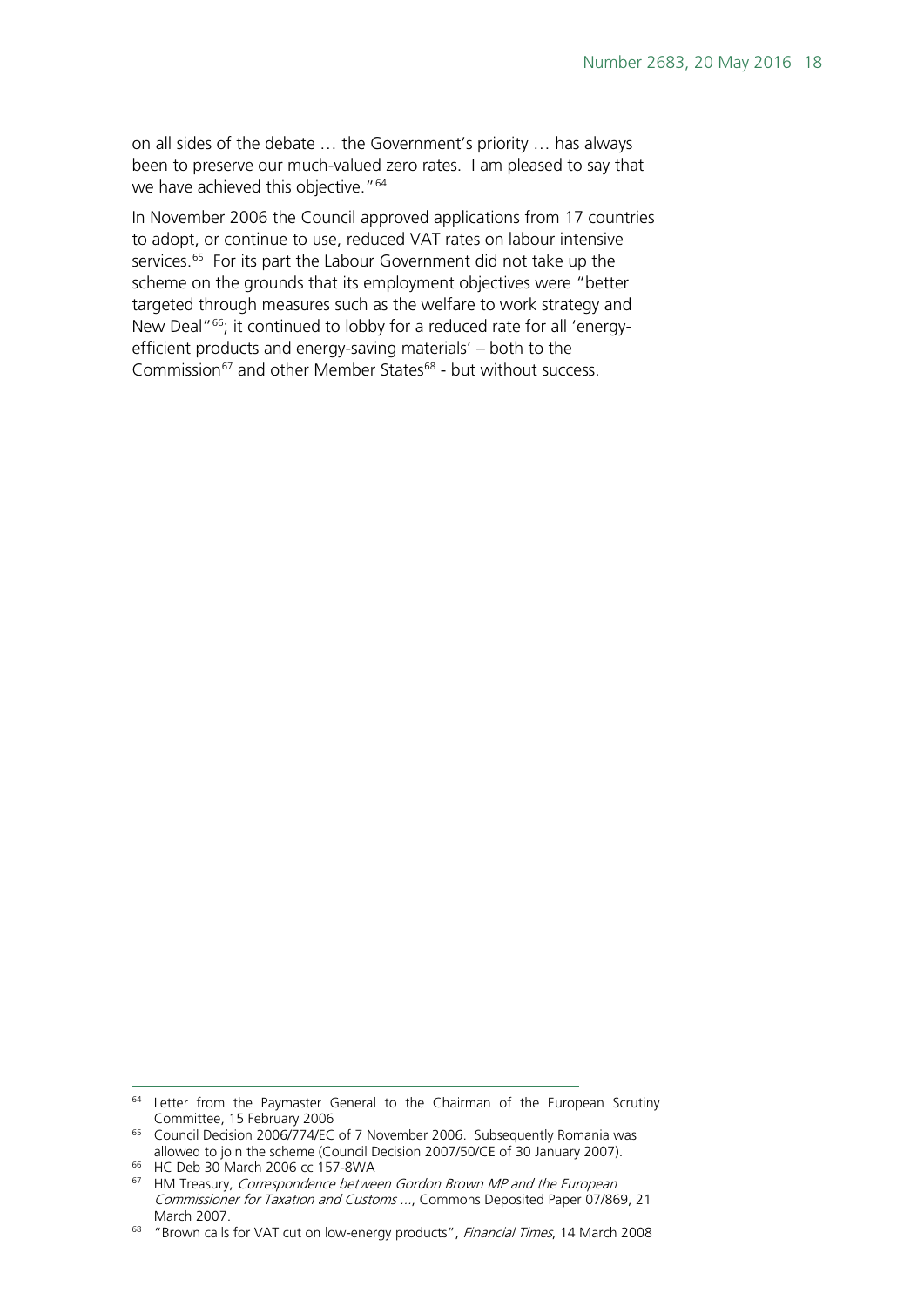# <span id="page-18-0"></span>7. Minor changes to the agreement (2007-09)

On 5 July 2007 the Commission published a study on the economic impact of reduced VAT rates, with a view to "launching a broad debate … to obtain all relevant views before initiating a more far reaching proposal on reduced rates ... [by] the end of 2008/beginning 2009."<sup>69</sup> The study concluded that, "there is a strong general argument for having uniform VAT rates in the European Union. Uniform rates is a superior instrument to maintain a high degree of economic efficiency, to minimise otherwise substantial compliance costs and to smooth the functioning of the internal market."

The authors went on to acknowledge the case for exceptions - "there are real and valid economic arguments for extending lower VAT rates to some very specific sectors in member states characterised by specific economic structures" – and recommended extending reduced VAT rates to "sectors whose services are easily substituted for do-it-yourself or underground work, e.g. locally supplied services and some parts of the hospitality sector":

The argument is that high tax wedges (high marginal income tax and high VAT rates) make it very expensive to buy these services on the market and more attractive to do yourself. The implication is that high skill professionals spend time on low skill work at home instead of spending time with their families or increasing their more productive labour supply. Lower VAT rates serve to counter this development.

Simulations indicate that the gains in welfare, productivity and GDP are sizeable in all member states, even though the largest gains by far will accrue to member states with high tax wedges. Reduced VAT rates are not expected to have negative implications for the functioning of the internal market as the relevant products are typically not traded across EU-borders.<sup>[70](#page-18-2)</sup>

They also stated that there was a limited case for using reduced rates to boost employment for low skill workers (eg, in hotels and restaurants), to improve income distribution (ie, by cutting VAT on food, which accounts for a large share of the budget of lower income households), and increase the demand for goods that 'for some (good) reason are underconsumed' (eg, books, music, cultural events, and energy saving appliances).

The Commission gave details of its own views in a memorandum accompanying this report; on the use of reduced VAT rates to promote employment it noted:

From a job creation point of view, there is a theoretical but not an empirical argument for extending reduced VAT rates to sectors employing many low skill workers in order to boost low skill demand, e.g. hotels, restaurants and locally supplied services.

<span id="page-18-1"></span> <sup>69</sup> Communication on VAT reduced rates MEMO/07/277, 5 July 2007

<span id="page-18-2"></span><sup>&</sup>lt;sup>70</sup> Copenhagen Economics, *Study on reduced VAT applied to goods and services in the* [Member States of the European Union](http://ec.europa.eu/taxation_customs/resources/documents/taxation/vat/how_vat_works/rates/study_reduced_vat.pdf), 21 June 2007 pp 3-4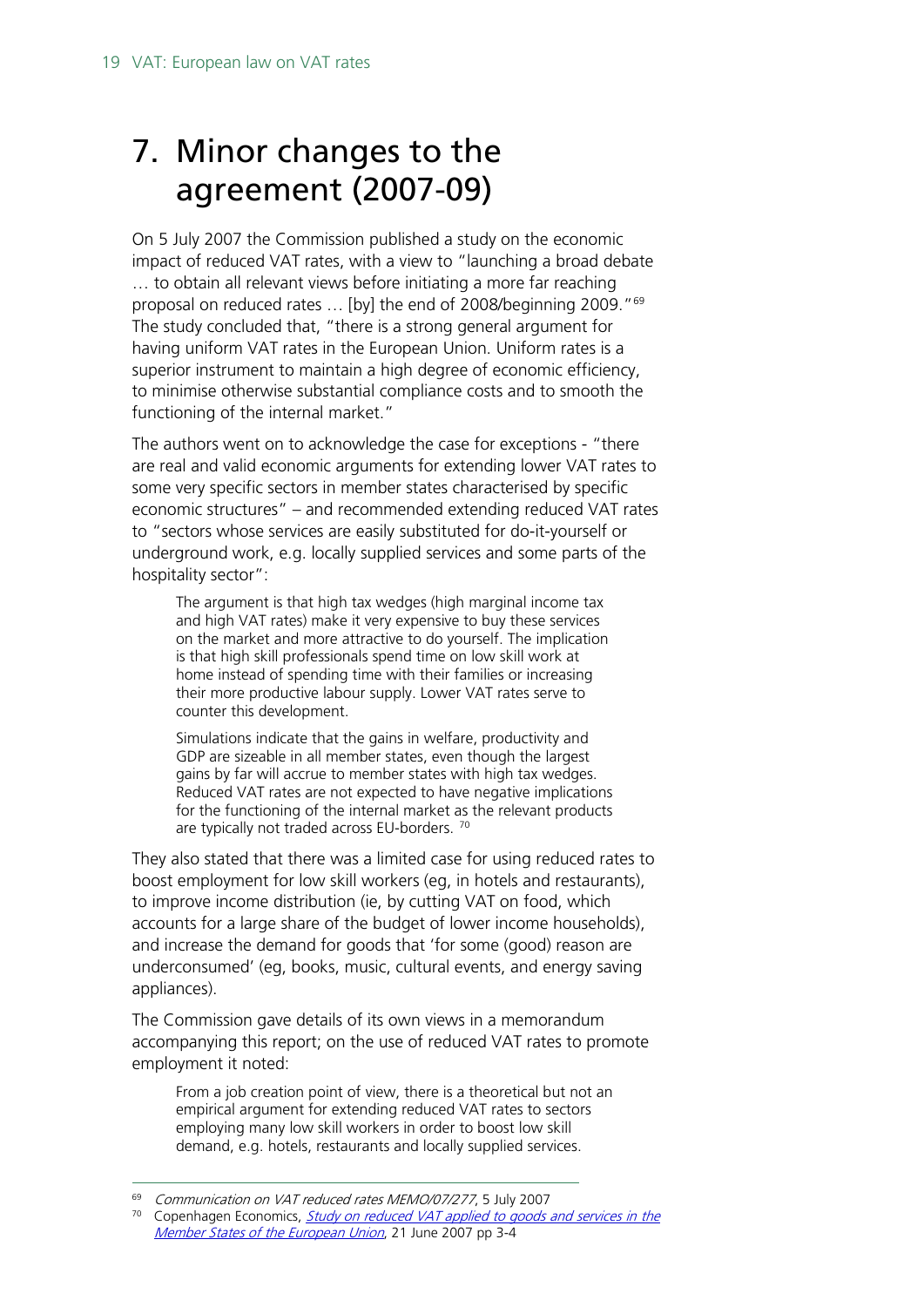However, there may be a case for a limited, supplementary role via carefully targeted reductions in the context of grander labour market reform.

The theoretical argument is that reduced VAT rates, by boosting demand for such services, stimulate demand for low skill workers, and push up their wages such that employment becomes a more attractive option than unemployment. However, simulations indicate that the overall impact on demand for low skill workers is unimpressive because differences in low skill employment between industries are limited.

From an Internal Market point of view, reduced VAT rates may have some limited implications, in particular through tourism. Services provided by restaurants and hotels are mainly directed at domestic consumption, but may also affect distribution of tourism between Member States and may have a non-negligible impact in border regions. Possible distortion as regards restaurant and hotel services is likely to be different in magnitude across Member States (stronger for smaller and/or tourist oriented areas) and the degree of possible substitution of holiday destinations plays an important role. As far as the business consumption of these services is concerned, the rules on VAT deductibility may also impact on the functioning of the internal market. $71$ 

Member States were invited to respond to this study. The UK made its submission in May 2008. In the introduction to this submission the Government made the case for using reduced VAT rates to address certain social policy objectives:

Reduced VAT rates benefit consumers by reducing the price of certain essential goods and services. They can also reflect consensus among citizens within a Member State, such as the UK, that VAT should be chargeable on such essentials at the lowest rate possible. In cases such as food, children's clothes, and domestic fuel and power, reduced and zero rates play an important role in addressing the regressivity of VAT, because the savings for consumers that arise from the VAT reduction will usually be higher — as a proportion of income — for lower income groups. Zero and reduced rates can thereby help to ensure that the VAT burden is not disproportionate for these groups.

VAT can also be effective when combined with other (economic and non-economic) measures and incentives, as a means of providing cost-effective, targeted support for social policy objectives, and as an immediate and effective means of increasing citizen access to 'merit' goods. It may therefore be an appropriate policy tool where a merit good is under-consumed in a free market, resulting in some households — and society as a whole — consuming less than the quantity of the good that would maximise their welfare. This can occur when consumers either do not properly appreciate the utility that they gain from consumption of the good, or are unable to purchase the optimal amount due to credit constraints or some other restriction.

Reduced VAT rates can also address externalities. The consumption of goods with environmental benefits, such as energy-saving materials and the most energy-efficient electrical appliances, has a positive externality. In addition to the benefit to

<span id="page-19-0"></span>European Commission, Communication on VAT reduced rates MEMO/07/277, 5 July 2007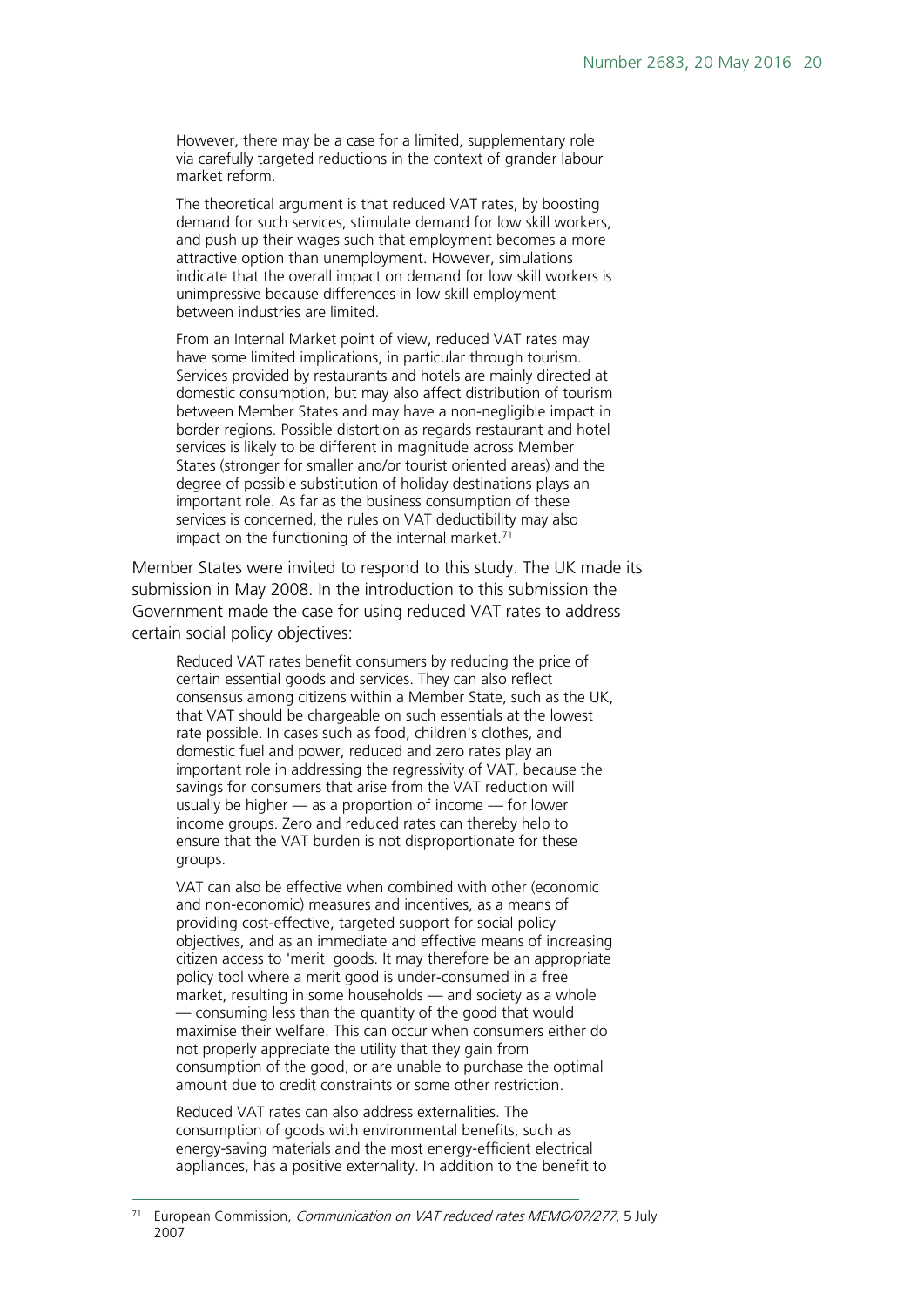the consumer from lower energy costs, consumption of energy saving materials and substitution from less to more energy efficient appliances have an external benefit to society by reducing energy usage and, hence, the CO2 emissions that give rise to global warming. Without an incentive such as a VAT reduction, the price that the consumer pays for such goods does not take account of the external benefit to society. A reduced VAT rate on goods with environmental benefits can ensure that prices paid by consumers more closely reflect the cost of the goods to society, which includes the external benefit.

VAT reductions have certain advantages when compared with alternative instruments such as direct subsidies or incentives. Using VAT reductions minimises burdens, administration and other inconveniences for both consumer and retailer, which should maximise take-up and benefit. By reducing the retail prices available to all customers, VAT reduced rates work in a transparent and effective way at the point of transaction. Businesses across the EU are used to operating within the VAT system, and already deal with reduced rates in every Member State, usually with minimal difficulty. However, there may be cases where Member States could do more to provide clear and accessible guidance on the scope of reduced rates.<sup>[72](#page-20-0)</sup>

At this time the case *against* the use of reduced VAT rates was made by a paper, prepared as part of the ['Mirrlees Review'](http://www.ifs.org.uk/publications/mirrleesreview/) of the UK tax system commissioned by the Institute for Fiscal Studies. The authors argued that, "differential commodity taxation is a very blunt instrument for the pursuit of equity objectives, with the zero-rating of food and children's clothing in the UK being a classic example":

Take food, for example. It is indeed the case that the less well-off spend a higher proportion of their income on food than do the better off. But this is not in itself a good reason—even on distributional grounds, leaving the need to raise revenue aside for subjecting it to a differentially low rate of tax. This is for two reasons.

First, looking only at a snapshot of spending and income patterns in the population at any moment may be misleading given the variability of income over a lifetime: those with low incomes now may be the young or elderly who will be, or have been, amongst the high income groups at other times. Put differently, a commodity tax looks regressive when assessed relative to current incomes in part because those with high incomes tend to have high savings, and so appear to escape the tax—but they will face it when they come to spend those savings.

One way to address these issues is to relate food spending not to income in any period but to total spending, since the latter may be a better reflection of household's perceptions of their own long-run spending ability. Doing so, as Kay and Davis (1985)<sup>[73](#page-20-1)</sup> show for items zero-rated in the U.K.—and as subsequent studies have shown for a range of taxes on particular commodities tends to greatly dampen the apparent distributional case for tailoring commodity taxation to consumption patterns.

<span id="page-20-0"></span><sup>&</sup>lt;sup>72</sup> European Scrutiny Committee, Twenty third report, 23 May 2008 HC 16-xxiii 2007-08 pp87-8

<span id="page-20-1"></span><sup>&</sup>lt;sup>73</sup> Kay, John A. and Evan Davis (1985), "Extending the VAT base," Fiscal Studies, Vol.6, pp1-16.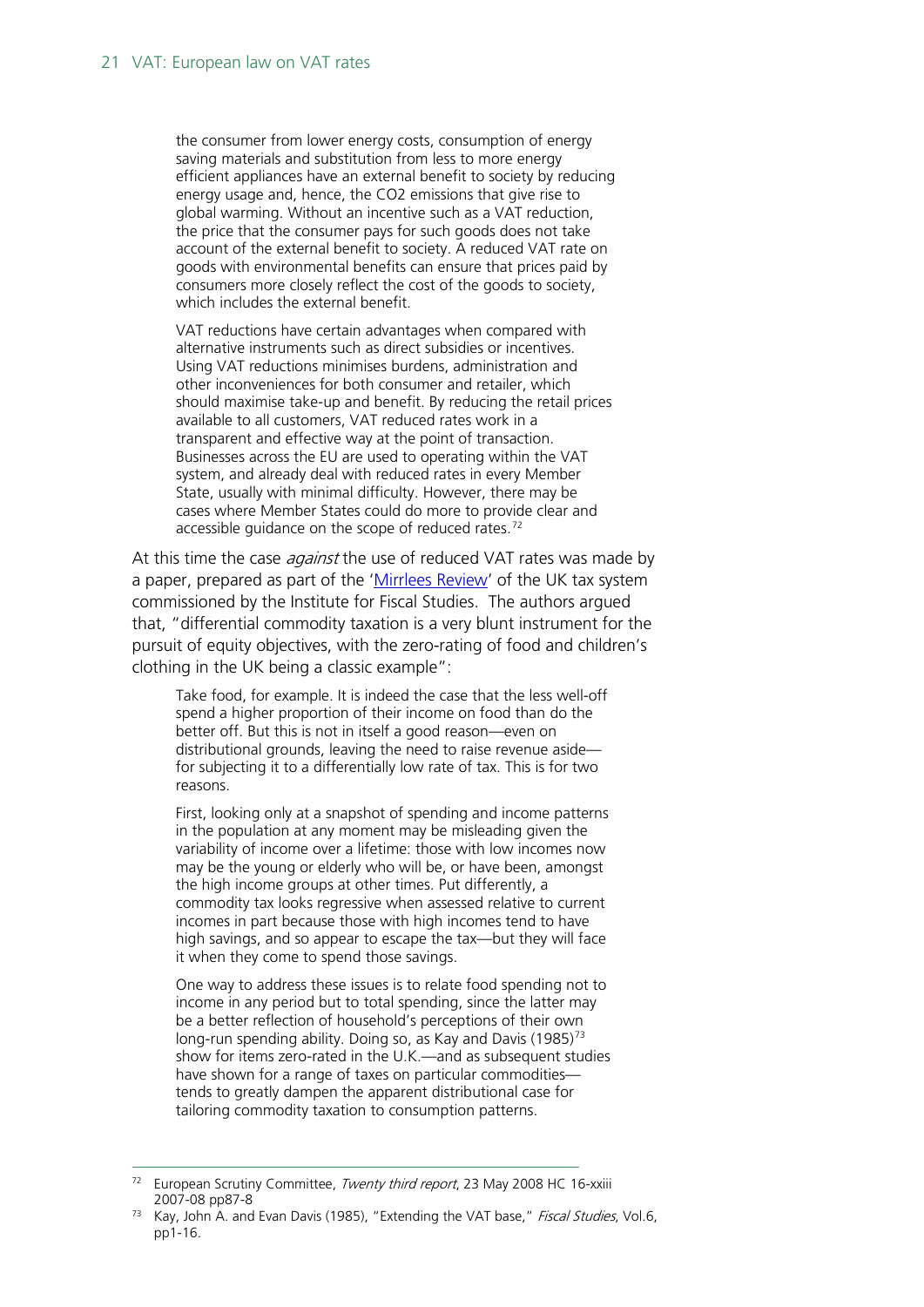The second reason—perhaps potentially more persuasive to noneconomists—is that even if the better off spend a smaller proportion of their current income on such items as food than do the less well-off, they are likely to spend a smaller absolute amount on them. If there were no other way of transferring resources to the poorest, setting a low tax rate on these items might be sensible policy. But it is unlikely to be so when, as in the U.K., there are a range of other instruments—not only the income tax, but tax credits and benefits—that could be targeted more directly upon them: it seems likely that, by such means, more than ₤11.50 of each ₤100 raised by eliminating the zero-rating could be channelled to the poorest, making that a better way of pursuing equity goals.

Kay and Davis (1985) and Hemming and Kay (1981)<sup>[74](#page-21-0)</sup> provided early illustrations of this point for the U.K., the latter showing for example that the distributional impact of eliminating zero-rating could be very largely offset by cutting the standard rate of income tax and increasing the tax threshold. We revisit this simple but crucial insight, using more recent data, [in a later section of the paper, not reproduced here] and show that it has lost no force over the years.<sup>[75](#page-21-1)</sup>

The authors concluded that abolishing zero and reduced rates of VAT would "cut compliance and administration costs for business and government, interfere less with people's spending decisions, and raise enough revenue both to improve the living standards of poorer families and to cut other taxes by £11 billion." The then director of the IFS, Robert Chote, noted that "the authors make a powerful case on efficiency, fairness and practical grounds for moving to a uniform rate of VAT, rather than the complex mix of full, zero and reduced rates and exemptions we have at the moment", going on to observe that "the main obstacle to such a reform appears to be a lack of political leadership, which is perhaps understandable when the public focus on individual elements of the tax system rather than on the whole."[76](#page-21-2)

In July 2008 the Commission published proposals for a relatively limited change in the rules on reduced VAT rates, noting the "the lack of political guidance from the Council" and the need for "a clearer view … of the use and effectiveness of reduced VAT rates in promoting certain other policies."<sup>[77](#page-21-3)</sup> Details were given in a press notice issued at this time:

The **housing sector** will no longer be limited to services linked to a social policy, as it is currently, but will be broadened to include the supply and construction of all housing, as well as all services related to the housing sector (including renovation, maintenance, cleaning, ...).

<span id="page-21-0"></span> <sup>74</sup> Hemming, Richard, and John A. Kay, 1981, "The United Kingdom," pp. 75-89 in Henry J. Aaron (ed) The Value-Added Tax: Lessons from Europe (Washington DC: Brookings Institution).

<span id="page-21-1"></span><sup>&</sup>lt;sup>75</sup> Ian Crawford, Michael Keen & Stephen Smith, Value-Added Tax and Excises, IFS July 2008 pp 9-10.

<span id="page-21-2"></span> $76$  IFS press notice, Simplify VAT to cut costs, raise revenue and help the poor, says study prepared for the Mirrlees Review, 31 July 2008. The final report of the review also made the case for removing nearly all zero & reduced rates: see, "Chapter 9: [Broadening the VAT base"](http://www.ifs.org.uk/mirrleesreview/design/ch9.pdf) in Tax by design, September 2011.

<span id="page-21-3"></span><sup>&</sup>lt;sup>77</sup> COM(2008) 428/3, 7 July 2008. See also, EC Memo/08/481, Communication on VAT reduced rates – FAQs, 7 July 2008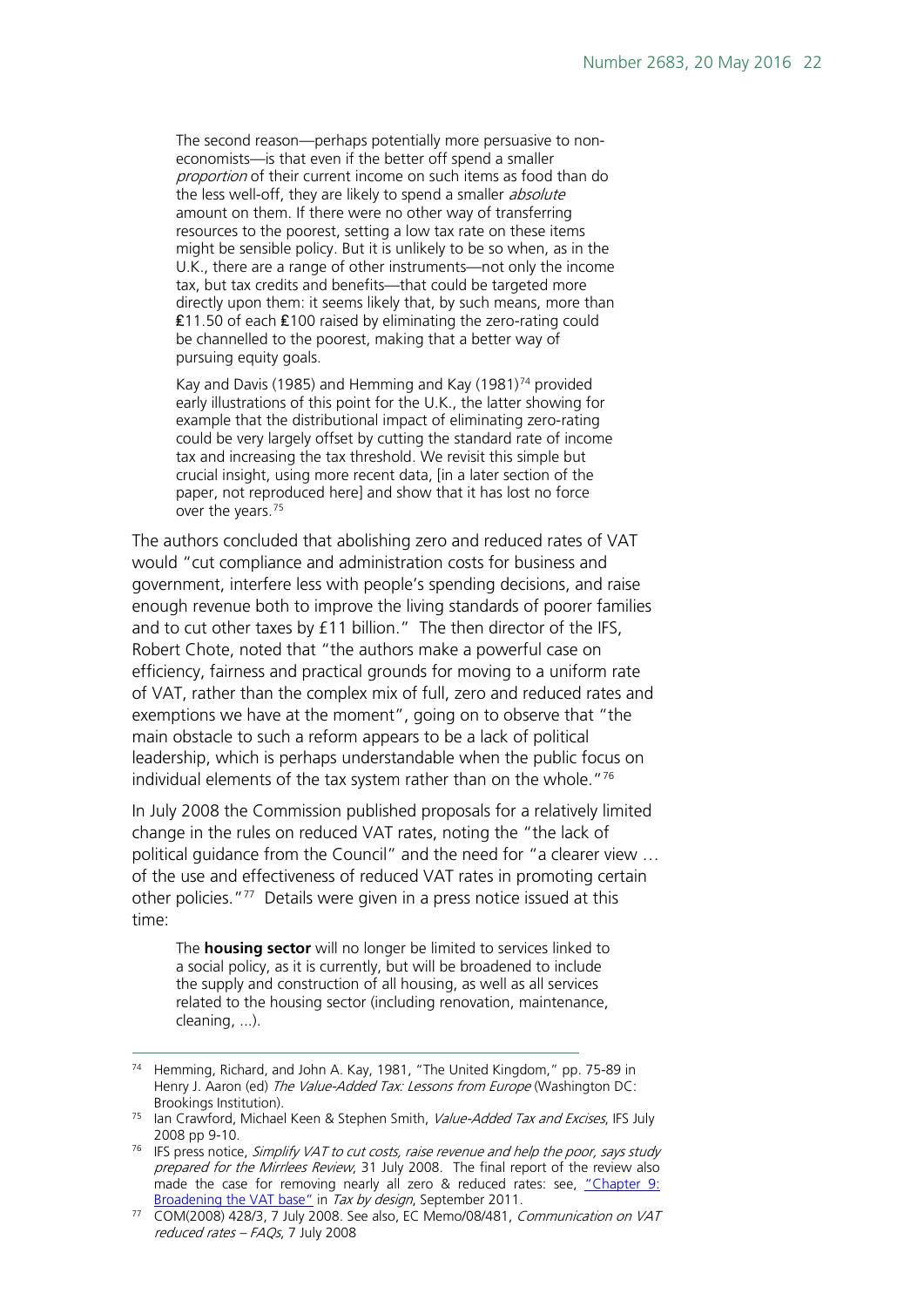Supply of **restaurants and catering services**, excluding alcoholic beverages, are also included.

It is proposed that **labour-intensive services** , should be permanently included in the list of services eligible for reduced rates. Moreover, the category is broadened to other locally supplied services of a similar nature. That is:

- Minor repair of tangible movable goods, including bikes but excluding other means of transport. Examples include shoes, clothes, computers, watches,
- Cleaning and maintenance services of all these goods and, in this case, other means of transports are included;
- Domestic care services (e.g. home help and care of the young, elderly, sick or disabled);
- All personal care services (including hairdressing, beauty services, ...)
- Gardening services
- Renovation and maintenance services provided to places of worship, cultural heritage and historical monuments, as recognised by Member States.

In addition a number of small clarifications are proposed. The category of **pharmaceutical products** is widened to cover all absorbent hygiene products, notably including children's nappies. Concerning **medical equipment** for the disabled the Commission proposes widening this category to cover all specially designed or adapted material or equipment for the exclusive personal use of the disabled (including specially adapted cars, Braille keyboards...).

Printed **books**, under current legislation, may be subject to reduced rates. The Commission proposes widening the definition of books to include audio-books. These are defined as 'CDs, CD-ROMs or any physical support that predominantly reproduce the same information content as printed books' and which do not include other material such as games. $78$ 

In a memorandum to the draft text, the Commission addressed the fact that it was not proposing any extension in reduced rates to energy saving products:

Indeed, the current proposal does not include provisions on the use of VAT reduced rates for environmental purposes. However, it does give Member States the possibility of applying reduced VAT rates to renovation and repair works, with a view to increased energy-saving and efficiency. The feasibility of a more far reaching proposal from an environmental point of view is currently being examined by the Commission services, in accordance with the request from the European Council in March 2008 to examine areas where economic instruments, including VAT rates, can have a role to play to increase the use of energy-efficient goods and energy-saving materials. The results of these analyses will allow the Commission to assess the most cost effective way to promote the production and use of energy-saving materials and energyefficient appliances and equipment. Those results are expected in

<span id="page-22-0"></span> <sup>78</sup> European Commission press notice IP/08/1109, 7 July 2008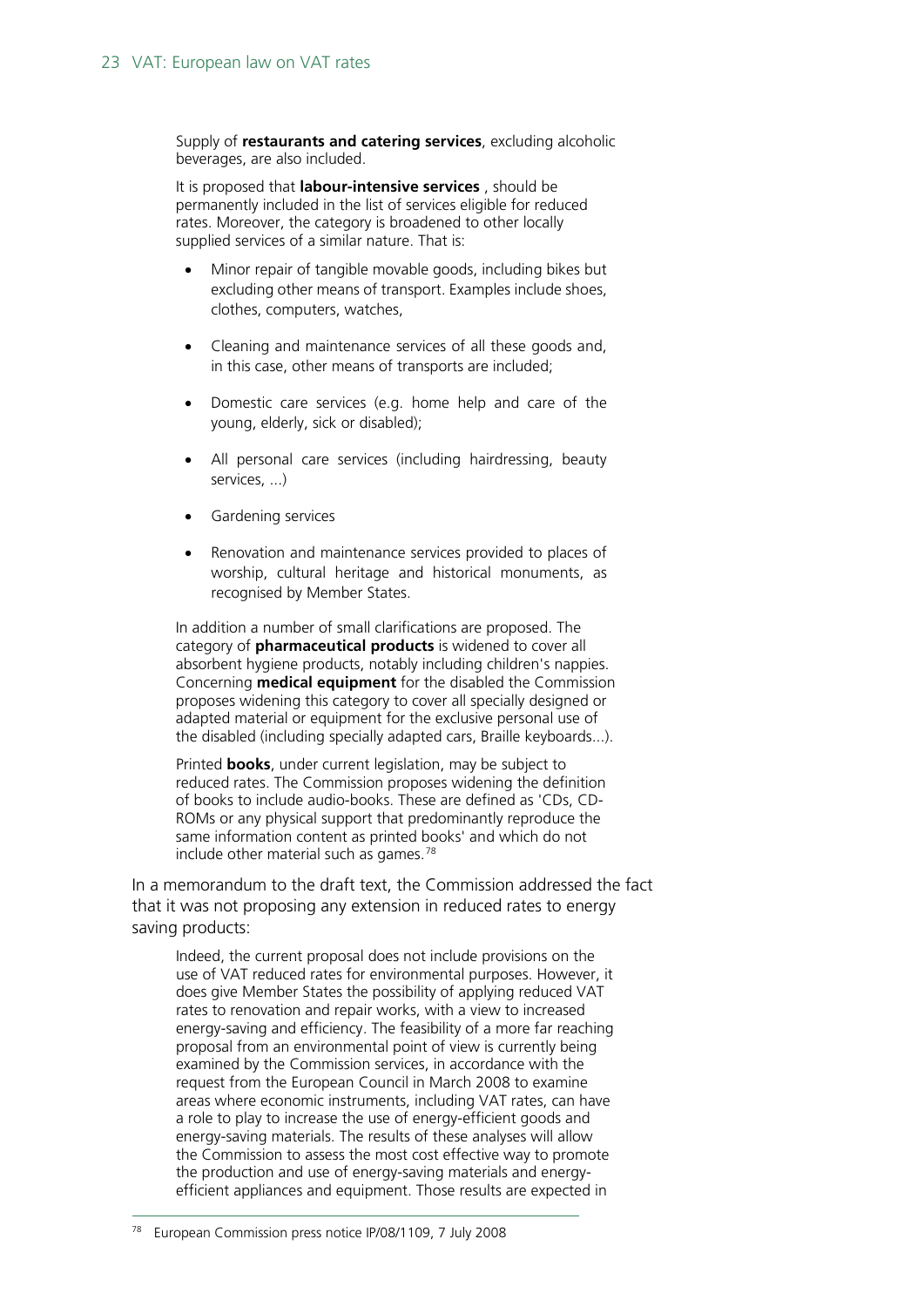the autumn. The Commission will then present the results of these analyses, accompanied by relevant proposals and recommendations.[79](#page-23-0)

In evidence to the European Scrutiny Committee, the Government stated that it was "generally supportive of the draft Directive, consistent with its position of supporting the flexibility of Member States to apply their own choice of VAT rates in support of their domestic priorities and social objectives, provided that this does not materially affect the functioning of the single market." In addition, it "particularly welcomes the proposal for a reduced rate for the repair and maintenance of places of worship and monuments … for which it has strongly advocated." The Committee concluded that "the increased flexibility for Member States in the application of VAT rates that is the principal purpose of this draft Directive is to be welcomed."<sup>80</sup>

However, a significant number of Member States strongly opposed the Commission's proposals. In a second memorandum updating the Committee in November 2008, the Government noted that, "whilst many Member States would prefer more flexibility in the system, a group of Member States, for philosophical reasons or in response to domestic pressures, are opposed to new reduced rates and wish to limit the existing arrangements. These Member States continue to show strong opposition to the proposal."<sup>[81](#page-23-2)</sup>

European Finance Ministers discussed the proposals twice before finally reaching a political agreement on 10 March 2009, making only two changes to these provisions.<sup>82</sup> First, the scheme to apply reduced rates to labour-intensive services would be made permanent, though the categories would not be extended at all. Second, two supplies from the list of suggestions from the Commission would be added to the reduced rate list: restaurant services and books on all physical means of support.<sup>83</sup> Legislation to make these minor changes was agreed on 5 May, and took effect on 1 June 2009.<sup>84</sup>

- <span id="page-23-1"></span>80 Thirty fourth report, 23 October 2008 HC 16-xxxiv 2007-08 p44
- <span id="page-23-2"></span><sup>81</sup> Fortieth report, 4 December 2008 HC 16-xl 2007-08 p113

<span id="page-23-0"></span> <sup>79</sup> European Commission Memo/08/481, 7 July 2008

<span id="page-23-3"></span><sup>82</sup> HC Deb 9 December 2008 c43-4WS; HC Deb 23 February 2009 cc1-2WS; HC Deb 17 March 2009 cc42-3WS

<span id="page-23-4"></span><sup>83</sup> ECOFIN press notice 7048/09, 2931st meeting of the Council, 10 March 2009 pp 10-11

<span id="page-23-5"></span><sup>84</sup> Directive 2009/47/EC of 5 May 2009. These seven services are now included in the list of items set out in Annex III of Directive 2006/112/EC.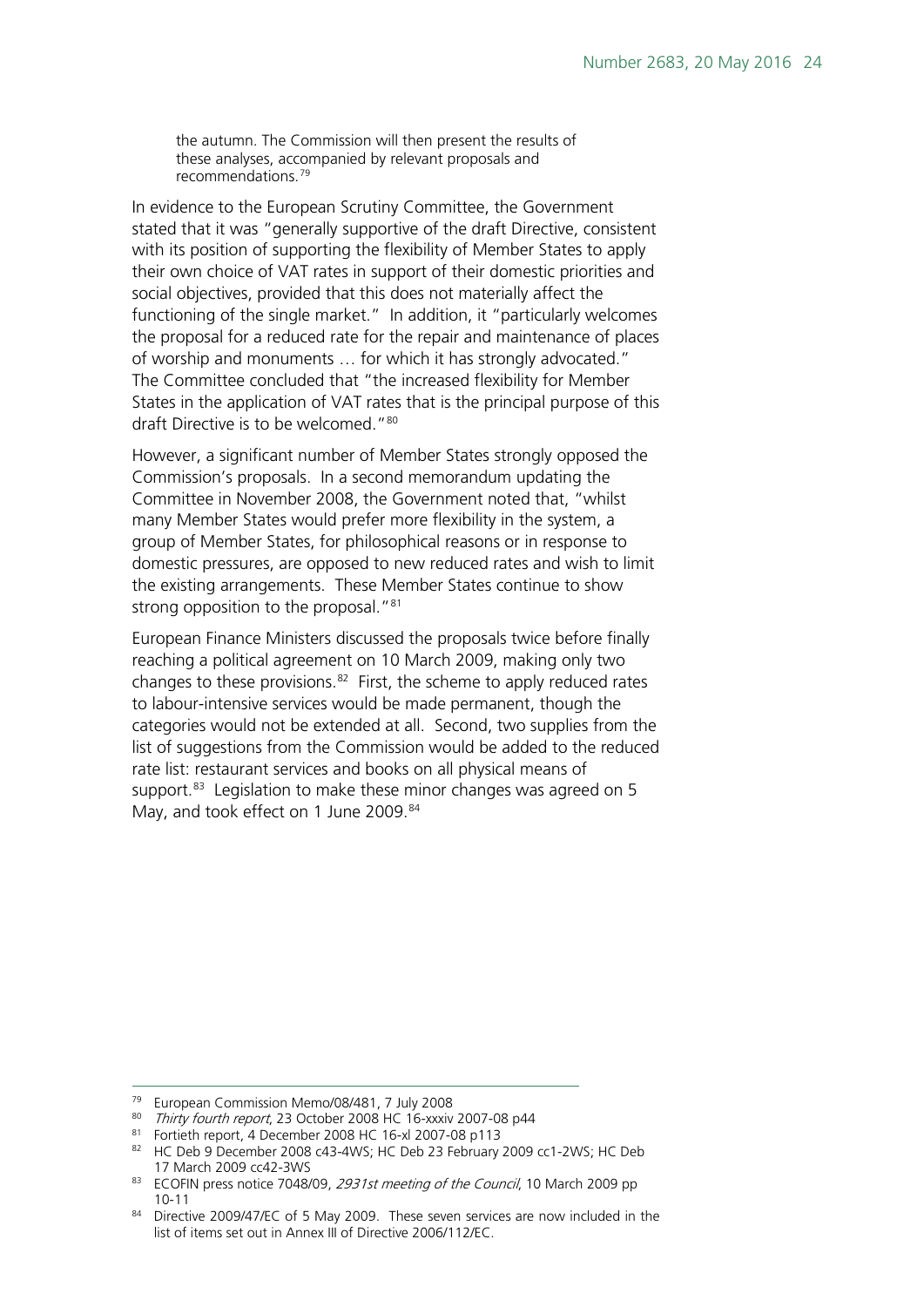# <span id="page-24-0"></span>8. The Commission's VAT strategy (2010-13)

In December 2010 the Commission published a Green Paper on the future of VAT, asking for views on how the tax could be simplified and strengthened. [85](#page-24-1) The Commission argued that there were "numerous shortcomings in the current VAT system which create obstacles to the Internal Market, cause burdens for businesses and prevent Member States from benefitting from the true potential of this tax":

While fundamental idea behind VAT is to have a broad-based, globally applied consumption tax, the wide and divergent use of reduced rates and exemptions by Member States means that only part of final consumption is being taxed at the standard rate. Moreover, inconsistencies in the application of reduced VAT rates also lead to distortions of competition within the Internal Market. Finally, the current VAT system is relatively vulnerable to fraud and a significant part of the VAT is lost this way.<sup>[86](#page-24-2)</sup>

On this last point the Commission estimated that VAT fraud across the Community was considerable – and that the 'VAT gap', the difference between actual VAT receipts and what national governments should have expected, was on average 12% of Member States' net theoretical liability.<sup>[87](#page-24-3)</sup> In its memo on the Green Paper the Commission explained why the current system was relatively susceptible to fraud:

The current European VAT arrangements are designed so that intra-EU supplies of goods between businesses are exempt in the Member State of origin, with taxation taking place in the Member State of destination. This exemption mechanism exposes the VAT system to fraud, in particular carousel or 'Missing Trader' fraud. This is when a fraudster purchases goods VAT-free in one Member State and resells them with VAT in another Member State. The fraudster then pockets the VAT and goes missing, without declaring anything to the tax authorities in the Member State of destination.

One way of tackling carousel fraud is to implement a "reverse charge" system i.e. making the customer responsible for paying the VAT, rather than the seller. The Green Paper seeks feedback from stakeholders on various options that could help to prevent fraud, such as cross-border reverse-charge or taxing intra-EU supplies. It also opens a discussion on new means for collecting VAT, which would guarantee that Member States get the VAT that they are due, prevent fraud and provide more legal certainty to businesses.<sup>[88](#page-24-4)</sup>

On the particular question of VAT rates, the Green Paper noted that there was no evidence that the current variety of rates undermined the single market, but went on to suggest that further harmonisation might be desirable:

<span id="page-24-1"></span><sup>85</sup> [Green Paper: On the Future of VAT](http://ec.europa.eu/taxation_customs/common/consultations/tax/2010_11_future_vat_en.htm), COM(2010) 695 final, 1 December 2010. Responses to the Green Paper were invited by 31 May 2011.

<span id="page-24-2"></span><sup>86</sup> European Commission, *Questions and Answers: Value Added Tax (VAT)*: Memo/10/633, 1 December 2010

<span id="page-24-4"></span><span id="page-24-3"></span><sup>&</sup>lt;sup>87</sup> The VAT gap includes legal avoidance and insolvencies as well as fraud.

<sup>88</sup> Memo/10/633, 1 December 2010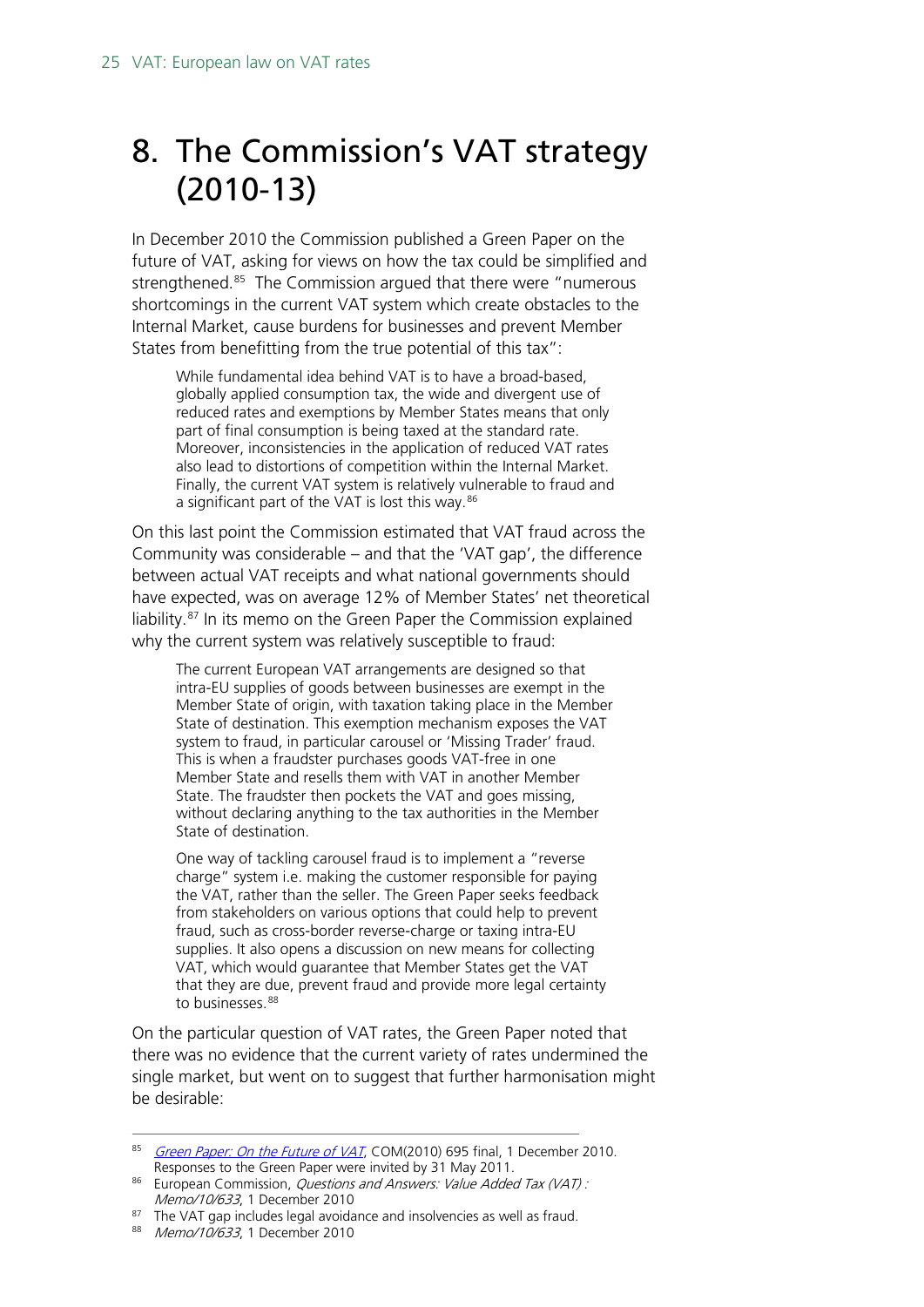The 'definitive' VAT system based on taxation at origin would require a higher degree of harmonisation of VAT rates compared to the current system based on taxation at destination, which provides Member States with more flexibility still within the limits set by the single market requirements.

It has been argued that the application of a single VAT rate to all goods or services would be an ideal solution from the point of view of maximising economic efficiency.<sup>[89](#page-25-0)</sup> At the same time, the use of reduced rates as a policy instrument is often advocated notably for health, cultural and environmental reasons to provide easier and more equal access to educational and cultural content and incentives for eco-innovation and knowledge-based resource efficient growth.<sup>[90](#page-25-1)</sup>

The current variation in the standard rate in the EU and the reduced rates applied by some Member States do not seem to disrupt the single market. This is mainly because there are correction mechanisms (special schemes for distance sales of goods or services and new vehicles …) in the current VAT system, but these add substantially to its complexity. Cross-border transactions involving goods and services at a reduced rate do, however, create compliance costs and legal uncertainty for business. This is particularly a problem when a business becomes liable for VAT in a Member State in which it is not established. More transparency, with a binding online database of goods and services under a reduced rate could be envisaged.

Moreover, there are still inconsistencies in the VAT rates applied to comparable products or services. For instance, Member States may apply a reduced VAT rate to certain cultural products but have to apply the standard rate to competing on-line services such as e-books and newspapers. The 'Digital Agenda for Europe'[91](#page-25-2) stipulates that the challenges of convergence between the online and the physical environment should be addressed in all reviews of public policy, including tax matters. To cope with these discriminations, two possible options exist: either to maintain the standard VAT rate, or to transpose into the digital environment the reduced rates existing for goods in traditional supports.<sup>[92](#page-25-3)</sup>

In an explanatory memorandum Treasury Minister David Gauke set out the Coalition Government's position:

The Government welcomes the production by the Commission of the Green Paper and accompanying Staff Working Document and the opportunity to begin the high level debate on key issues and principles in order to inform the future direction of the EU VAT system. The Government is also supportive of the broad aims of reducing administrative burdens; combating fraud; and modernisation and simplification. However, the Government will counter unhelpful ideas, including for example those that might lead to an erosion of UK national sovereignty or result in tax matters being dealt with otherwise than in Council under a unanimity basis.<sup>[93](#page-25-4)</sup>

- <span id="page-25-2"></span><sup>91</sup> COM(2010) 245, 19.5.2010, p9
- <sup>92</sup> COM(2010) 695 final pp14-15

<span id="page-25-0"></span><sup>89</sup> Copenhagen Economics, Study on reduced VAT applied to goods and services in the Member States of the European Union, Final Report, 21.6.2007.

<span id="page-25-1"></span><sup>&</sup>lt;sup>90</sup> The summary report of the outcome of the public consultation 'Review of existing legislation on VAT reduced rates' carried out in 2008 is available [online.](http://ec.europa.eu/taxation_customs/resources/documents/common/consultations/tax/summary_report_consultation_vat_rates_en.pdf)

<span id="page-25-4"></span><span id="page-25-3"></span><sup>93</sup> HM Treasury, Explanatory memorandum 17491/10, 20 December 2010 para 16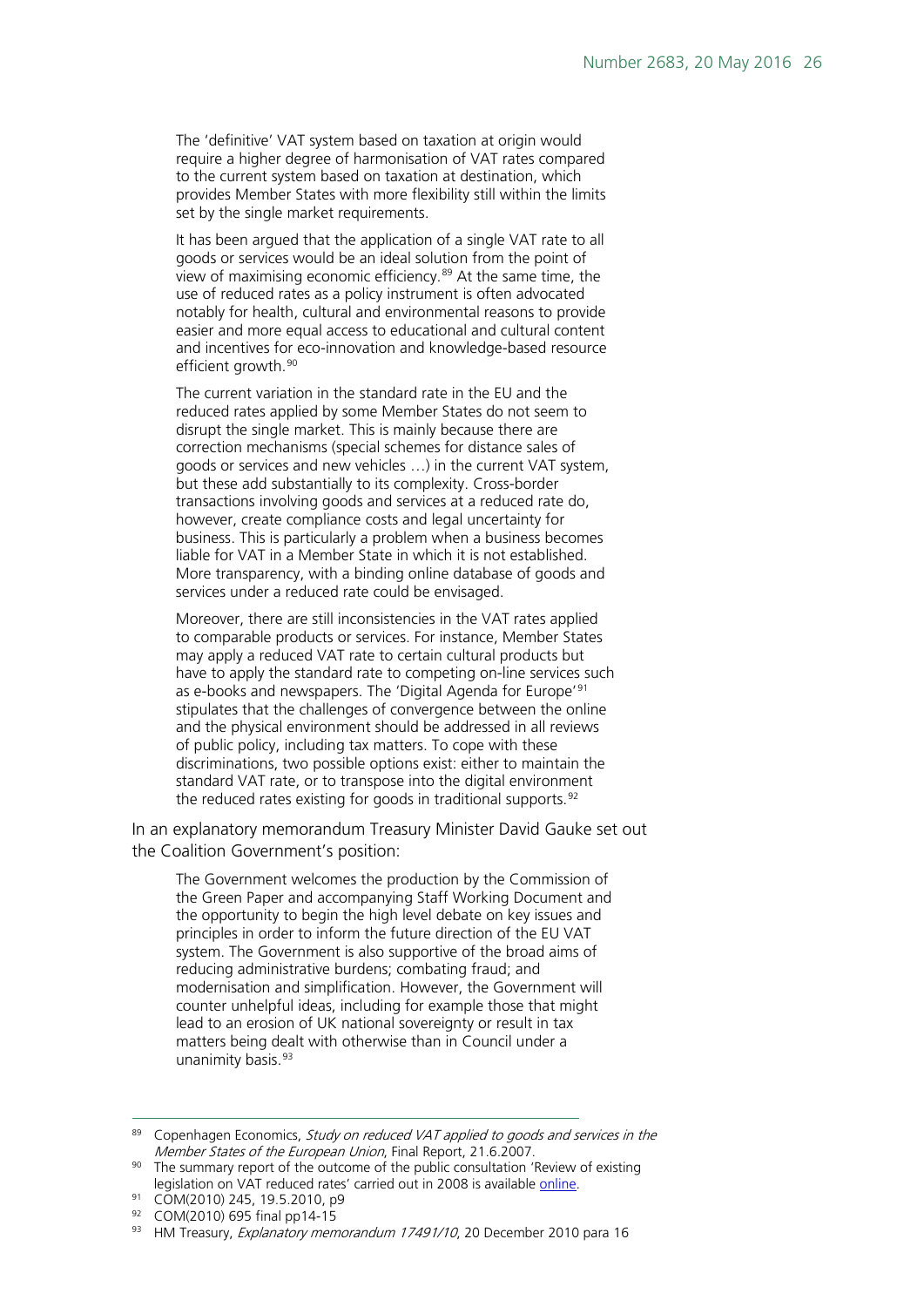The European Scrutiny Committee considered the Green Paper in February 2011, noting that the new VAT strategy would clearly be "important", and that "before considering the Green Paper further we should like to see in due course the response to it, which we presume the Government will be making."<sup>[94](#page-26-0)</sup> In June the Coalition Government gave the Committee a draft of its response to the Green Paper, which supported the broad aims of the consultation, but underlined its opposition to any change in the VAT rules which could result in the abolition of the UK's zero rates:

The Government supports … flexibility for Member States to apply their own choice of VAT rates in support of their domestic priorities and social objectives, provided that this does not materially affect the functioning of the single market … in any future work on possible changes to the legal process of the EU VAT system, in addition to the principles of subsidiarity and national sovereignty, the Government will continue to wholly support the principle of unanimity in taxation and will not endorse any moves away from this principle.<sup>[95](#page-26-1)</sup>

In response the Committee cleared the document, commending the Government's emphasis "on national tax sovereignty, subsidiarity, unanimity for votes on indirect taxation legislation and simplification and modernisation of the VAT system."<sup>96</sup>

In December 2011 the European Commission published its new VAT strategy; $97$  a summary was given in a press notice:

Three overriding objectives shape the vision for the new VAT system:

First, VAT must be made more workable for businesses. A simpler, more transparent VAT system would relieve businesses of considerable administrative burdens and encourage greater crossborder trade. This, in turn, will be good for growth. Among the measures envisaged for a more business-friendly VAT are expanding the one-stop-shop approach for cross border transactions; standardizing VAT declarations; and providing clear and easy access to the details of all national VAT regimes through a central web-portal.

Second, VAT must be made more efficient in supporting Member States' fiscal consolidation efforts and sustainable economic growth. Broadening tax bases and limiting the use of reduced rates could generate new revenue for Member States without the need for rate increases. The standard VAT rate could even be reduced in some Member States, without any impact on revenue, if exemptions and reductions were removed. The Communication sets out the principles that should guide the review of exemptions and reduced rates. The Commission will also be analysing Member States' use of reduced rates and exemptions when reviewing their fiscal policies in the context of the European Semester (see MEMO/11/11).

Third, the huge revenue losses that occur today due to uncollected VAT and fraud need to be stopped. It is estimated that around 12% of the total VAT which should be collected, is

<span id="page-26-0"></span> $94$  14<sup>th</sup> report, 7 February 2011 HC 428-xiii 2010-12 para 7.9

<span id="page-26-1"></span> $95$  33<sup>rd</sup> report, 20 June 2011 HC 428-xxix 2010-12 para 12.10

<span id="page-26-2"></span><sup>96</sup> HC 428-xxix 2010-12 para 12.11

<span id="page-26-3"></span><sup>97</sup> [Communication: On the Future of VAT](http://ec.europa.eu/taxation_customs/resources/documents/taxation/vat/key_documents/communications/com_2011_851_en.pdf), COM(2011) 851 final, 6 December 2011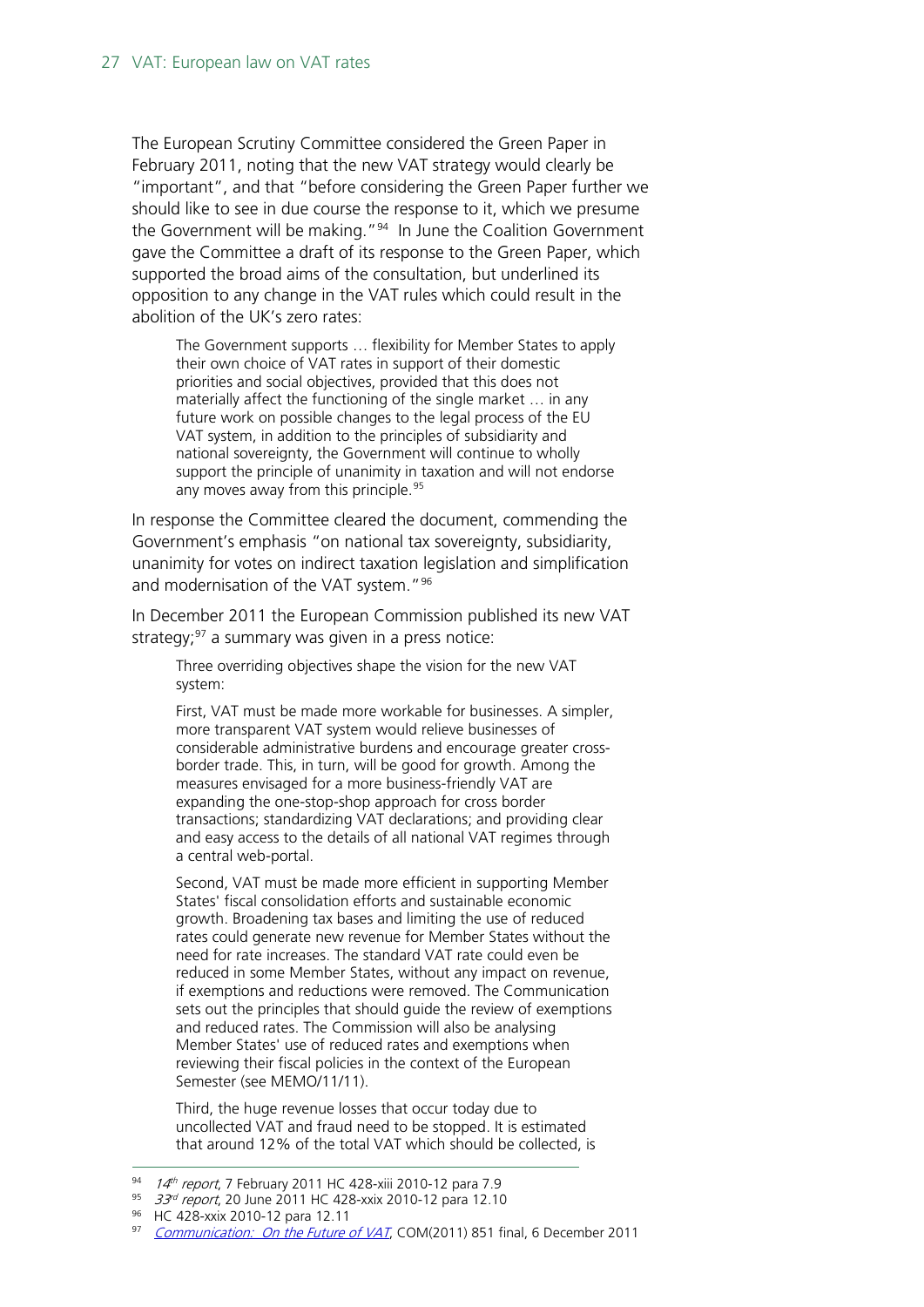not (so-called VAT Gap). In 2012 the Commission will propose a quick reaction mechanism to ensure Member States can respond better to suspected fraud schemes. Furthermore, the Commission will see whether current anti-fraud mechanisms, such as Eurofisc, need to be strengthened and will explore the possibility of a cross-border audit team to facilitate multilateral controls.<sup>[98](#page-27-0)</sup>

As part of this the Commission announced it would review the structure of VAT rates during 2012, so as to bring forward proposals for changes by the end of 2013. The review would have a number of 'guiding principles':

Abolition of those reduced rates which constitute an obstacle to the proper functioning of the internal market;

Abolition of reduced rates on goods and services for which the consumption is discouraged by other EU policies;

Similar goods and services should be subject to the same VAT rate and progress in technology should be taken into account in this respect.<sup>[99](#page-27-1)</sup>

One important aspect of the Commission's strategy was its decision to abandon its plans to move to VAT being based on 'taxation of origin' – a reform that in the mid-1980s the Commission had anticipated as being part and parcel of the completion of the Single European Market. Indeed the agreement by Member States in 1991 harmonising EU VAT rates set December 1996 as a potential deadline for this reform being agreed. However, the Commission found that the responses to its Green Paper suggested that this was still politically unachievable.<sup>[100](#page-27-2)</sup> In a commentary on the Commission's proposals, the IFS welcomed this decision – although it felt that the Commission should have made the case for a fundamental broadening of VAT:

Another promising proposal is to abandon the long-standing objective of moving towards a VAT based upon taxing crossborder trade at the rate of VAT applicable in the exporting country (the origin principle). Doing this will allow the Commission to focus on improving the operation of the existing EU VAT system largely based on the destination principle: taxation in the importing country at the importing country's VAT rate. Such a system has real benefits. For instance, cross-country differences in rates of VAT should not distort where firms choose to source their inputs from: they pay the domestic rate of VAT whether they buy things from a domestic supplier or a supplier based in another EU country …

As stated by the Commission "the Member States are primarily responsible for limiting as far as possible the scope of such [reduced] rates", and they also have some discretion about when to apply exemptions. Implementing a reduction in the use of exemptions and reduced rates is likely to be political difficult: those sectors benefiting from them will lobby against their

<span id="page-27-0"></span><sup>98</sup> EC [press notice IP/11/1508,](http://europa.eu/rapid/pressReleasesAction.do?reference=IP/11/1508&format=HTML&aged=0&language=en&guiLanguage=en) 6 December 2011

<span id="page-27-1"></span><sup>99</sup> [EC MEMO/11/874,](http://europa.eu/rapid/pressReleasesAction.do?reference=MEMO/11/874&format=HTML&aged=0&language=EN&guiLanguage=en) Questions and Answers: VAT, 6 December 2011

<span id="page-27-2"></span><sup>&</sup>lt;sup>100</sup> For more details see COM(2011) 851 final para 4.1. The Commission note that the principle of an origin system underpinned the very first moves to harmonise VAT across Member States in the late 1960s.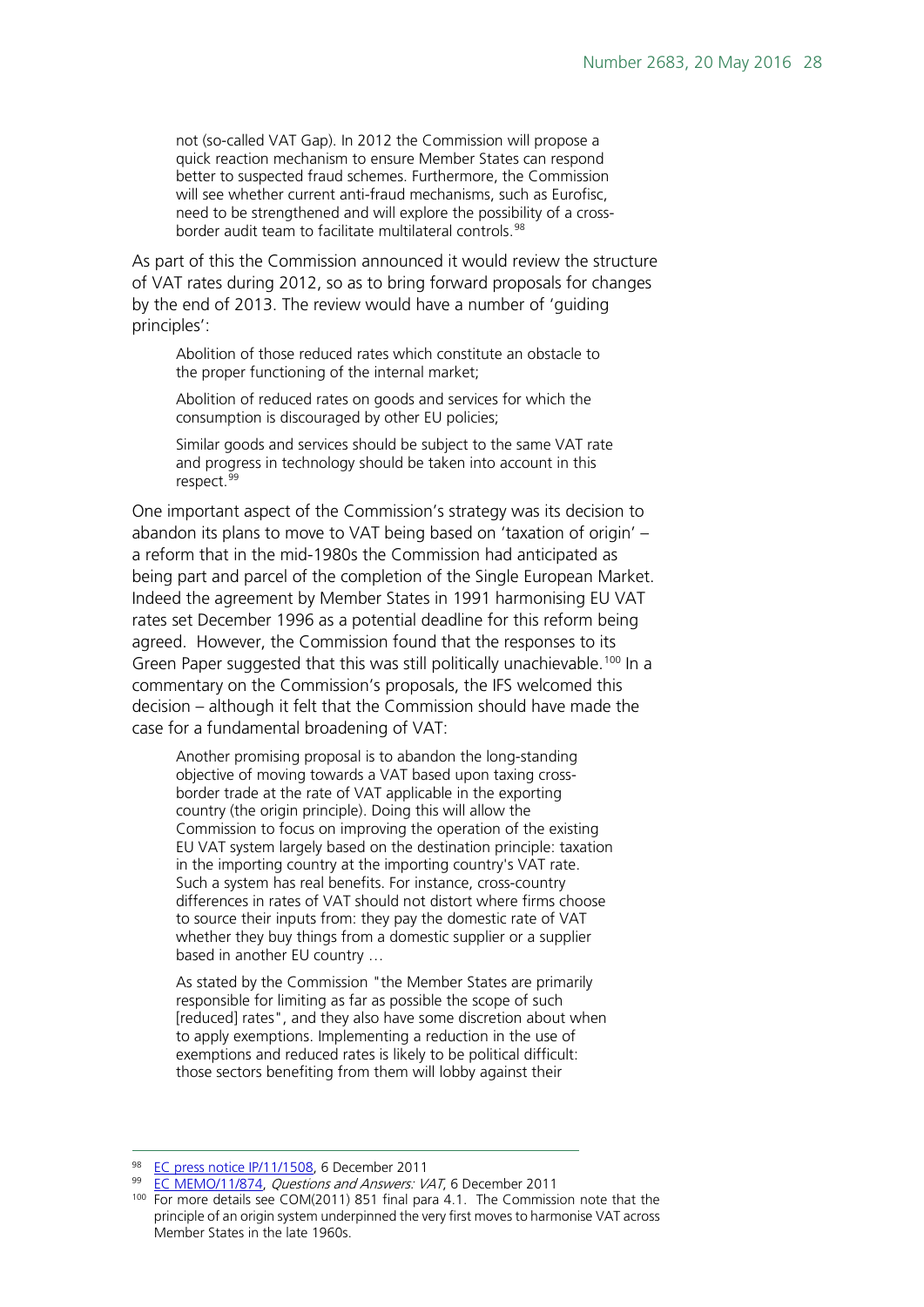abolition, and it is unlikely to be popular with national electorates either. But doing so would bring real economic gains.<sup>[101](#page-28-0)</sup>

(As noted above, the case for removing zero & reduced VAT rates as well as VAT exemptions was made in the Mirrlees Review, published by the IFS. It was also examined in a major 2011 study of the VAT system commissioned by the Commission from several economic institutes, including the IFS,  $-$  to underpin its work on its VAT strategy.<sup>102</sup>)

At this time the Treasury Minister David Gauke set out the Coalition Government's position to the European Scrutiny Committee:

The Minister says that:

• many of the priority areas [in the Communication] are unsurprising — several actions correspond to the ones the Government pushed for in its response to the Green Paper (including a high priority for implementation of 2015 changes and better information and guidance to business);

• overall, the list contains lots of ideas — some of which can be easily and quickly achieved without legislation whilst others are much longer term; and

• ideas for reform are predominantly focused on making the current system work better, which would minimise disruption, but still enable key problems and irritants to be addressed — all of which is likely to be welcomed by most UK businesses.

However, the Minister also comments, less positively, that:

• there are also actions the Government will need to watch (including standardised VAT return and VAT rates);

• proposals and initiatives will need to be evaluated as they emerge, testing ideas according to their effectiveness and negotiability and whether the impact on businesses can be justified; and

• the Government will also continue to counter unhelpful proposals and initiatives, including for example those that might lead to an erosion of UK national sovereignty or result in tax matters being dealt with otherwise than in Council under a unanimity basis.<sup>[103](#page-28-2)</sup>

(Further to this, the Minister provided a helpful précis of the different actions proposed in the Communication in a letter to the Committee.<sup>104</sup>)

The Committee recommended that the House should debate this, and that on this occasion "Members might pay particular attention to the proposed fundamental change from an origin principle based VAT Directive to a destination principle based one."<sup>[105](#page-28-4)</sup> European Standing Committee B debated the issue in April 2012; on this occasion Treasury Minister David Gauke set out the Government's position on this package, as well as the vexed question of VAT rates:

<span id="page-28-0"></span><sup>&</sup>lt;sup>101</sup> David Phillips, IFS Observations: Reforming VAT: a promising proposal, but much more still to be done, 19 December 2011

<span id="page-28-1"></span><sup>&</sup>lt;sup>102</sup> European Commission, *A retrospective evaluation of elements of the EU VAT* [system](http://ec.europa.eu/taxation_customs/resources/documents/common/publications/studies/report_evaluation_vat.pdf), December 2011

<span id="page-28-2"></span> $103$  Fifth-third report, 6 February 2012 HC 428-xlviii 2010-12 p15

<span id="page-28-3"></span><sup>&</sup>lt;sup>104</sup> Letter from Exchequer Secretary to Commons European Union Scrutiny Committee, 6 January 2012. This is available from the Cabinet Office on request.<br><sup>105</sup> HC 428-xlviii 2010-12 p16

<span id="page-28-4"></span>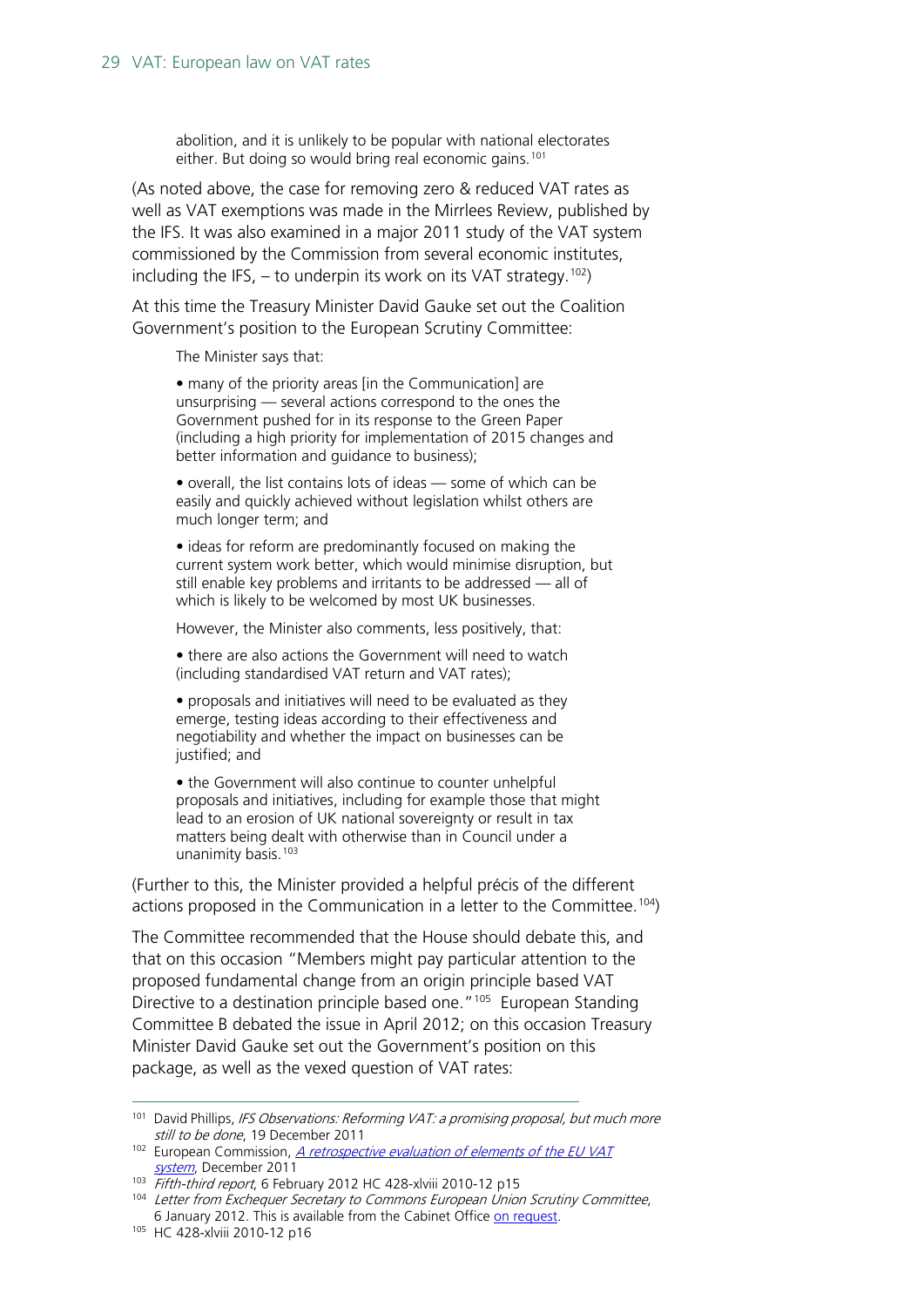The UK response to the Green Paper consultation supported the effective basis for the current EU VAT system—largely based on taxation at the place of destination. It meets the objective of tax accruing to the member state of consumption. That remains our view. UK businesses also largely support the existing system and consider taxation at the place of destination to be pragmatic and achievable. A system based on destination is also the basis for all other VAT systems across the world, so it is important in terms of consistency for businesses involved in international trade …

The Commission [also] proposes an assessment of the current VAT rates structure, in particular focused on restricting the use of reduced rates. Change in this area is not a priority for the Government, nor is it for most of our European partners. The Government's view is that tax issues should continue to lie within the competence of member states and, where there is no crossborder impact, VAT rates policy within the EU framework must remain a matter for national Governments.[106](#page-29-0)

In general the debate was not contentious, though the Minister was asked to say a little more about the reasons for supporting the destination principle; in response Mr Gauke said the following:

As a pragmatic matter, the destination approach works better. VAT is a consumption tax; taxing at the point of consumption. Taxing at the rates that apply where the good or service is consumed makes sense … if we were not to have the destination system the pressures for much greater harmonisation as far as rates were concerned, and for some kind of clearing system whereby funds would be moved from one member state to another, would become much stronger.

UK Governments have consistently argued and I think other member states have also argued that the destination system is a more pragmatic and sensible approach, and we are pleased that in this strategy paper the Commission shares that view.<sup>[107](#page-29-1)</sup>

On 8 October 2012 the Commission launched its consultation on VAT rates, asking respondents if, in their view, any existing reduced rates distorted competition – even though earlier work by the Commission and others had not revealed any major anomalies.<sup>[108](#page-29-2)</sup> The paper asked if some reduced rates should be reconsidered, given that the wider costs to their consumption is recognised in other EU policies (specifically, the reduced rates for water, energy, waste management and housing). The paper also sought views on the best way to apply VAT to similar goods and services, which had been affected by recent technological developments – such as digital and non-digital books & newspapers, as well as radio & television broadcasting done 'offline' and online.<sup>[109](#page-29-3)</sup>

The Commission underlined that the review would be "holistic and very inclusive" and that it did not "pre-suppose the elimination of any particular reduced rate." It also underlined the fact that even if the Commission proposed abolishing any reduced rate, this would not affect the fact that any change in these rules would have to be

<span id="page-29-0"></span><sup>106</sup> European Committee B, VAT (Single Market), 23 April 2012 cc5-6

<span id="page-29-1"></span><sup>107</sup> op.cit. cc8-9

<span id="page-29-2"></span><sup>&</sup>lt;sup>108</sup> European Commission, *Review of existing legislation on VAT reduced rates* [\(TAXUD/C1\)](http://ec.europa.eu/taxation_customs/common/consultations/tax/2012_vat_rates_en.htm), October 2012 p7

<span id="page-29-3"></span> $109$  *op.cit.* p10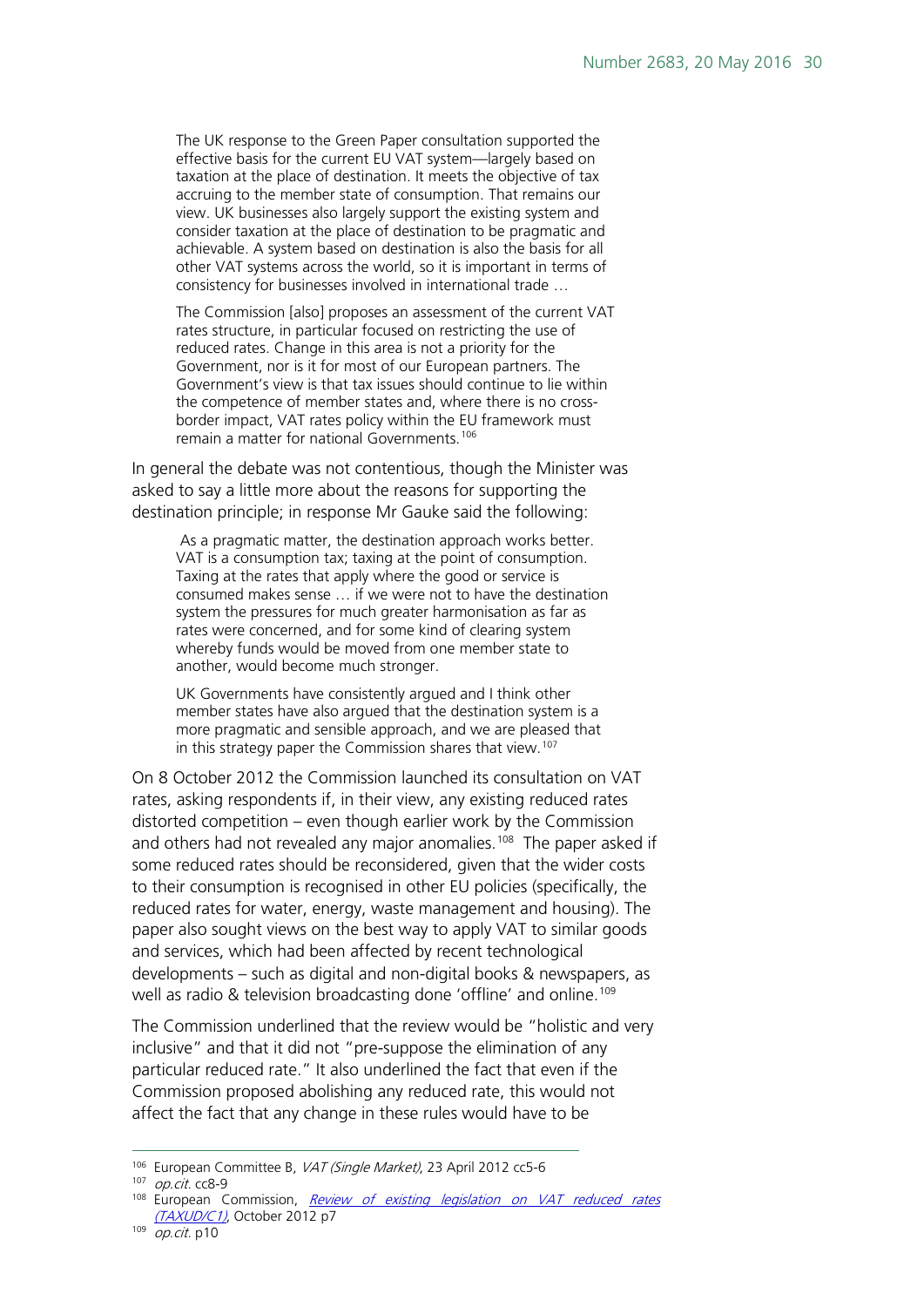unanimously agreed by Member States.<sup>110</sup> The consultation closed in January 2013 – a summary was published in April that year, though it made no mention of the UK's current zero rates.<sup>[111](#page-30-1)</sup>

In a paper on the developments to EU VAT law published at this time, Professor Rita de la Fiera argued that the scope of the Commission's consultation had shaped the nature of the responses that had been made:

As opposed to previous initiatives which were broad in their scope, this was a very targeted public consultation: only nine questions, strictly framed by the guiding principles, eight of which concerned specific sectors of activity, namely the application of reduced rates of VAT to water, energy, waste and e-books. Despite the limited scope of the questions asked, the Commission also asked more generally for any "concrete examples of distortions of competition within the internal market or of specific problems encountered due to the current VAT rules".

Despite this effective broadening of the scope of the consultation, the targeted nature of the questions resulted in a low number of submissions from academics, tax advisors and tax practitioners; and on the contrary, a very high number – more than half of all submissions – from national or European associations, the large majority of them representing sectors currently benefiting from a reduced VAT rate.

Unsurprisingly, the nature of the respondents reflected heavily on the contents of the responses: most were opposed to the abolition of the reduced rates and/or advocating for their extension; and many challenged the general trend of shifting taxation away from labour towards consumption. Some submissions also defended that no further harmonisation should take place, and that the decision on whether or not to apply reduced VAT rates should be left to the Member States.<sup>[112](#page-30-2)</sup>

Professor de la Fiera went on to argue that there were wider forces at work encouraging the harmonisation of VAT systems across the EU – namely, the pressing needs to increase domestic tax revenues:

In the context of the outcome of this public consultation, it is pertinent to question whether this latest initiative can be successful. Reviewing the rate structure has been part of every Commission's attempt to reform the EU VAT system—and with good reason. A recent study commissioned by the EU Commission indicates that a 50% reduction in the dissimilarity in VAT rates structures between Member States could result in a rise of 9.8% in intra-EU trade and an increase in real GDP of 1.1%.<sup>[113](#page-30-3)</sup>

Moreover, this is merely the last of several studies indicating the negative consequences of rate differentiation and its unproven positive effects. Yet, these studies in themselves have traditionally been insufficient to convince Member States to act. On the

<span id="page-30-0"></span><sup>&</sup>lt;sup>110</sup> European Commission (MEMO 12/750), *Questions and Answers on reduced VAT* [rates](http://europa.eu/rapid/pressReleasesAction.do?reference=MEMO/12/750&format=HTML&aged=0&language=en&guiLanguage=en), 8 October 2012; see also, [EC press notice \(IP/12/1079\),](http://europa.eu/rapid/pressReleasesAction.do?reference=IP/12/1079&format=HTML&aged=0&language=en&guiLanguage=en) 8 October 2012.

<span id="page-30-1"></span><sup>111</sup> Full details are [on the Commission's site.](https://circabc.europa.eu/faces/jsp/extension/wai/navigation/container.jsp)

<span id="page-30-2"></span><sup>112</sup> Rita de la Fiera, [EU VAT rate structure: towards unilateral convergence?](http://www.sbs.ox.ac.uk/faculty-research/tax/publications/working-papers/eu-vat-rate-structure-towards-unilateral-convergence), Oxford [Centre for Business Taxation Working Paper WP13/05,](http://www.sbs.ox.ac.uk/faculty-research/tax/publications/working-papers/eu-vat-rate-structure-towards-unilateral-convergence) 2013 pp17-18

<span id="page-30-3"></span> $113$  European Commission, A Retrospective Evaluation of Elements of the EU VAT System, December 2011 – cited above.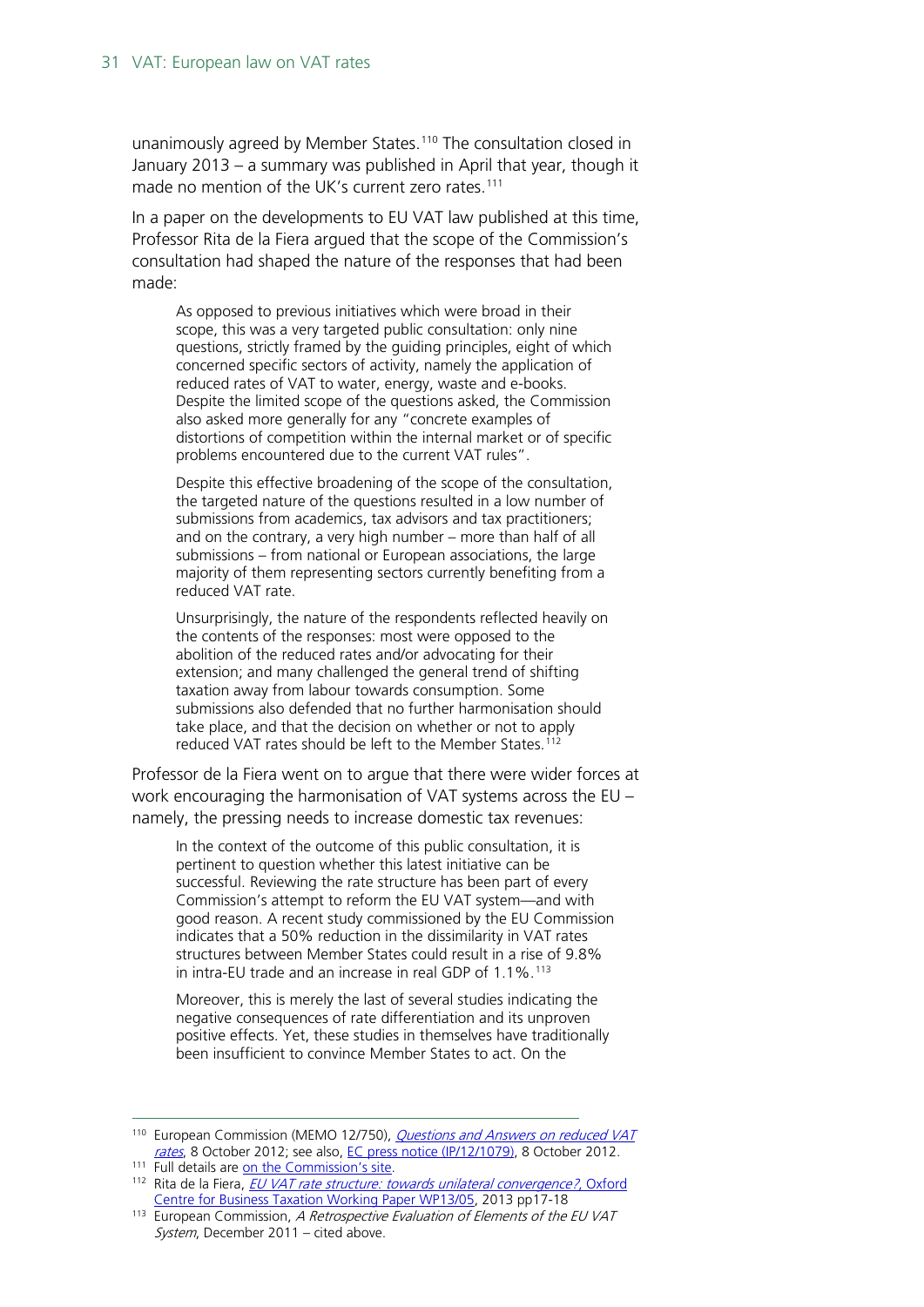contrary, what has now made many Member States act at a domestic level has been the pressing need for extra revenue...

Since 2009 twenty-five of the thirty-three OECD countries have increased their VAT rates, resulting in a broad convergence of VAT standard rates across the EU around the 20% mark. Furthermore, there has also been a decrease in levels of differentiation with a reduction in number of VAT rates applicable in many Member States, as well as various base broadening measures. The latest developments raise the possibility that Europe might be finally entering a process of convergence of VAT rate structures, not by EU initiative but by domestic necessity; an unforeseeable, unplanned unilateral convergence, to contrast to the long-sought, but so far unattainable, EU harmonisation.<sup>[114](#page-31-0)</sup>

<span id="page-31-1"></span><span id="page-31-0"></span>In the months following this consultation the Commission did not publish any detailed proposals to amend the rules on VAT rates. In answer to a PQ in July 2013, the Treasury Minister David Gauke said, "the last discussions on reduced rates of VAT concluded after six years of highly politically charged negotiation and there is limited appetite among the member states at EU level to revisit them."<sup>115</sup>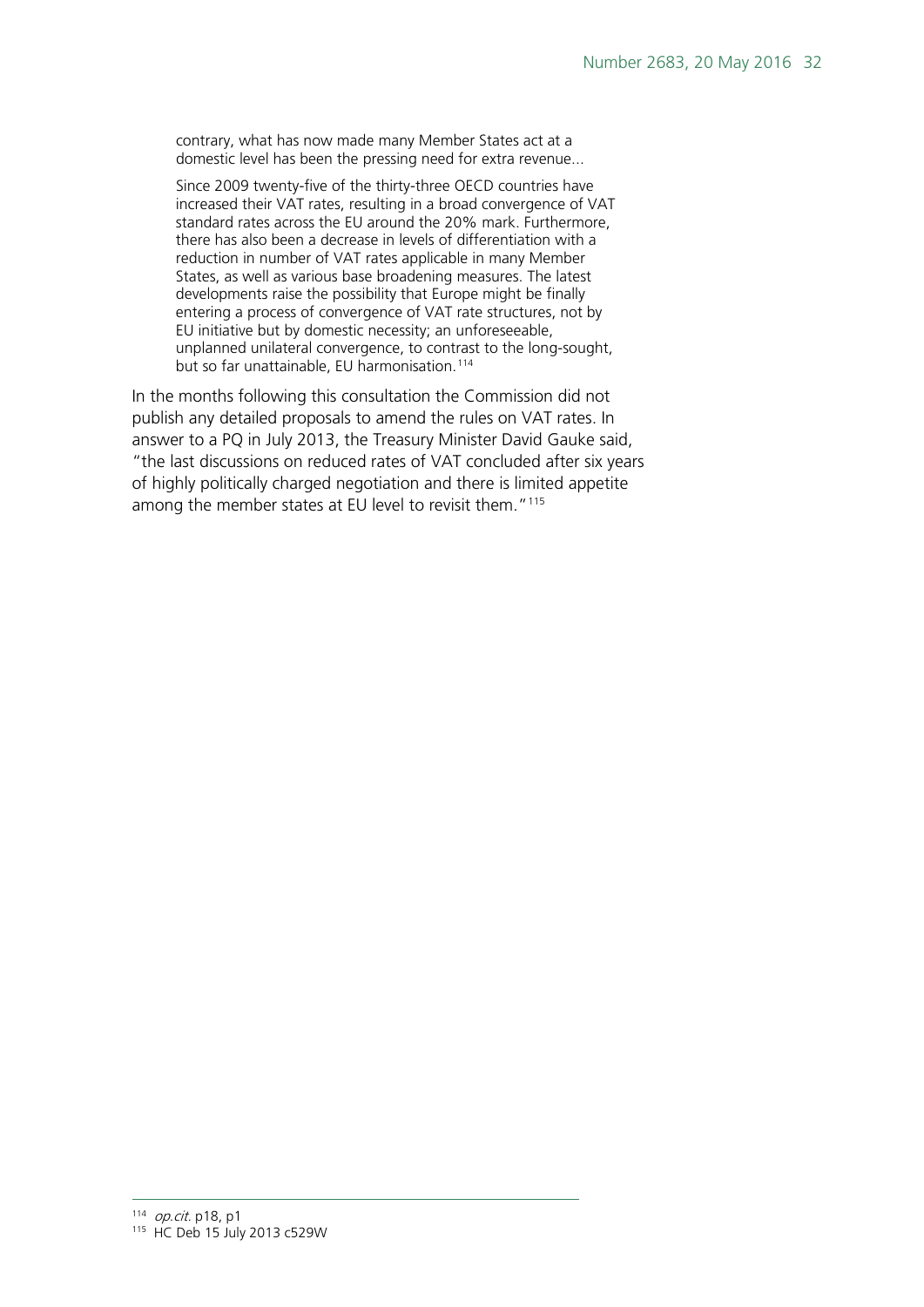### <span id="page-32-0"></span>9. Recent developments

Over the last two years there has very little formal discussion at an EU level as to revisiting these rules. At a UK level, in an overview of the Coalition Government's record, published in March 2015, the Institute for Fiscal Studies noted that the Government had "done little to reform the VAT base. The trivial (and unsuccessful) 'pasty tax' and 'caravan tax' proposals in Budget 2012 merely serve to highlight the lack of more substantive reform."<sup>[116](#page-32-1)</sup> The controversy over the Coalition Government's decision to make some marginal changes to the scope of existing zero rates for hot takeaway food, holiday caravans, and other miscellaneous items, also highlighted the considerable political difficulties to governments increasing the VAT liability of any selected goods or services.[117](#page-32-2) It is notable that the anticipated annual tax yield from these highly publicised changes was about  $£205m<sup>118</sup>$  $£205m<sup>118</sup>$  $£205m<sup>118</sup>$  By comparison, the increase in the standard rate of VAT to 20%, announced in the Coalition Government's first Budget, was estimated to raise £14bn in 2015/16.<sup>[119](#page-32-4)</sup>

Recently the scope of the UK's zero rates has been debated, in the context of a campaign for the 5% VAT rate on sanitary protection to be cut to zero – a change that would be contrary to the current agreement on VAT rates. At the Report stage of the Finance Bill on 26 October 2015, the House debated a new clause supported by a cross-party selection of Members, to require the Government to seek the necessary change in EU VAT law. On this occasion Treasury Minister David Gauke gave a commitment to raise the issue with the European Commission and other Member States. [120](#page-32-5)

That month the European Commission confirmed that, as part of its work programme for 2016, it would present an initiative on VAT rates.<sup>[121](#page-32-6)</sup> The *Tax Journal* argued that the review "represents a reversal of the position of the EC on reduced VAT rates. Since as recently as 2013, the EC had been calling for a full withdrawal of the use of reduced VAT rates based on them being a distortion of the single market for goods and services."<sup>[122](#page-32-7)</sup> The *Financial Times* reported that the review "will consider whether states could have greater powers over the VAT rates of specific products. Member States wold have the 'leverage' to raise specific concerns, for example over women's sanitary products."<sup>[123](#page-32-8)</sup>

<span id="page-32-1"></span><sup>116</sup> *[The Coalition Government's Record on Tax : BN167](http://www.ifs.org.uk/uploads/publications/bns/BN167170315.pdf)*, March 2015 p19

<span id="page-32-2"></span><sup>&</sup>lt;sup>117</sup> For more detail see, *VAT: Budget 2012 changes to loopholes and anomalies*, [Commons Briefing Paper SN6298](http://researchbriefings.parliament.uk/ResearchBriefing/Summary/SN06298), 3 September 2013.

<span id="page-32-3"></span><sup>&</sup>lt;sup>118</sup> Amendments made by the Coalition Government following responses to the 2012 Budget cut the expected annual yield from around £270m to £205m (Budget 2012, HC 1853, March 2012 p50; Autumn Statement, Cm 8480, December 2012 p57).

<span id="page-32-5"></span><span id="page-32-4"></span><sup>119</sup> IFS Briefing Note BN167, March 2015 p7 [\(Table 2.1\).](http://www.ifs.org.uk/uploads/publications/bns/BN167170315.pdf#page=7)

<sup>&</sup>lt;sup>120</sup> [HC Deb 26 October 2015 cc84-128.](http://www.publications.parliament.uk/pa/cm201516/cmhansrd/cm151026/debtext/151026-0003.htm#15102627001287) For more details see, *VAT on sanitary* protection[, Commons Briefing Paper SN1128,](http://researchbriefings.parliament.uk/ResearchBriefing/Summary/SN01128) 6 November 2015.

<span id="page-32-6"></span><sup>&</sup>lt;sup>121</sup> European Commission, *[Commission Work Programme 2016](http://ec.europa.eu/atwork/pdf/cwp_2016_en.pdf)*, COM(2015) 610 final, 27 October 2015 p8

<sup>&</sup>lt;sup>122</sup> "EU reduced VAT rates review", Tax Journal, 31 October 2015

<span id="page-32-8"></span><span id="page-32-7"></span><sup>&</sup>lt;sup>123</sup> "Britain could drop VAT on sanitary products, says EU", Financial Times, 28 October 2015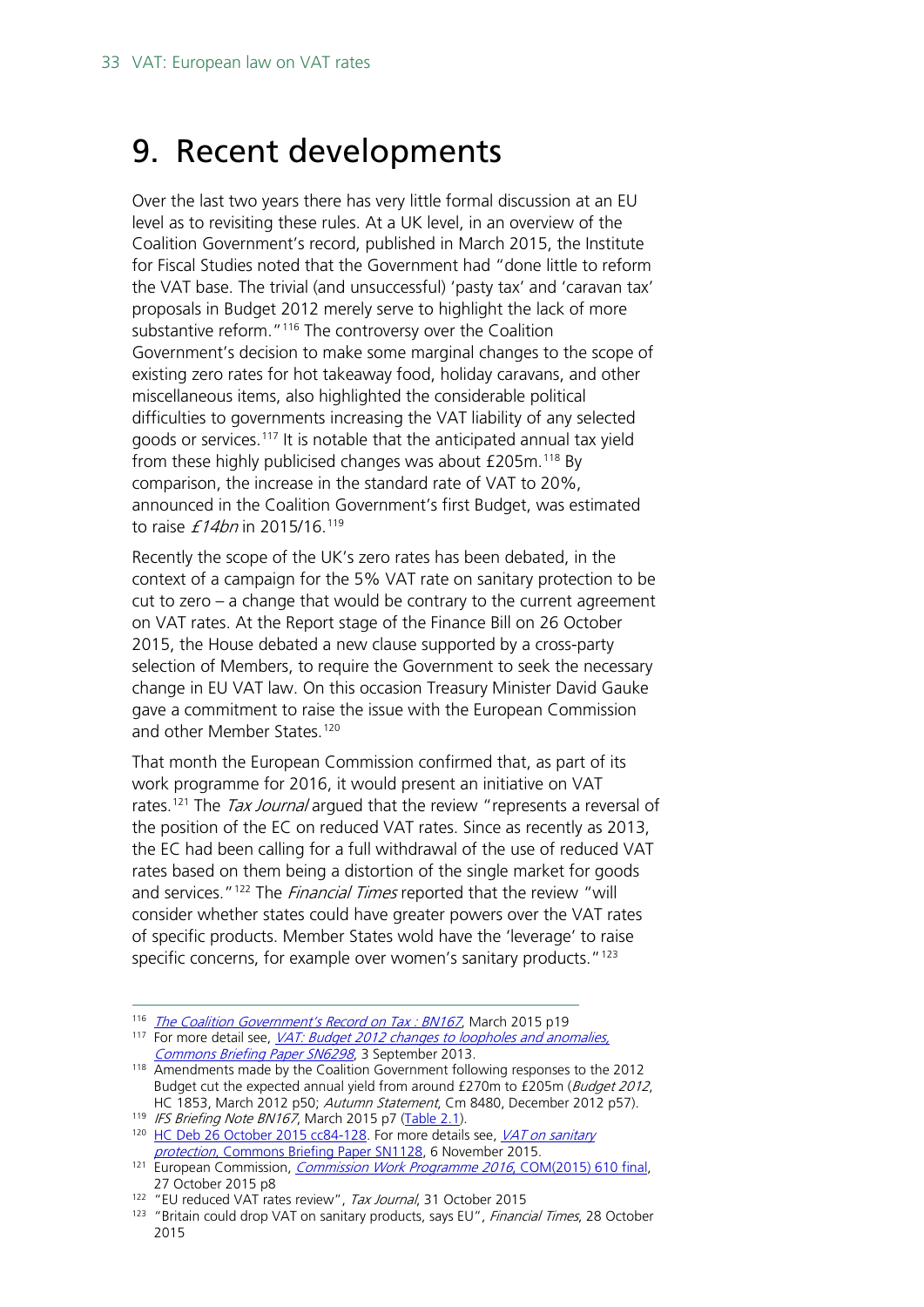Writing on the issue in the paper a few days after the Commons debate, Giles Wilkes suggested that the controversy illustrated "that VAT exemptions occupy a middle ground between politics and economics":

The EU origin of the VAT restrictions led to last week's Commons debate being portrayed as national sovereignty versus Brussels' over-reach, with the campaign to exempt female sanitary products attracting support from eurosceptic Conservatives as well as politicians from the Green party, Scottish National party and Labour. Analysts, however, say such rules are essential to maintain the integrity of the EU's single market. Varying rates of VAT could otherwise become trade tariffs by another name ...

Such rows are a reminder that VAT exemptions occupy a middle ground between politics and economics. Politicians like to deploy them as a tool for pleasing a particular constituency but tax experts complain that by altering prices, differential rates make compliance more costly to enforce. They also distort consumers' decisions towards buying one item over another, muffling the price signal provided by the underlying cost of the product.<sup>[124](#page-33-0)</sup>

The European Council met on 17/18 March 2016, and although most of its deliberations concerned migration and the impact of the war in Syria, in its formal conclusions it noted: "the Commission intends to publish shortly a communication on an action plan on VAT. It welcomes the intention of the Commission to include proposals for increased flexibility for Member States with respect to reduced rates of VAT, which would provide the option to Member States of VAT zero rating for sanitary products."[125](#page-33-1) This part of the statement was mentioned by the Prime Minister when he gave a statement to the House on the outcome of the Council meeting a few days later:

[At the Council] I took the opportunity to deal with a longstanding issue we have had about the VAT rate on sanitary products. We have had some EU-wide VAT rules in order to make the single market work, but the system has been far too inflexible, and this causes understandable frustration. We said we would get this changed and that is exactly what we have done.

The Council conclusions confirm that the European Commission will produce a proposal in the next few days to allow countries to extend the number of zero rates for VAT, including on sanitary products. This is an important breakthrough. Britain will be able to have a zero rate for sanitary products, meaning the end of the tampon tax.<sup>[126](#page-33-2)</sup>

Subsequently the Commission's 'Action Plan on VAT' was published on 7 April 2016.<sup>[127](#page-33-3)</sup> The Commission is to publish a series of proposals over the next two years to modernise the current EU VAT rules, including:

- key principles for a future single European VAT system;
- short term measures to tackle VAT fraud:

<span id="page-33-0"></span><sup>&</sup>lt;sup>124</sup> "Tax row throws spotlight on EU VAT anomalies", Financial Times, 1 November 2015

<span id="page-33-1"></span><sup>&</sup>lt;sup>125</sup> European Council press release 143/16, *[European Council conclusions 17-](http://www.consilium.europa.eu/en/press/press-releases/2016/03/18-european-council-conclusions/)* [18/3/2016](http://www.consilium.europa.eu/en/press/press-releases/2016/03/18-european-council-conclusions/), 18 March 2016

<span id="page-33-2"></span><sup>126</sup> [HC Deb 21 March 2016 cc1245-6](http://www.publications.parliament.uk/pa/cm201516/cmhansrd/cm160321/debtext/160321-0001.htm#16032111000001)

<span id="page-33-3"></span><sup>127</sup> Details are on the Commission's site at: *[Action Plan on VAT](http://ec.europa.eu/taxation_customs/taxation/vat/action_plan/index_en.htm)*. see also, "Brussels to hand back VAT powers in 'tampon tax' move", Financial Times, 7 April 2016.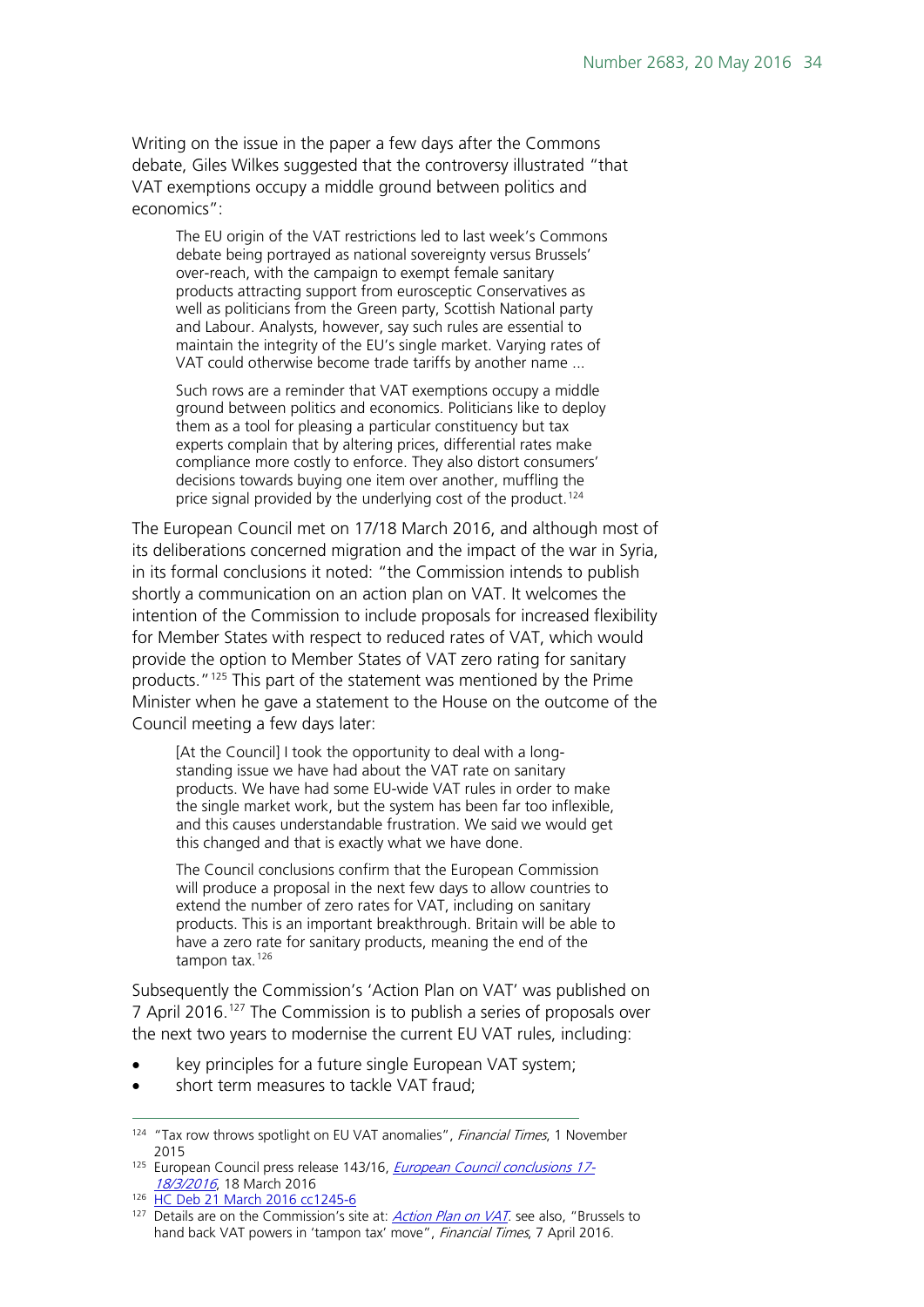- update the framework for VAT rates and set out options to grant Member States greater flexibility in setting them;
- plans to simplify VAT rules for e-commerce in the context of the Digital Single Market (DSM) Strategy and for a comprehensive VAT package to make life easier for SMEs.

Further details were set out in a press notice issued at the time:

#### **A future definitive EU VAT system for cross-border trade to reduce opportunities for fraud**

The current VAT system needs to be modernised to keep pace with the challenges of today's global, digital and mobile economy. The current VAT system for cross-border trade which came into force in 1993 was intended to be a transitional system and leaves the door open to fraud. The Commission therefore intends to come forward in 2017 with a proposal to put in place definitive rules for a single European VAT area. Under the new rules, crossborder transactions would continue to be taxed at the rates of the Member State of destination ('destination principle') as today, but the way taxes are collected would be gradually changed towards a more fraud-proof system. At the same time, an EU-wide web portal would be implemented to ensure a simple VAT collection system for businesses and a more robust system for Member States to gather revenue.

#### **Immediate measures to tackle VAT fraud under the current rules**

Cross-border VAT fraud deprives Member States of vast sums of revenue. Estimates show that the future VAT system could reduce cross-border fraud by around EUR 40 billion (or by 80%) a year. Later this year, the Commission will propose measures to reinforce current tools used by Member States to exchange information related to VAT fraud, fraud schemes and good practices. We will continue to closely monitor the performance of tax administrations in collecting and controlling VAT.

#### **More autonomy for Member States to choose their own rates policy**

Under the current rules, Member States need to stick to a predefined list of goods and services when it comes to applying zero or reduced VAT rates. The Commission plans to modernise the framework for rates and to give Member States more flexibility in future. It proposes two options: one option would be to maintain the minimum standard rate of 15% and to review regularly the list of goods and services which can benefit from reduced rates, based on Member States' input. The second option would abolish the list of goods and services that can benefit from reduced rates. This would, however, require safeguards to prevent fraud, avoid unfair tax competition within the Single Market and it could also increase compliance costs for businesses. Under both options, the currently applicable zero and reduced rates would be maintained.

#### **Support for e-commerce and SMEs**

The current VAT system for cross-border e-commerce is complex and costly for Member States and businesses alike. EU businesses are at a competitive disadvantage because certain non-EU traders can import VAT-free goods to the EU. The complexity of the system also makes it difficult for Member States to ensure compliance. The Commission will come forward by the end of 2016 with a legislative proposal to modernise and simplify VAT for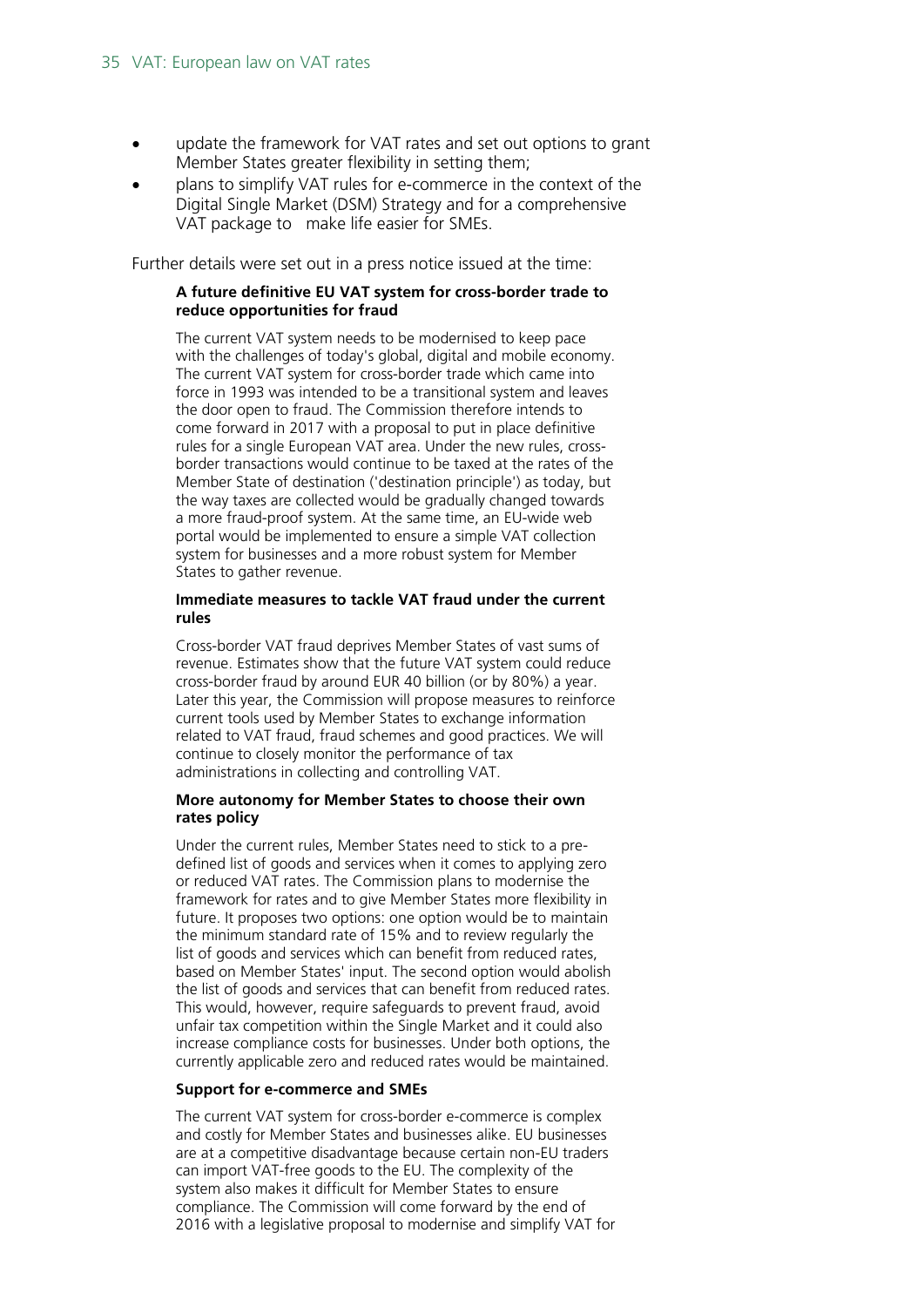cross-border e-commerce as part of the Digital Single Market strategy. This will include a proposal to ensure that e-publications can benefit from the same reduced rates as physical publications. As a second step, we will present in 2017 a VAT simplification package designed to support the growth of SMEs and to make it easier for them to trade across borders. [128](#page-35-0)

The Commission anticipates publishing its proposals as regards a definitive VAT system and the VAT rate rules in 2017. In the latter case, a few more details were given on the implications for Member States in a Q&A document, an extract of which is given below:

#### **VAT Rates**

#### **9. What needs to be changed on VAT rates?**

Current rules are set out in the VAT Directive and date back to the 1990s, when it was envisaged that the VAT system would evolve in a different direction than the one it has taken. At the time, EU Member States agreed to set a minimum standard VAT rate of 15% for all goods and services. In addition, they agreed that a reduced rate of 5% or higher could be applied to a pre-defined list of certain goods and services. Moreover, a number of further reduced rates are allowed only in certain Member States according to 'standstill derogations', agreed when they joined the EU. The current rules have not been updated to reflect new developments and new sectors, such as digital products. Updates are difficult because all decisions in this area have to be taken unanimously. The Commission intends to modernise the rules, removing outdated legal restrictions for Member States, while preventing the erosion of VAT revenues, and a shrinking of the tax base.

The Commission takes note of the [European Council conclusions](http://www.consilium.europa.eu/en/press/press-releases/2016/03/17-euco-intermediate-conclusions/)  [of March 17, 2016,](http://www.consilium.europa.eu/en/press/press-releases/2016/03/17-euco-intermediate-conclusions/) which welcomes a review of the rules on VAT reduced rates. The Commission will be working closely with all Member States to ensure that it can rapidly translate these conclusions into a legislative proposal.

#### **10. What are your plans for rates?**

The Commission will propose to modernise the framework and give greater flexibility to Member States as regards VAT rates. This can be done in one of two ways:

**Option 1** Extend the possibility to grant reduced rates and regularly review the list of goods and services. Under this option, all currently existing reduced rates, including derogations (e.g. zero rates) already legally granted to certain countries would be maintained and could be extended to all Member States to ensure equal treatment. The minimum standard VAT rate of 15% would be maintained.

<span id="page-35-0"></span>**Option 2** Adopt the principle that Member States are free to follow the reduced rates policy they wish, so long as it does not generate tax distortions. Safeguards would be needed to avoid unfair competition and to prevent fraud, such as limits on the number of different rates that Member States could adopt and a prohibition on reduced rates for easily transportable, high value items. Member States would also have to continue to abide by general Single Market and competition rules.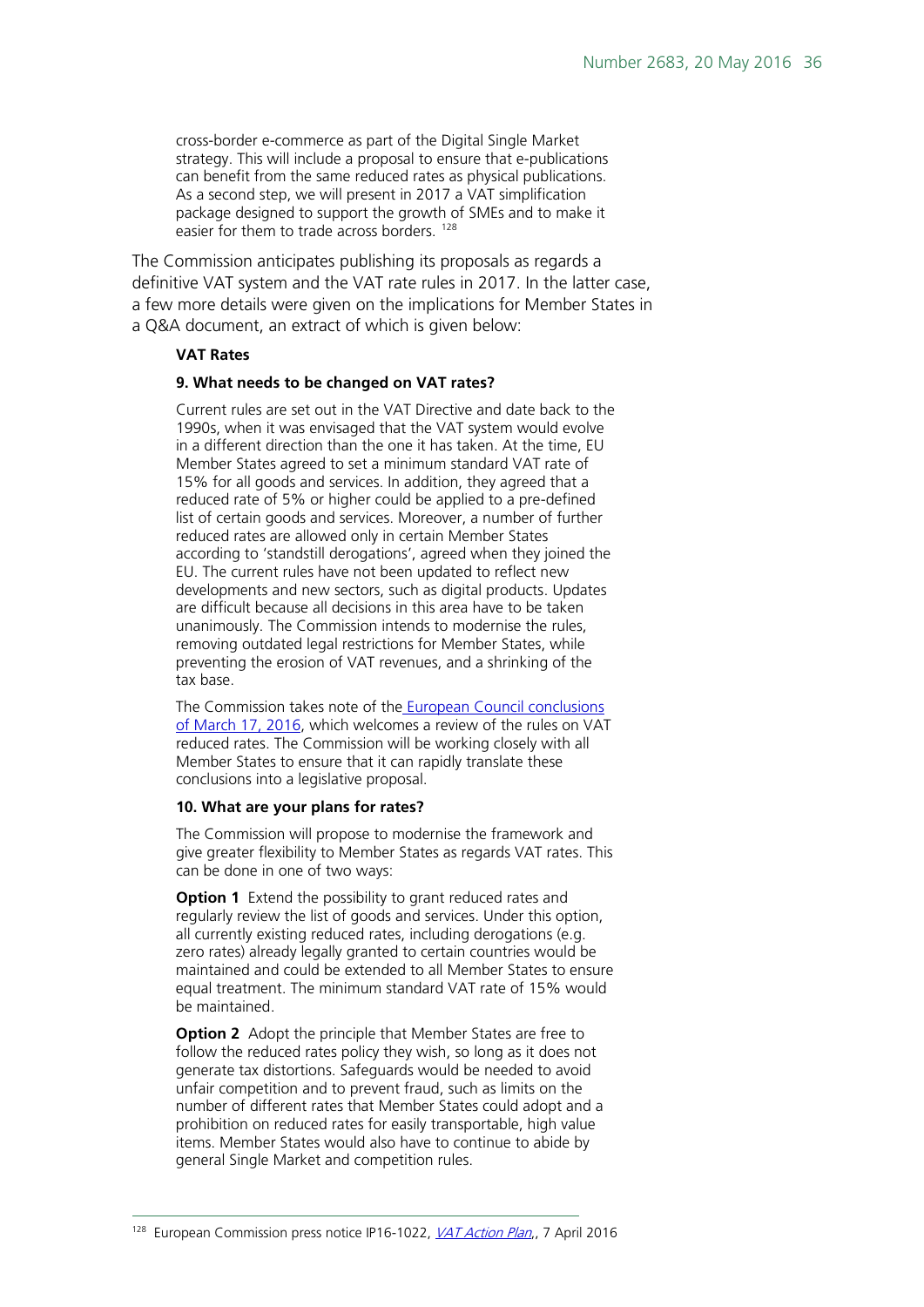#### **11. Will you scrap zero or reduced rates?**

No. This proposal aims to modernise VAT rates policy and give more flexibility to Member States on VAT rates. It is not about scrapping existing reduced (or zero) rates. As for increasing rates, the proposals change nothing. Currently, Member States generally have the discretion to increase their VAT rates.

#### **12. What about lowering rates for specific products like ebooks, tampons, energy-saving material, etc.?**

If an agreement is found on either of the Commission's options for VAT rates, Member States would have more freedom to apply reduced VAT rates to certain additional sets of products. In particular, under Option 1, all Member States will be able to cut rates on goods or services that are already included in the list. This would address the problem of unequal treatment. However, Member States would not be able to introduce completely new zero rates.

Under Option 2, the basic principle would be that Member States are free to adopt the rates level they want on their choice of goods and services, provided this does not create risks of unfair tax competition or unduly complicate the VAT system.

The case of e-publications will be addressed separately in the context of the Digital Single Market strategy …

#### **13. Will you still make the distinction between essential, non-essential and luxury goods?**

The idea that EU rules distinguish between essential, non-essential and luxury goods is a myth. The so-called luxury rate was abolished decades ago and it is not true that goods are listed as essential or non-essential. At the moment, there is simply a list of goods for which reduced rates, super-reduced or zero rates can apply.[129](#page-36-0)

<span id="page-36-0"></span>Clearly it is early days as regards any major change in these rules, and as yet there has been no substantive debate of the Commission's Plan in the House.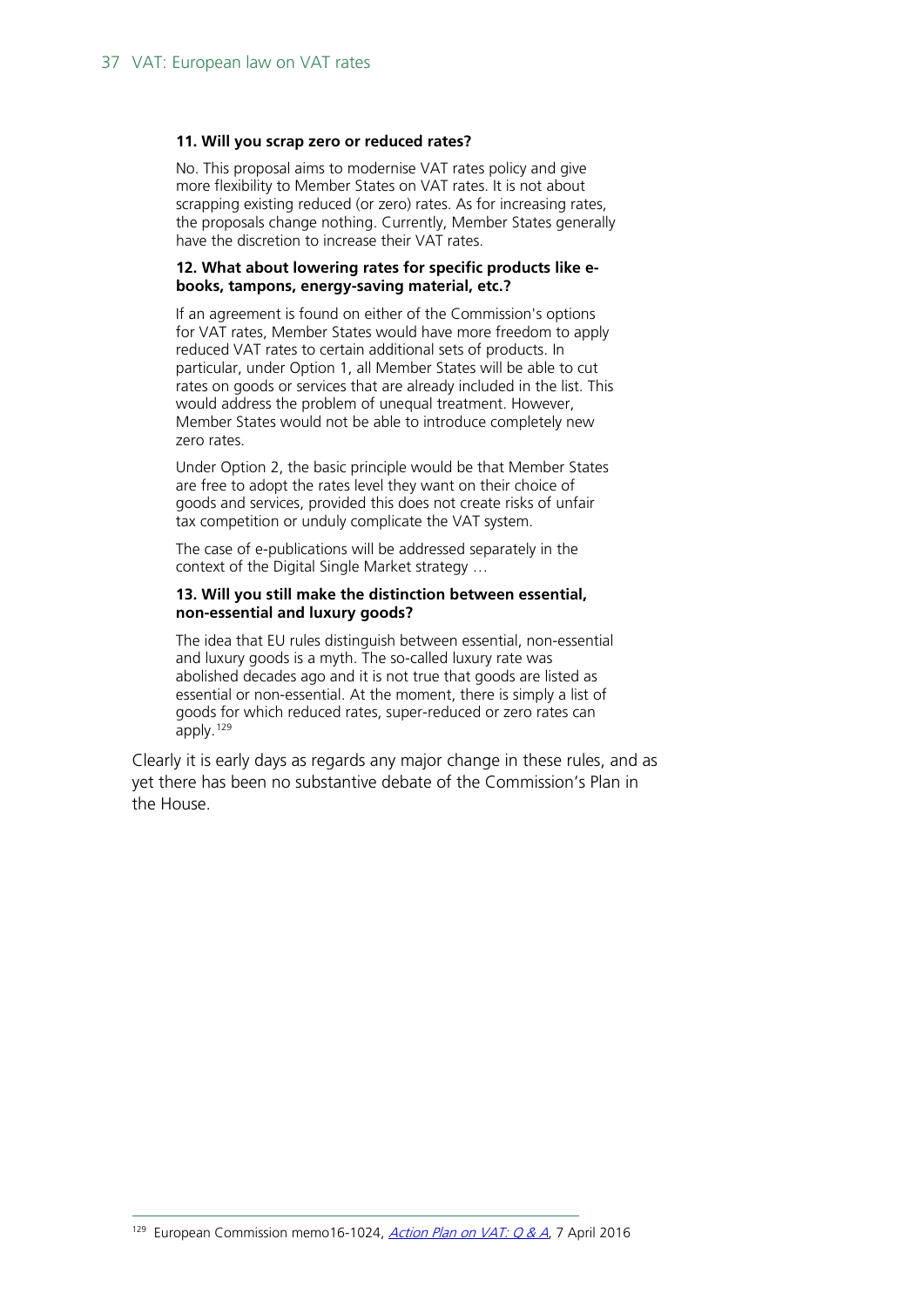### <span id="page-37-0"></span>10. Annex: Supplies that may be charged a reduced rate

Legislation to harmonise VAT rates across Member States was reached in June 1991, and encompassed by directive 92/77/EEC of 19 October 1992. As part of this agreement, Member States have the option of applying one or two reduced rates, no lower than 5% to certain specified goods, as listed in Annex H of the directive.

These provisions are now incorporated in Article 98 and Annex III of the principal EC VAT directive (2006/112/EC).<sup>130</sup>

Article 98

1. Member States may apply either one or two reduced rates.

2. The reduced rates shall apply only to supplies of goods or services in the categories set out in Annex III. The reduced rates shall not apply to the services referred to in point (k) of Article  $56(1).$ <sup>[131](#page-37-2)</sup>

3. When applying the reduced rates provided for in paragraph 1 to categories of goods, Member States may use the Combined Nomenclature to establish the precise coverage of the category concerned.

#### ANNEX III

LIST OF SUPPLIES OF GOODS AND SERVICES TO WHICH THE REDUCED RATES REFERRED TO IN ARTICLE 98 MAY BE APPLIED

(1) Foodstuffs (including beverages but excluding alcoholic beverages) for human and animal consumption; live animals, seeds, plants and ingredients normally intended for use in the preparation of foodstuffs; products normally used to supplement foodstuffs or as a substitute for foodstuffs;

(2) supply of water;

(3) pharmaceutical products of a kind normally used for health care, prevention of illnesses and as treatment for medical and veterinary purposes, including products used for contraception and sanitary protection;

(4) medical equipment, aids and other appliances normally intended to alleviate or treat disability, for the exclusive personal use of the disabled, including the repair of such goods, and supply of children's car seats;

(5) transport of passengers and their accompanying luggage;

(6) supply, including on loan by libraries, of books on all physical means of support (including brochures, leaflets and similar printed matter, children's picture, drawing or colouring books, music printed or in manuscript form, maps and hydrographic or similar charts), newspapers and periodicals, other than material wholly or predominantly devoted to advertising;

(7) admission to shows, theatres, circuses, fairs, amusement parks, concerts, museums, zoos, cinemas, exhibitions and similar cultural events and facilities;

<span id="page-37-1"></span><sup>&</sup>lt;sup>130</sup> OJ L 347, 11 December 2006 pp 23-4, 69 - as amended by Directive 2009/47/EC.

<span id="page-37-2"></span> $131$  [These supplies comprise of electronically supplied services – such as website supply and software – listed in Annex II. They are subject to special rules regarding their VAT treatment.]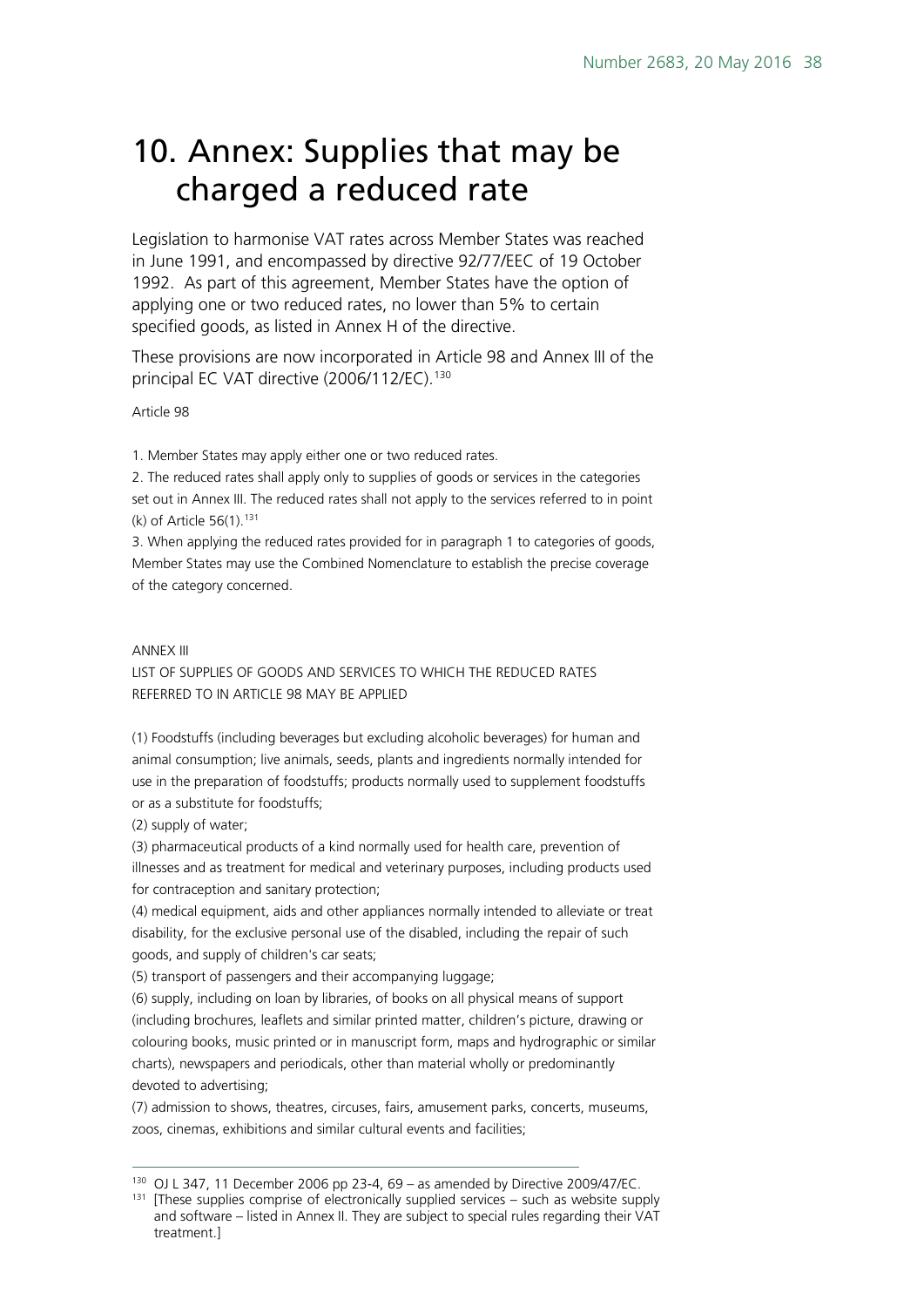#### 39 VAT: European law on VAT rates

(8) reception of radio and television broadcasting services;

(9) supply of services by writers, composers and performing artists, or of the royalties due to them;

(10) provision, construction, renovation and alteration of housing, as part of a social policy;

(10a) renovation and repairing of private dwellings, excluding materials which account for a significant part of the value of the service supplied;

(10b) window-cleaning and cleaning in private households;

(11) supply of goods and services of a kind normally intended for use in agricultural production but excluding capital goods such as machinery or buildings;

(12) accommodation provided in hotels and similar establishments, including the provision of holiday accommodation and the letting of places on camping or caravan sites;

(12a) restaurant and catering services, it being possible to exclude the supply of (alcoholic and/or non-alcoholic) beverages;

(13) admission to sporting events;

(14) use of sporting facilities;

(15) supply of goods and services by organisations recognised as being devoted to social wellbeing by Member States and engaged in welfare or social security work, in so far as those transactions are not exempt pursuant to Articles 132, 135 and 136;

(16) supply of services by undertakers and cremation services, and the supply of goods related thereto;

(17) provision of medical and dental care and thermal treatment in so far as those services are not exempt pursuant to points (b) to (e) of Article 132(1);

(18) supply of services provided in connection with street cleaning, refuse collection and waste treatment, other than the supply of such services by bodies referred to in Article 13.

(19) minor repairing of bicycles, shoes and leather goods, clothing and household linen (including mending and alteration);

(20) domestic care services such as home help and care of young, elderly, sick or disabled;

(21) hairdressing.